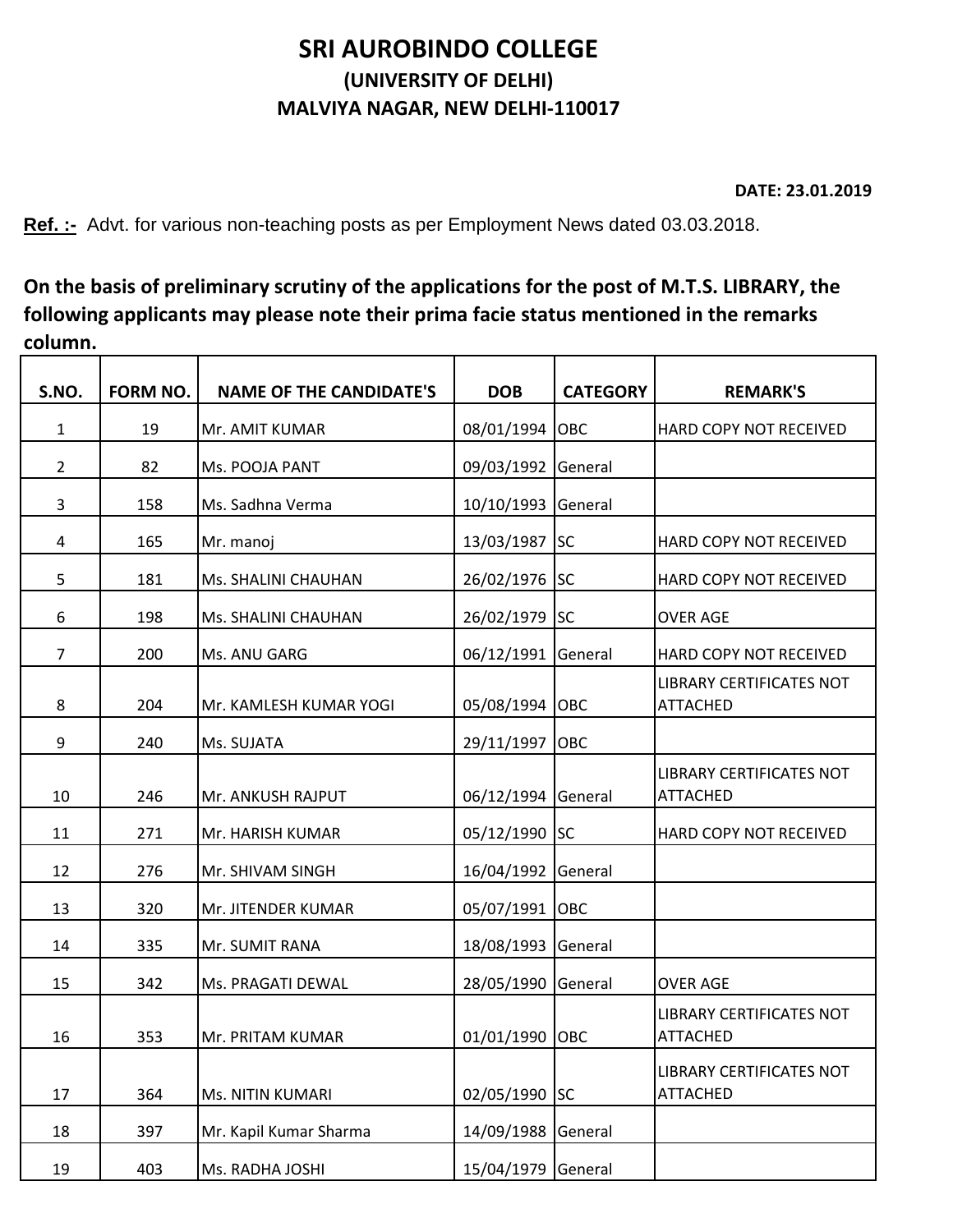| S.NO. | <b>FORM NO.</b> | <b>NAME OF THE CANDIDATE'S</b> | <b>DOB</b>         | <b>CATEGORY</b> | <b>REMARK'S</b>                             |
|-------|-----------------|--------------------------------|--------------------|-----------------|---------------------------------------------|
| 20    | 416             | Mr. ROHIT KUMAR                | 17/08/1986         | General         |                                             |
| 21    | 432             | Ms. sweety kumari              | 25/01/1990         | General         | HARD COPY NOT RECEIVED                      |
| 22    | 434             | Mr. MOHD NAUSHAD               | 26/08/1988         | OBC             |                                             |
| 23    | 452             | Mr. Sanjay singh               | 17/05/1989         | <b>SC</b>       | HARD COPY NOT RECEIVED                      |
| 24    | 493             | Mr. Pawan Kumar                | 28/12/1991         | General         | HARD COPY NOT RECEIVED                      |
| 25    | 522             | Ms. Muskan yadav               | 24/02/1999         | OBC             | HARD COPY NOT RECEIVED                      |
| 26    | 534             | Ms. ANITA KUMARI               | 17/06/1993         | General         | HARD COPY NOT RECEIVED                      |
| 27    | 541             | Ms. neha roy                   | 02/03/1992         | General         |                                             |
| 28    | 546             | Mr. saurabh kumar              | 03/11/1993         | General         |                                             |
| 29    | 555             | Mr. Rishi Kumar                | 07/02/1995 PH(OH)  |                 | HARD COPY NOT RECEIVED                      |
| 30    | 573             | Ms. SANGEETA VERMA             | 07/09/1991 SC      |                 |                                             |
| 31    | 580             | Ms. LATESH                     | 01/09/1982 SC      |                 | HARD COPY NOT RECEIVED                      |
| 32    | 632             | Mr. DHARMENDER                 | 23/01/1996         | <b>OBC</b>      | HARD COPY NOT RECEIVED                      |
| 33    | 638             | Ms. SHALINI SINGH              | 25/03/1993         | General         |                                             |
| 34    | 657             | Mr. KULDEEP SINGH              | 06/07/1988 SC      |                 | HARD COPY NOT RECEIVED                      |
| 35    | 660             | Ms. Shalini rathore            | 25/09/1996         | General         | HARD COPY NOT RECEIVED                      |
| 36    | 669             | Ms. Manjula Biradar            | 11/01/1994 General |                 | LIBRARY CERTIFICATES NOT<br><b>ATTACHED</b> |
| 37    | 689             | Ms. STUTICA                    | 31/12/1992         | General         |                                             |
| 38    | 690             | Ms. Anita                      | 01/09/1996         | Іовс            | HARD COPY NOT RECEIVED                      |
| 39    | 723             | Mr. ROHIT                      | 06/04/1999 SC      |                 | HARD COPY NOT RECEIVED                      |
| 40    | 725             | Ms. TEENA                      | 07/01/1991         | Іовс            | HARD COPY NOT RECEIVED                      |
| 41    | 769             | Mr. RAHUL MEHTO                | 27/10/1991         | <b>OBC</b>      | HARD COPY NOT RECEIVED                      |
| 42    | 783             | Ms. DEEPTI KUMARI              | 13/02/1995         | General         |                                             |
| 43    | 786             | Ms. SHIKHA PATEL               | 03/02/1994         | <b>OBC</b>      |                                             |
| 44    | 794             | Ms. SHWETA RANA                | 04/11/1988         | General         |                                             |
| 45    | 795             | Mr. PREETI                     | 26/06/1993         | <b>OBC</b>      |                                             |
| 46    | 817             | Mr. SHOKIN                     | 01/12/1994         | General         | HARD COPY NOT RECEIVED                      |
| 47    | 820             | Mr. vivek tyagi                | 14/10/1992         | General         | HARD COPY NOT RECEIVED                      |
| 48    | 856             | Ms. KUMARI NEHA                | 26/02/1993 OBC     |                 |                                             |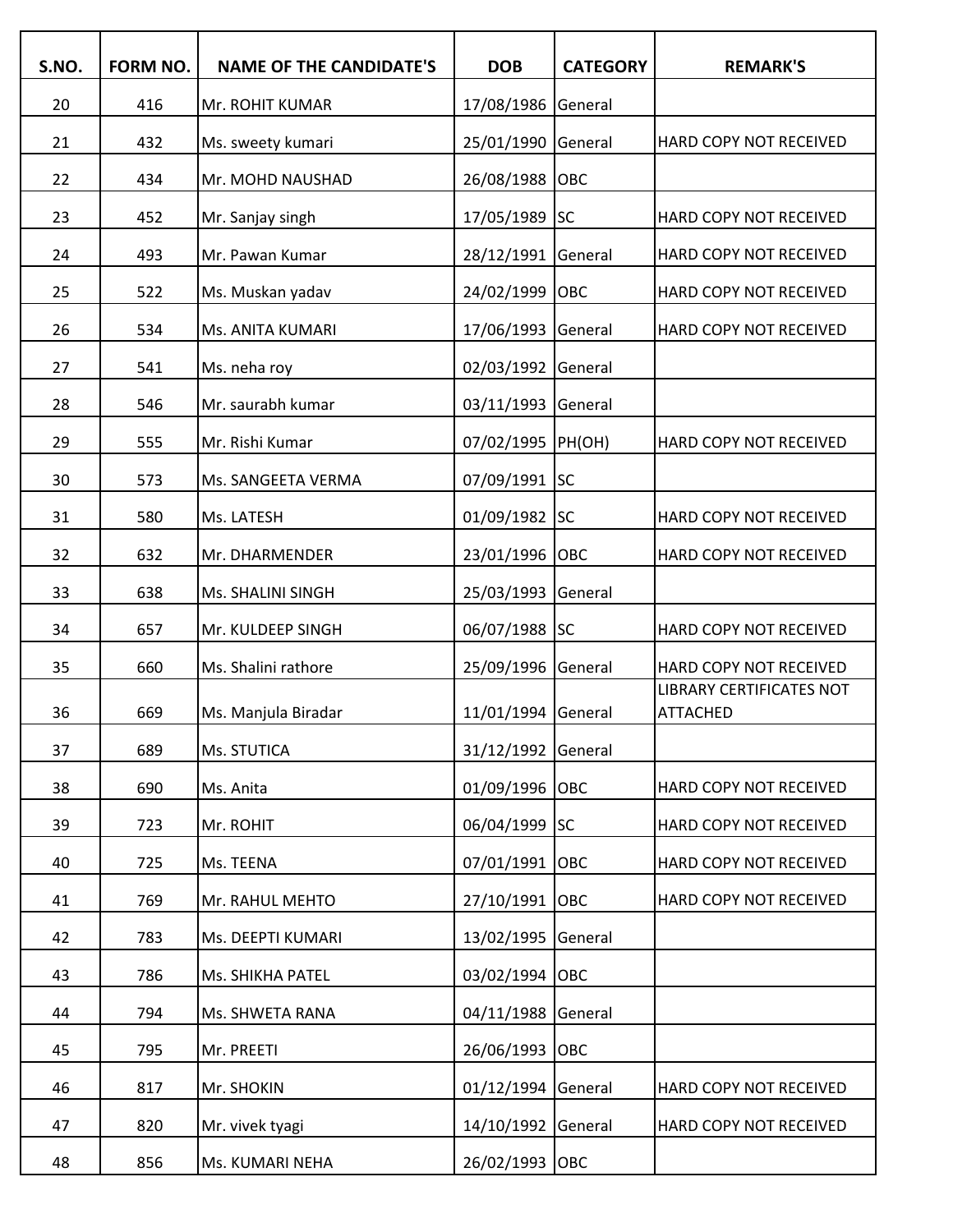| S.NO. | FORM NO. | <b>NAME OF THE CANDIDATE'S</b> | <b>DOB</b>         | <b>CATEGORY</b> | <b>REMARK'S</b>                             |
|-------|----------|--------------------------------|--------------------|-----------------|---------------------------------------------|
| 49    | 868      | Ms. SHAMEEM                    | 04/06/1994         | General         |                                             |
| 50    | 880      | Mr. Dinesh Chaudhary           | 23/06/1984         | General         | HARD COPY NOT RECEIVED                      |
| 51    | 886      | Ms. KAVITA                     | 09/01/1996         | General         |                                             |
| 52    | 913      | Mr. BADRUL HASAN               | 03/06/1992         | OBC             |                                             |
| 53    | 917      | Ms. NEHA RANI                  | 06/08/1987         | General         | <b>HARD COPY NOT RECEIVED</b>               |
| 54    | 921      | Ms. PRANJUL SHARMA             | 15/03/1992         | General         |                                             |
| 55    | 936      | Mr. PRASHANT SINGH             | 18/03/1995         | General         |                                             |
| 56    | 944      | Ms. Swati                      | 23/06/1989         | General         | <b>OVER AGE</b>                             |
| 57    | 946      | Mr. ASHOK PASWAN               | 02/07/1991 SC      |                 |                                             |
| 58    | 993      | Ms. MADHU MALA                 | 02/12/1988         | General         | <b>OVER AGE</b>                             |
| 59    | 1001     | Ms. KAVITA CHAUHAN             | 23/09/1992         | General         |                                             |
| 60    | 1015     | Mr. DEVIDAS                    | 20/07/1996         | General         | HARD COPY NOT RECEIVED                      |
| 61    | 1017     | Mr. Mohit Saxena               | 29/11/1995         | General         |                                             |
| 62    | 1026     | Ms. KHUSHBU                    | 24/11/1989         | General         |                                             |
| 63    | 1036     | Mr. DEVIDAS                    | 20/07/1996 SC      |                 | HARD COPY NOT RECEIVED                      |
| 64    | 1060     | Mr. Chetan Rohilla             | 27/07/1997         | OBC             |                                             |
| 65    | 1085     | Ms. Lalita sharma              | 13/07/1991         | General         |                                             |
| 66    | 1098     | Mr. NIZAM HUSAIN               | 20/06/1995         | General         |                                             |
| 67    | 1104     | Ms. KM ZEBA                    | 10/04/1993         | General         |                                             |
| 68    | 1107     | Ms. Pooja Uniyal               | 16/09/1991         | General         |                                             |
| 69    | 1118     | Mr. MANISH RAWAT               | 14/08/1996         | General         |                                             |
| 70    | 1123     | Ms. RAJNI                      | 12/11/1985         | General         |                                             |
| 71    | 1131     | Ms. ARCHANA BHARTI             | 26/12/1992 SC      |                 | HARD COPY NOT RECEIVED                      |
| 72    | 1146     | Mr. ANJESH KUMAR               | 15/05/1998         | <b>OBC</b>      | LIBRARY CERTIFICATES NOT<br><b>ATTACHED</b> |
| 73    | 1148     | Ms. KAJAL RAI                  | 18/10/1996         | General         |                                             |
| 74    | 1168     | Mr. Parvesh sanwaria           | 12/04/1987         | General         |                                             |
| 75    | 1169     | Mr. JAMIL MALIK                | 01/07/1992         | PH(OH)          | HARD COPY NOT RECEIVED                      |
| 76    | 1186     | Ms. PREETI                     | 13/01/1995         | General         | LIBRARY CERTIFICATES NOT<br><b>ATTACHED</b> |
| 77    | 1202     | Ms. RIMPY KUMARI               | 27/03/1995  PH(OH) |                 |                                             |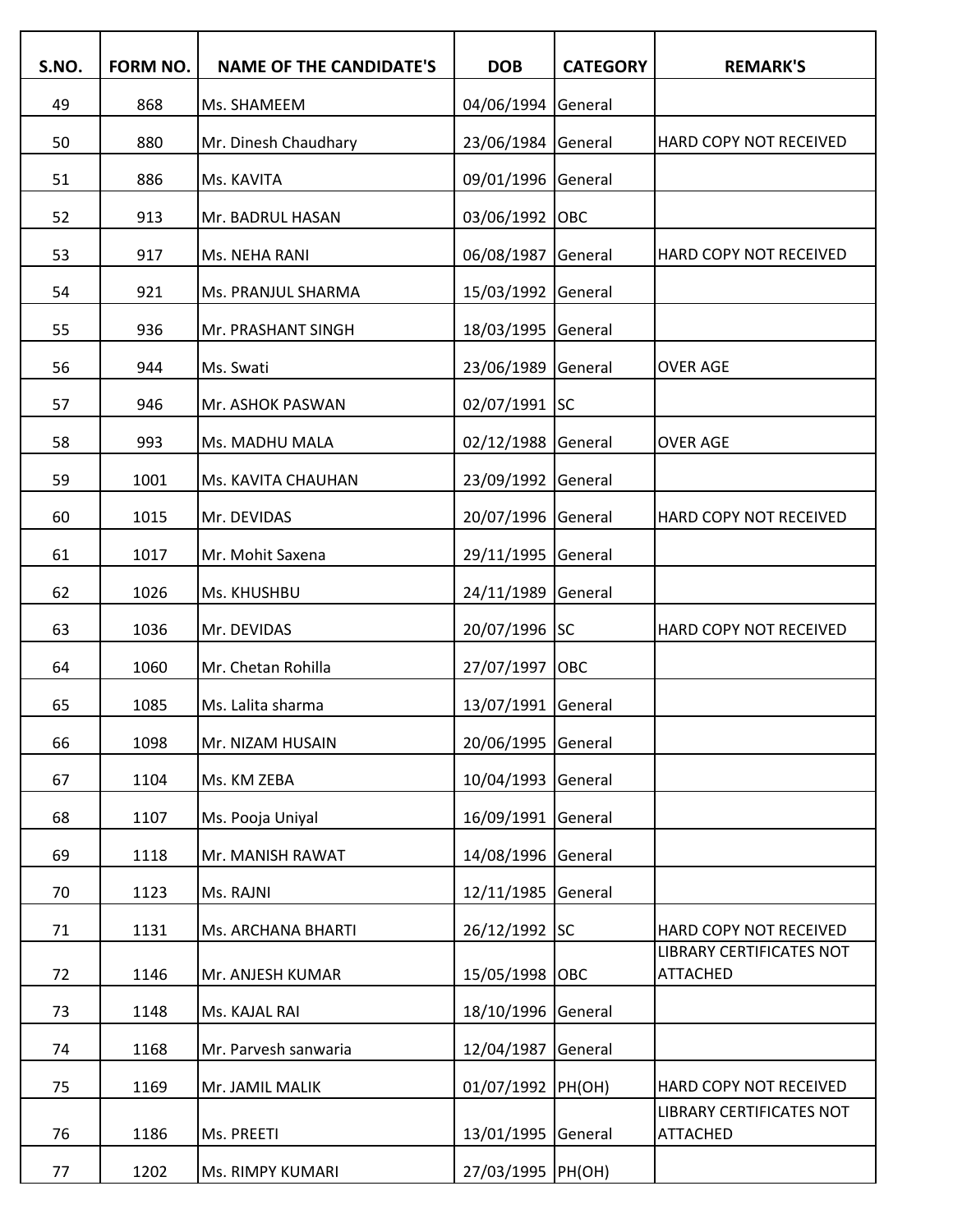| S.NO. | FORM NO. | <b>NAME OF THE CANDIDATE'S</b> | <b>DOB</b>         | <b>CATEGORY</b> | <b>REMARK'S</b>                             |
|-------|----------|--------------------------------|--------------------|-----------------|---------------------------------------------|
| 78    | 1226     | Ms. Poonam                     | 06/07/1997         | General         |                                             |
| 79    | 1228     | Mr. dharmendra singh dhakad    | 02/08/1993         | OBC             |                                             |
| 80    | 1239     | Ms. NIDHI                      | 05/07/1995         | General         | HARD COPY NOT RECEIVED                      |
| 81    | 1246     | Mr. BHAUDDIN KHAN              | 01/01/1991         | General         |                                             |
| 82    | 1310     | Ms. aparajita ghosh            | 06/03/1991         | General         |                                             |
| 83    | 1350     | Ms. Ashu Kumari                | 28/01/1991         | OBC             | HARD COPY NOT RECEIVED                      |
| 84    | 1362     | Mr. Laxmi gupta                | 23/08/1995         | OBC             | HARD COPY NOT RECEIVED                      |
| 85    | 1368     | Ms. DIPTI CHAUHAN              | 20/07/1992         | General         |                                             |
| 86    | 1388     | Ms. Shashi                     | 07/03/1990         | General         |                                             |
| 87    | 1395     | Mr. DHEERAJ KUMAR              | 24/08/1988         | OBC             |                                             |
| 88    | 1422     | Ms. Divya Kushwaha             | 02/09/1993         | OBC             |                                             |
| 89    | 1425     | Mr. MUKESH KUMAR               | 08/08/1988 SC      |                 | HARD COPY NOT RECEIVED                      |
| 90    | 1426     | Ms. KM ANITA                   | 19/09/1990 SC      |                 | HARD COPY NOT RECEIVED                      |
| 91    | 1437     | Mr. KHALIK HUSSAIN             | 01/01/1994         | OBC             |                                             |
| 92    | 1451     | Mr. Ravi Kumar                 | 28/04/1991         | General         |                                             |
| 93    | 1528     | Mr. NURAJAMAL SK               | 05/01/1992  PH(OH) |                 | HARD COPY NOT RECEIVED                      |
| 94    | 1534     | Mr. Kavita Rani                | 15/08/1992         | General         |                                             |
| 95    | 1540     | Mr. KARAN SINGH                | 07/05/1993         | General         |                                             |
| 96    | 1563     | Mr. SANJEEV KUMAR              | 07/04/1992         | OBC             |                                             |
| 97    | 1592     | Ms. Nisha Kumari               | 07/04/1992 SC      |                 |                                             |
| 98    | 1598     | Ms. JYOTI ARORA                | 13/10/1994         | General         |                                             |
| 99    | 1599     | Ms. sonam                      | 31/07/1997         | General         |                                             |
| 100   | 1600     | Mr. Rakesh Pal                 | 17/09/1989         | OBC             | <b>OVER AGE</b>                             |
| 101   | 1608     | Ms. SHABNOOR BABY              | 06/07/1990         | OBC             |                                             |
| 102   | 1612     | Mr. PRAVEEN KUMAR KUSHWAHA     | 30/01/1988         | OBC             | <b>OVER AGE</b>                             |
| 103   | 1617     | Mr. PRAKASH                    | 24/12/1989 SC      |                 | LIBRARY CERTIFICATES NOT<br><b>ATTACHED</b> |
| 104   | 1621     | Mr. RANVIR KUMAR               | 04/01/1990         | <b>SC</b>       | <b>OVER AGE</b>                             |
| 105   | 1629     | Mr. AMARJEET                   | 31/03/1993         | General         | HARD COPY NOT RECEIVED                      |
|       |          |                                |                    |                 | LIBRARY CERTIFICATES NOT                    |
| 106   | 1632     | Mr. Vikrant                    | 19/08/1991         | General         | <b>ATTACHED</b>                             |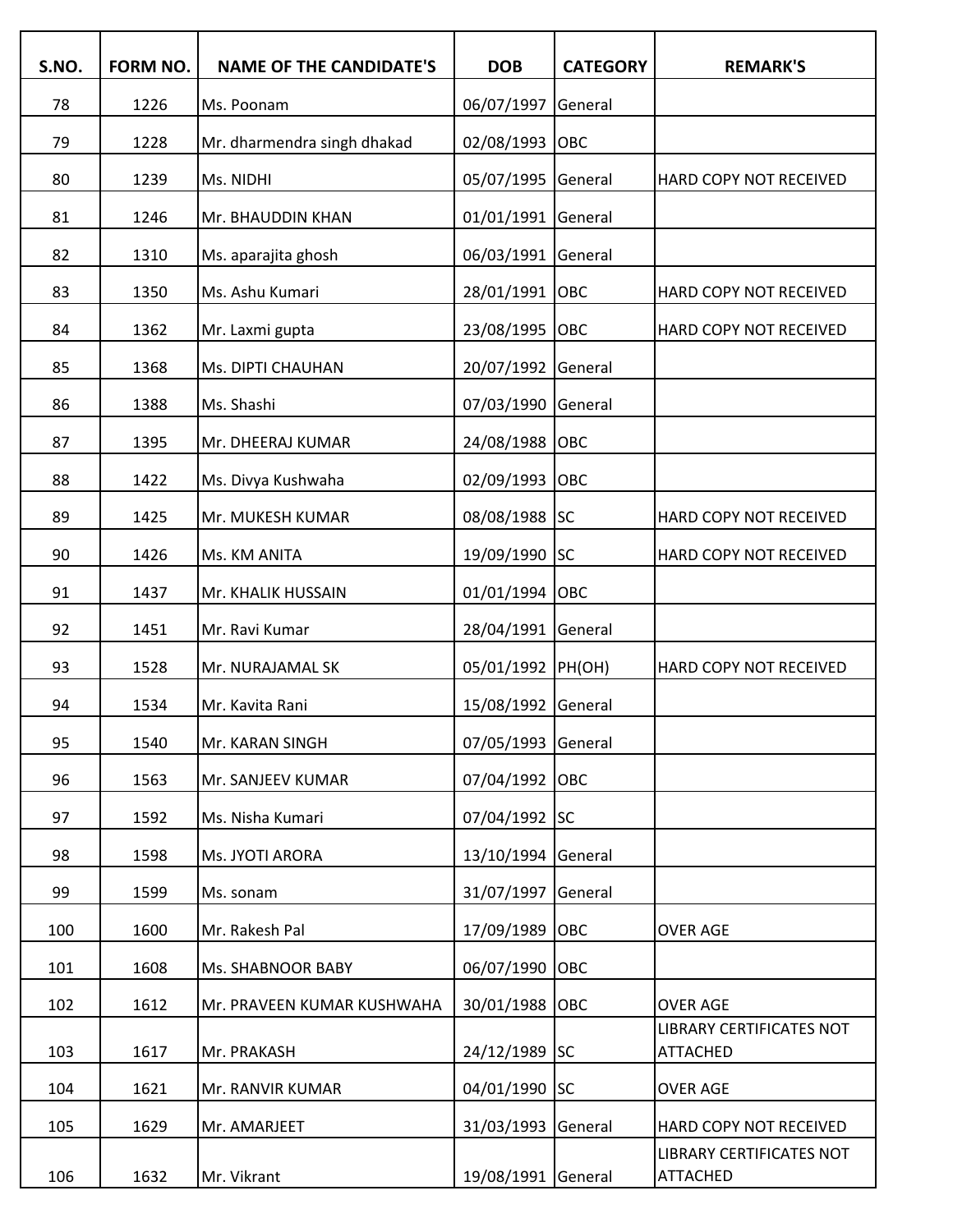| S.NO. | <b>FORM NO.</b> | <b>NAME OF THE CANDIDATE'S</b> | <b>DOB</b>         | <b>CATEGORY</b> | <b>REMARK'S</b>                                    |
|-------|-----------------|--------------------------------|--------------------|-----------------|----------------------------------------------------|
| 107   | 1634            | Ms. P PREETIKA NAIR            | 21/05/1993         | General         |                                                    |
| 108   | 1639            | Ms. SARITA KUMARI              | 17/05/1989         | OBC             |                                                    |
| 109   | 1653            | Mr. NAVEEN KUMAR               | 08/07/1993         | OBC             | LIBRARY CERTIFICATES NOT<br><b>ATTACHED</b>        |
| 110   | 1657            | Ms. INDU                       | 06/07/1994         | OBC             |                                                    |
| 111   | 1658            | Ms. EKTA                       | 21/06/1996         | General         |                                                    |
| 112   | 1669            | Ms. TRIPTA                     | 01/09/1996         | OBC             |                                                    |
| 113   | 1675            | Mr. NEERAJ YADAV               | 06/11/1994         | OBC             |                                                    |
| 114   | 1683            | Ms. CHITRA                     | 24/08/1991         | General         |                                                    |
| 115   | 1697            | Mr. Rinku Ram                  | 05/04/1987         | PH(OH)          | HARD COPY NOT RECEIVED                             |
| 116   | 1698            | Mr. RAVI KUMAR                 | 01/03/1992         | <b>SC</b>       | <b>LIBRARY CERTIFICATES NOT</b><br><b>ATTACHED</b> |
| 117   | 1701            | Ms. ROUNAK KUMARI              | 12/12/1995         | OBC             |                                                    |
| 118   | 1710            | Ms. JYOTI MISHRA               | 01/01/1995         | General         | HARD COPY NOT RECEIVED                             |
| 119   | 1727            | Mr. NITIN KUMAR                | 12/12/1992         | General         |                                                    |
| 120   | 1731            | Ms. POOJA                      | 14/07/1988         | OBC             | HARD COPY NOT RECEIVED                             |
| 121   | 1736            | Mr. MANOJ KUMARI MEENA         | 09/07/1996         | <b>ST</b>       |                                                    |
| 122   | 1741            | Ms. SUCHITRA SINGH             | 14/02/1994         | General         |                                                    |
| 123   | 1744            | Mr. SHEETAL                    | 24/01/1996         | General         | HARD COPY NOT RECEIVED                             |
| 124   | 1775            | Ms. NEETU                      | 06/09/1993 SC      |                 |                                                    |
| 125   | 1776            | Ms. ALISH CHOURASIA            | 13/03/1993         | OBC             |                                                    |
| 126   | 1795            | Ms. PUSHPA RAJANI              | 21/08/1993         | General         | HARD COPY NOT RECEIVED                             |
| 127   | 1816            | Ms. Rachna                     | 10/01/1984 SC      |                 | <b>OVER AGE</b>                                    |
| 128   | 1837            | Ms. Sumaiya Mirza              | 03/03/1994         | General         |                                                    |
| 129   | 1844            | Mr. ANUBHAV SRIVASTAVA         | 01/05/1994         | General         | HARD COPY NOT RECEIVED                             |
| 130   | 1860            | Ms. Madhu Yadav                | 14/07/1995         | <b>OBC</b>      |                                                    |
| 131   | 1862            | Mr. Neeraj kumar               | 06/05/1995         | General         | HARD COPY NOT RECEIVED                             |
| 132   | 1863            | Ms. SITA                       | 20/02/1995         | General         |                                                    |
| 133   | 1882            | Ms. ANCHAL RANI                | 28/01/1991         | General         | HARD COPY NOT RECEIVED                             |
| 134   | 1894            | Ms. ANCHAL RANI                | 28/01/1991         | General         | HARD COPY NOT RECEIVED                             |
| 135   | 1895            | Ms. Suman                      | 01/08/1978 General |                 | <b>OVER AGE</b>                                    |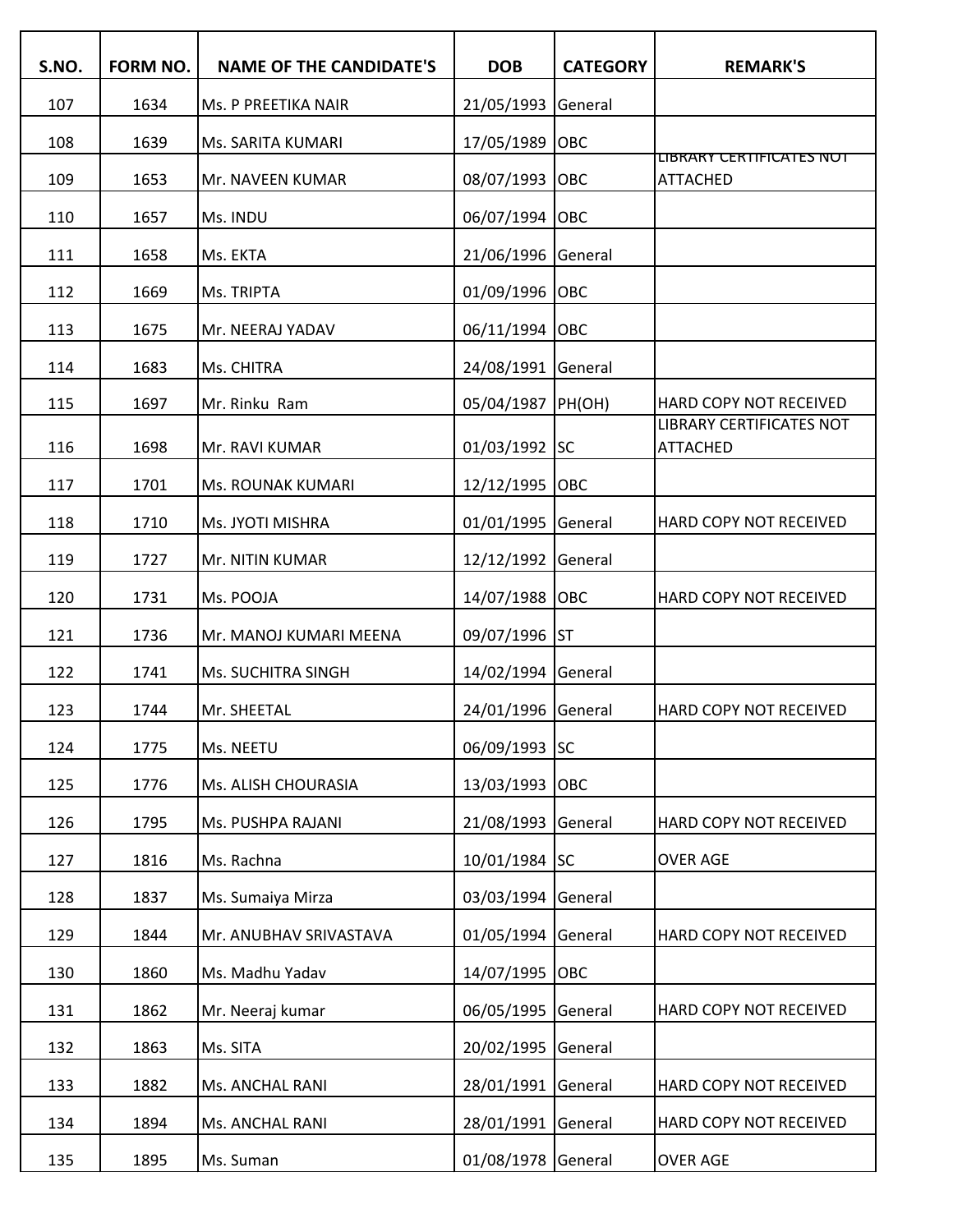| S.NO. | FORM NO. | <b>NAME OF THE CANDIDATE'S</b> | <b>DOB</b>         | <b>CATEGORY</b> | <b>REMARK'S</b>                             |
|-------|----------|--------------------------------|--------------------|-----------------|---------------------------------------------|
| 136   | 1902     | Mr. UMESH TIWARI               | 20/09/1997         | General         | HARD COPY NOT RECEIVED                      |
| 137   | 1909     | Mr. SHAKEEL AHMED              | 11/02/1993         | OBC             |                                             |
| 138   | 1920     | Ms. Ifra Rehman                | 18/08/1997         | General         |                                             |
| 139   | 1923     | Ms. Anu                        | 03/03/1986         | General         | HARD COPY NOT RECEIVED                      |
| 140   | 1938     | Mr. AJIT KERKETTA              | 15/09/1989         | ST              | <b>OVER AGE</b>                             |
| 141   | 1945     | Ms. KEERTI                     | 13/11/1990         | General         | HARD COPY NOT RECEIVED                      |
| 142   | 1948     | Ms. POOJA                      | 30/06/1994         | General         | HARD COPY NOT RECEIVED                      |
| 143   | 1951     | Mr. Ashish Rawat               | 31/07/1988         | General         | HARD COPY NOT RECEIVED                      |
| 144   | 1973     | Mr. Ravi sharma                | 10/12/1991         | OBC             |                                             |
| 145   | 1979     | Ms. TAPASYA                    | 08/04/1985         | <b>SC</b>       | HARD COPY NOT RECEIVED                      |
| 146   | 1990     | Mr. SANJAY MEENA               | 09/01/1994         | lst             | <b>APPLIED UNDER ST CATEGORY</b>            |
| 147   | 1992     | Ms. SHWETA KHARE               | 20/12/1992 SC      |                 | <b>APPLIED UNDER SC CATEGORY</b>            |
| 148   | 1997     | Ms. POONAM                     | 01/04/1991         | General         | HARD COPY NOT RECEIVED                      |
| 149   | 2004     | Ms. POONAM                     | 01/04/1991 SC      |                 | LIBRARY CERTIFICATES NOT<br><b>ATTACHED</b> |
| 150   | 2036     | Ms. Vandana                    | 25/06/1995         | General         | HARD COPY NOT RECEIVED                      |
| 151   | 2077     | Ms. DHARNA                     | 09/01/1996         | OBC             |                                             |
| 152   | 2082     | Ms. MONIKA TOMAR               | 01/01/1993 General |                 | HARD COPY NOT RECEIVED                      |
| 153   | 2086     | Ms. REKHA KUMARI               | 15/05/1992         | General         |                                             |
| 154   | 2089     | Mr. Sunil                      | 02/07/1993         | OBC             |                                             |
| 155   | 2095     | Ms. Sheetal                    | 07/04/1994         | General         | HARD COPY NOT RECEIVED                      |
| 156   | 2108     | Ms. Vandana                    | 25/06/1995         | General         | HARD COPY NOT RECEIVED                      |
| 157   | 2121     | Mr. Ajay Kumar Pandey          | 20/07/1985         | General         | HARD COPY NOT RECEIVED                      |
| 158   | 2125     | Mr. Chandan Kumar              | 03/08/1989         | OBC             |                                             |
| 159   | 2145     | Mr. HITESH RANA                | 01/04/1994 PH(VH)  |                 | LIBRARY CERTIFICATES NOT<br><b>ATTACHED</b> |
| 160   | 2151     | Ms. ASHA                       | 02/03/1995         | General         |                                             |
| 161   | 2157     | Ms. Shraddha                   | 10/09/1995         | General         |                                             |
| 162   | 2169     | Ms. Anjali sidhwani            | 19/03/1992         | General         |                                             |
| 163   | 2191     | Mr. APARNA SHARMA              | 18/05/1991         | General         | LIBRARY CERTIFICATES NOT<br><b>ATTACHED</b> |
| 164   | 2207     | Mr. ANKIT                      | 15/11/1993 OBC     |                 | HARD COPY NOT RECEIVED                      |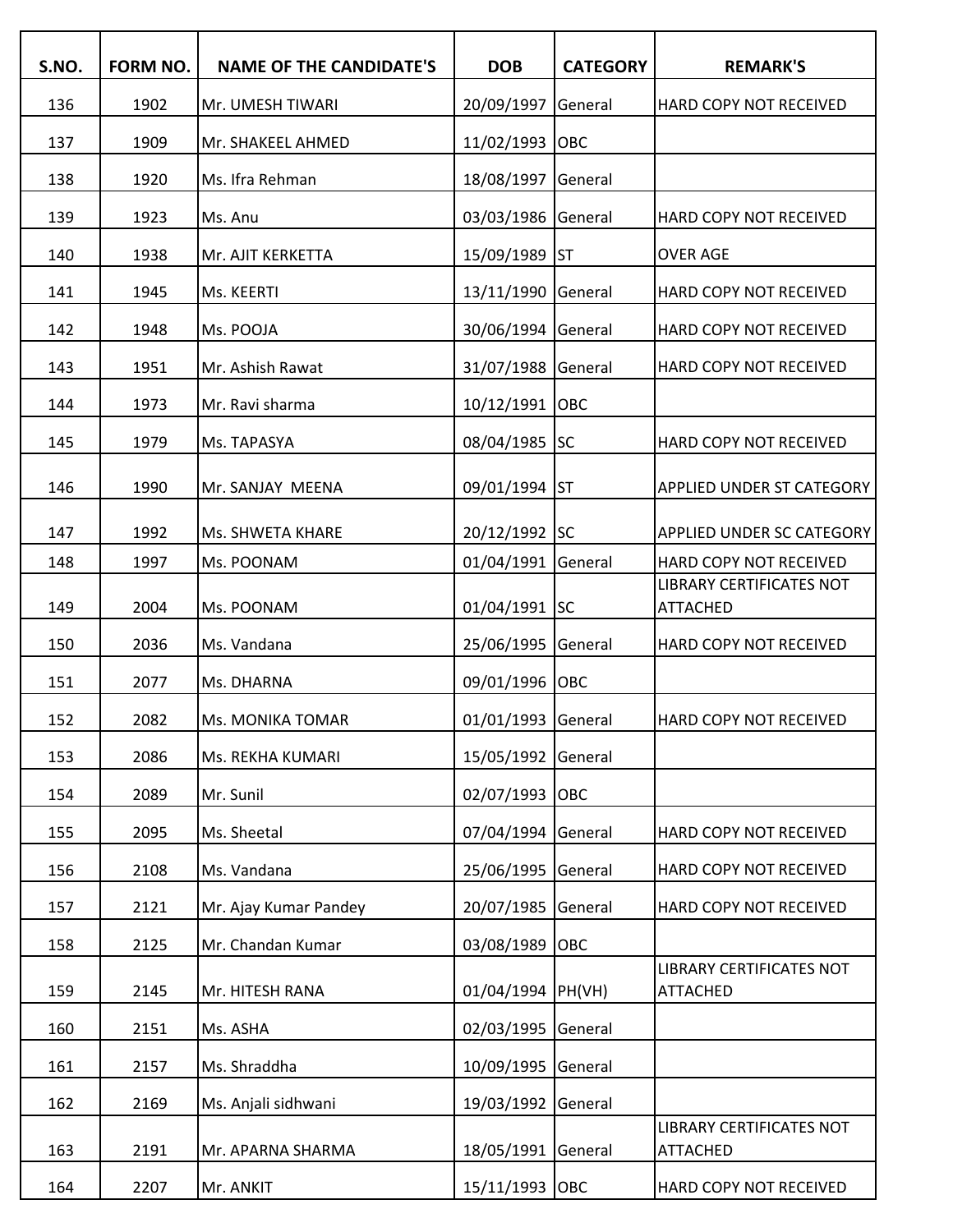| S.NO. | FORM NO. | <b>NAME OF THE CANDIDATE'S</b> | <b>DOB</b>        | <b>CATEGORY</b> | <b>REMARK'S</b>                                         |
|-------|----------|--------------------------------|-------------------|-----------------|---------------------------------------------------------|
| 165   | 2211     | Ms. suman kumari               | 08/09/1987        | <b>SC</b>       | APPLIED UNDER SC CATEGORY                               |
|       |          |                                |                   |                 |                                                         |
| 166   | 2216     | Mr. AJAY KUMAR                 | 10/09/1983        | PH(OH)          | HARD COPY NOT RECEIVED<br><b>LIBRARY CERTIFCATE NOT</b> |
| 167   | 2218     | Ms. RAJESH RANI                | 01/05/1987        | lsc             | <b>ATTACHED/ APPLIED UNDER</b>                          |
| 168   | 2223     | Ms. Sapna                      | 03/04/1989        | <b>SC</b>       | HARD COPY NOT RECEIVED                                  |
| 169   | 2225     | Ms. Neetika Sharma             | 20/12/1995        | General         |                                                         |
| 170   | 2227     | Mr. AJAY KUMAR                 | 10/09/1983        | PH(OH)          | <b>LIBRARY CERTIFICATES NOT</b><br><b>ATTACHED</b>      |
| 171   | 2239     | Mr. HIMANSHU JAINTH            | 26/03/1992        | <b>SC</b>       | HARD COPY NOT RECEIVED                                  |
| 172   | 2251     | Mr. PRITAM KUMAR VISHWAKARMA   | 19/01/1991        | <b>ST</b>       | HARD COPY NOT RECEIVED                                  |
| 173   | 2257     | Mr. SATPAL SINGH               | 05/12/1991        | <b>SC</b>       | HARD COPY NOT RECEIVED                                  |
| 174   | 2263     | Mr. Gopal kumar                | 20/09/1989        | OBC             |                                                         |
| 175   | 2266     | Ms. NIDHI NIMESH               | 23/08/1992        | General         |                                                         |
| 176   | 2277     | Mr. SADAM HUSSAIN              | 21/12/1993        | <b>ST</b>       | HARD COPY NOT RECEIVED                                  |
| 177   | 2306     | Mr. TARUN KUNDALIYA            | 13/08/1995        | <b>SC</b>       | HARD COPY NOT RECEIVED                                  |
| 178   | 2307     | Mr. MUKUT RAJ MEENA            | 13/05/1993        | General         | <b>APPLIED UNDER SC CATEGORY</b>                        |
| 179   | 2310     | Mr. GAURAV                     | 26/03/1994        | General         |                                                         |
| 180   | 2324     | Ms. Vidya                      | 26/09/1985 PH(OH) |                 | HARD COPY NOT RECEIVED                                  |
| 181   | 2334     | Ms. MANJU BALA                 | 25/07/1994        | General         | HARD COPY NOT RECEIVED                                  |
| 182   | 2338     | Ms. RUKHSAR                    | 02/03/1996        | General         | HARD COPY NOT RECEIVED                                  |
| 183   | 2346     | Ms. Sapna                      | 03/04/1989 SC     |                 | HARD COPY NOT RECEIVED                                  |
| 184   | 2348     | Ms. BABITA                     | 03/11/1993        | General         | HARD COPY NOT RECEIVED                                  |
| 185   | 2350     | Ms. KAVITA DUTT                | 12/04/2000        | General         |                                                         |
| 186   | 2363     | Mr. fdkfklsd                   | 12/12/1994        | General         | HARD COPY NOT RECEIVED                                  |
| 187   | 2364     | Mr. BRAHAM PRAKASH             | 25/09/1996 SC     |                 | HARD COPY NOT RECEIVED                                  |
| 188   | 2388     | Ms. Taiba                      | 01/10/1993        | General         |                                                         |
| 189   | 2394     | Mr. AMIT KUMAR                 | 06/05/1991        | <b>SC</b>       | HARD COPY NOT RECEIVED                                  |
| 190   | 2402     | Mr. VIJENDER KUMAR             | 20/03/1992        | <b>OBC</b>      |                                                         |
| 191   | 2406     | Mr. VIKAS KUMAR                | 08/12/1991        | General         |                                                         |
| 192   | 2418     | Mr. AJIT TANWAR                | 24/07/1991 OBC    |                 |                                                         |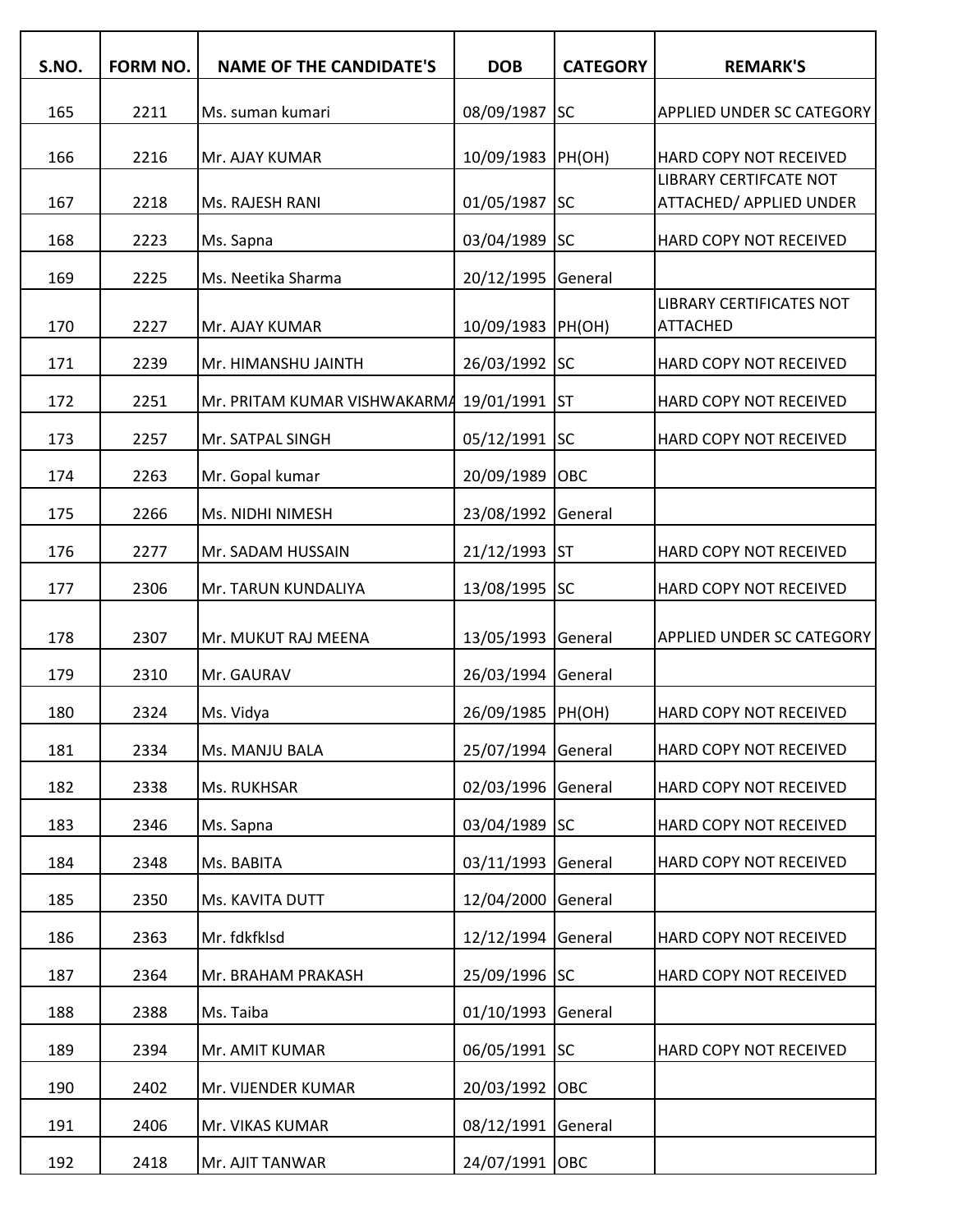| S.NO. | FORM NO. | <b>NAME OF THE CANDIDATE'S</b> | <b>DOB</b>    | <b>CATEGORY</b> | <b>REMARK'S</b>                                    |
|-------|----------|--------------------------------|---------------|-----------------|----------------------------------------------------|
| 193   | 2422     | Ms. SUNEET PAL                 | 05/06/1990    | lsc             | HARD COPY NOT RECEIVED                             |
| 194   | 2428     | Ms. ABHILASHA JHA              | 26/03/1996    | General         |                                                    |
| 195   | 2438     | Mr. SAURABH VERMA              | 20/06/1994    | General         |                                                    |
| 196   | 2447     | Ms. PRIYA                      | 27/01/1995    | OBC             | HARD COPY NOT RECEIVED                             |
| 197   | 2452     | Ms. SWATI CHAUHAN              | 04/07/1995    | General         | HARD COPY NOT RECEIVED                             |
| 198   | 2455     | Mr. SANDEEP KUMAR              | 22/08/1989    | General         | <b>OVER AGE</b>                                    |
| 199   | 2472     | Mr. ASHWANI KUMAR              | 14/01/1993    | OBC             |                                                    |
| 200   | 2487     | Ms. Rakhi                      | 28/09/1992    | General         | HARD COPY NOT RECEIVED                             |
| 201   | 2501     | Mr. PRASHANT                   | 21/02/1992    | General         | HARD COPY NOT RECEIVED                             |
| 202   | 2503     | Ms. NEHA MISHRA                | 16/06/1994    | General         | HARD COPY NOT RECEIVED                             |
| 203   | 2513     | Ms. Asha Patwal                | 07/04/1993    | General         | HARD COPY NOT RECEIVED                             |
| 204   | 2514     | Mr. AKRAM                      | 24/03/1992    | OBC             | HARD COPY NOT RECEIVED                             |
| 205   | 2531     | Ms. Ambika                     | 13/03/1998    | General         |                                                    |
| 206   | 2545     | Mr. SAURAV SHAKYA              | 09/08/1992    | OBC             |                                                    |
| 207   | 2554     | Ms. Sana Somia                 | 10/06/1991    | OBC             |                                                    |
| 208   | 2555     | Mr. shiv dev kumar             | 10/09/1993 SC |                 | HARD COPY NOT RECEIVED                             |
| 209   | 2563     | Mr. NITISH MITTAL              | 23/04/1992    | General         |                                                    |
| 210   | 2570     | Ms. nisha                      | 29/07/1991 SC |                 |                                                    |
| 211   | 2573     | Ms. SHILPA KASHYAP             | 19/05/1994    | General         |                                                    |
| 212   | 2578     | Mr. RAVISH SINGH RANA          | 15/12/1988 ST |                 | HARD COPY NOT RECEIVED                             |
| 213   | 2598     | Mr. NEERAJ KUMAR               | 02/02/1989 SC |                 | HARD COPY NOT RECEIVED                             |
| 214   | 2609     | Mr. VISHNU PODAIL              | 23/03/1992    | General         |                                                    |
| 215   | 2623     | Ms. PRIYA AALGH                | 28/11/1993    | General         | <b>LIBRARY CERTIFICATES NOT</b><br><b>ATTACHED</b> |
| 216   | 2628     | Mr. HANS RAJ MEENA             | 19/08/1973    | <b>ST</b>       | <b>OVER AGE</b>                                    |
| 217   | 2629     | Ms. SNEHA JAI RATAN            | 09/03/1997    | General         |                                                    |
| 218   | 2641     | Ms. Shalu Maurya               | 02/07/1992    | <b>OBC</b>      | HARD COPY NOT RECEIVED                             |
| 219   | 2648     | Mr. Sayyid Umar Farooq         | 18/07/1994    | PH(OH)          | HARD COPY NOT RECEIVED                             |
| 220   | 2650     | Ms. GEETA                      | 16/11/1988    | General         | HARD COPY NOT RECEIVED                             |
| 221   | 2656     | Ms. Renu Sharma                | 21/05/1987    | General         |                                                    |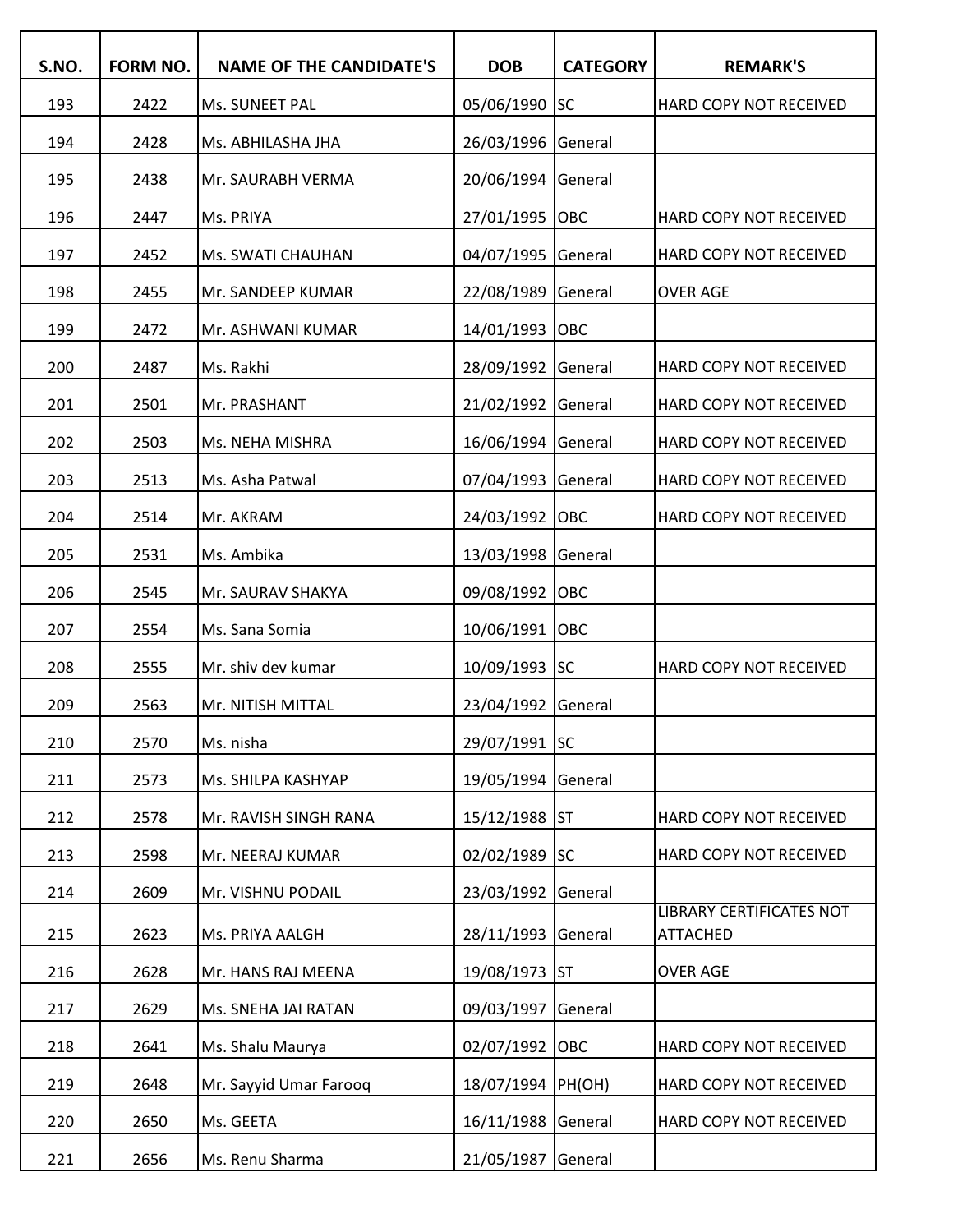| S.NO. | <b>FORM NO.</b> | <b>NAME OF THE CANDIDATE'S</b> | <b>DOB</b>    | <b>CATEGORY</b> | <b>REMARK'S</b>                             |
|-------|-----------------|--------------------------------|---------------|-----------------|---------------------------------------------|
| 222   | 2663            | Ms. ANJALI                     | 18/02/1994    | lsc             | HARD COPY NOT RECEIVED                      |
| 223   | 2675            | Ms. TAPASYA                    | 08/04/1985    | <b>SC</b>       | <b>APPLIED UNDER SC CATEGORY</b>            |
| 224   | 2676            | Mr. Sachin Kumar               | 25/12/1995 SC |                 | <b>APPLIED UNDER SC CATEGORY</b>            |
| 225   | 2689            | Mr. Manoj Kumar                | 25/05/1992    | OBC             | HARD COPY NOT RECEIVED                      |
| 226   | 2692            | Ms. Vidisha                    | 28/02/1996    | General         |                                             |
| 227   | 2693            | Mr. SHIVAM KUMAR               | 13/04/1999    | OBC             | HARD COPY NOT RECEIVED                      |
| 228   | 2701            | Mr. AMIT                       | 15/04/1986 SC |                 | APPLIED UNDER SC CATEGORY                   |
| 229   | 2722            | Ms. JYOTI SINGH                | 05/01/1992    | General         |                                             |
| 230   | 2733            | Mr. ALOK KUMAR                 | 28/04/1991    | General         |                                             |
| 231   | 2740            | Ms. SUMAN GAUR                 | 30/11/1981    | General         |                                             |
| 232   | 2768            | Ms. Meenu Saini                | 11/01/1983    | General         |                                             |
| 233   | 2772            | Ms. Pinky Kumari               | 09/02/1994    | OBC             |                                             |
| 234   | 2776            | Ms. SAJJIA BANO                | 26/04/1990    | OBC             |                                             |
| 235   | 2789            | Mr. RAVI KANT LAL KARN         | 20/12/1988    | General         | HARD COPY NOT RECEIVED                      |
| 236   | 2811            | Mr. KAPIL SINGH                | 05/01/1993    | OBC             |                                             |
| 237   | 2818            | Mr. PRITI MEENA                | 15/07/1993    | <b>ST</b>       |                                             |
| 238   | 2822            | Ms. Pratima Kujur              | 16/09/1987 ST |                 | HARD COPY NOT RECEIVED                      |
| 239   | 2824            | Ms. POOJA                      | 30/03/1988    | <b>SC</b>       | HARD COPY NOT RECEIVED                      |
| 240   | 2830            | Ms. suman                      | 15/05/1996    | <b>SC</b>       | HARD COPY NOT RECEIVED                      |
| 241   | 2840            | Mr. MANOJ KUMAR                | 25/05/1992    | OBC             |                                             |
| 242   | 2843            | Mr. SURAJ RAM                  | 04/08/1990    | OBC             |                                             |
| 243   | 2845            | Mr. Divyanshu Bhardwaj         | 23/05/1998    | General         |                                             |
| 244   | 2847            | Mr. KRISHAN SHARMA             | 29/02/1992    | General         |                                             |
| 245   | 2852            | Ms. JYOTI JHA                  | 22/03/1997    | General         |                                             |
| 246   | 2856            | Ms. KUMARI KIRAN BISHT         | 29/08/1997    | General         |                                             |
| 247   | 2857            | Mr. NATHU SINGH                | 07/04/1991    | General         | LIBRARY CERTIFICATES NOT<br><b>ATTACHED</b> |
| 248   | 2866            | Ms. Pooja Kumari               | 16/07/1994    | <b>OBC</b>      |                                             |
| 249   | 2876            | Ms. Anuradha Dahiya            | 24/08/1995    | General         |                                             |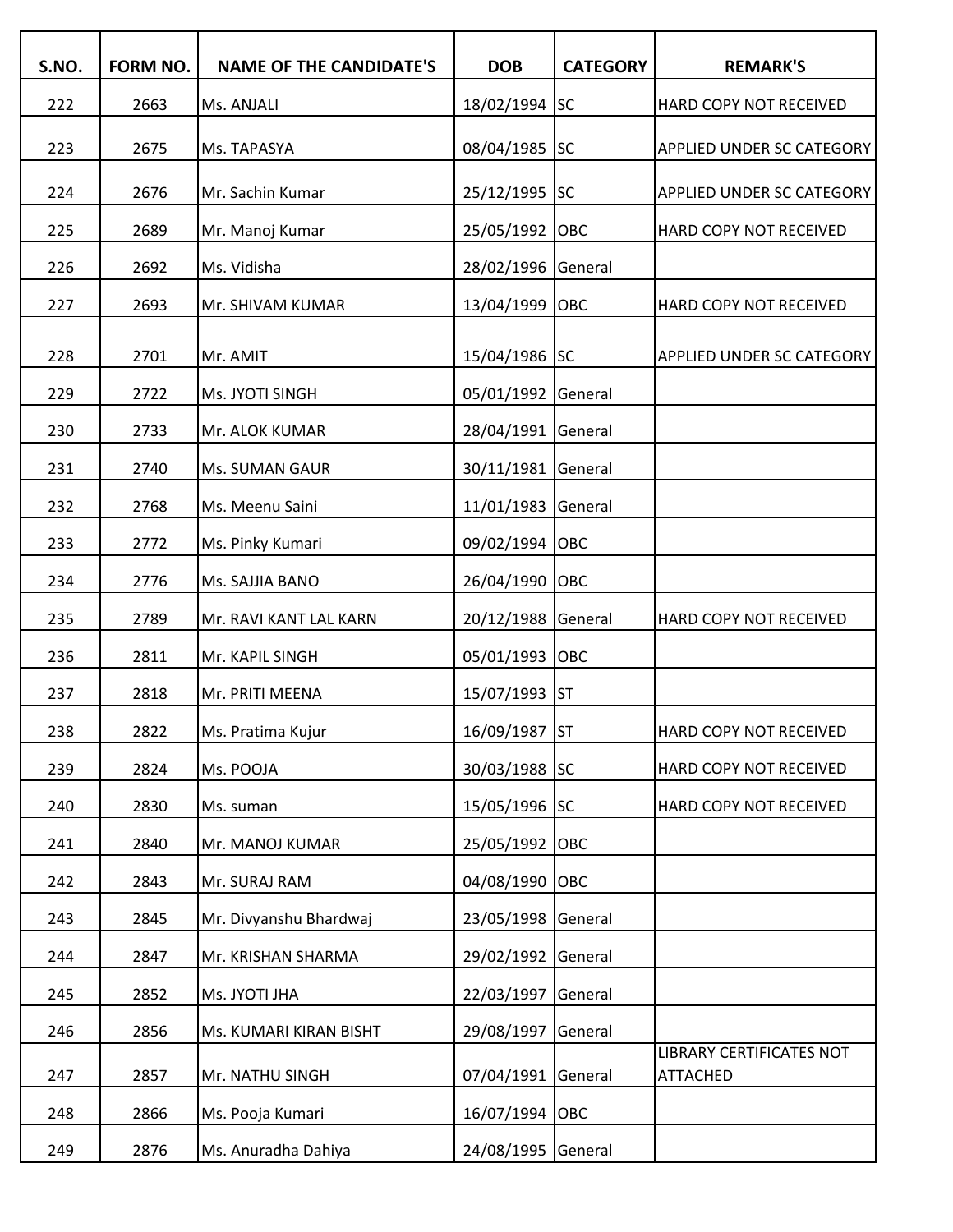| S.NO. | FORM NO. | <b>NAME OF THE CANDIDATE'S</b> | <b>DOB</b>      | <b>CATEGORY</b> | <b>REMARK'S</b>                                  |
|-------|----------|--------------------------------|-----------------|-----------------|--------------------------------------------------|
| 250   | 2886     | Mr. DHARM CHAND                | 05/12/1988      | OBC             |                                                  |
| 251   | 2901     | Ms. SHEETAL                    | 24/01/1996      | OBC             |                                                  |
| 252   | 2903     | Mr. ABHISHEK KAUSHIK           | 27/01/1994      | General         |                                                  |
|       |          |                                |                 |                 |                                                  |
| 253   | 2908     | Mr. RAVI KUMAR                 | 11/09/1992 SC   |                 | <b>APPLIED UNDER SC CATEGORY</b>                 |
| 254   | 2910     | Mr. SHIV KUMAR                 | 25/03/1994 OBC  |                 |                                                  |
| 255   | 2918     | Mr. MONTY MONDAL               | 09/03/1993 SC   |                 | HARD COPY NOT RECEIVED                           |
| 256   | 2925     | Ms. GEETA                      | 25/08/1993      | General         |                                                  |
| 257   | 2946     | Mr. BIMAL KUMAR                | 08/05/1995 OBC  |                 |                                                  |
| 258   | 2983     | Mr. AMIT                       | 15/02/1992      | General         |                                                  |
| 259   | 2985     | Ms. Neha gupta                 | 29/07/1995      | General         | HARD COPY NOT RECEIVED                           |
| 260   | 2990     | Ms. Priyanka Rawat             | 23/09/1993      | General         |                                                  |
| 261   | 3069     | Mr. RAHUL                      | 28/07/1998 OBC  |                 |                                                  |
| 262   | 3086     | Mr. MOHAMMAD AYAZ AKRAM        | 05/06/1991      | General         |                                                  |
| 263   | 3097     | Ms. DIMPLE                     | 28/01/1995      | OBC             | HARD COPY NOT RECEIVED                           |
| 264   | 3098     | Mr. Kumari Arti                | 07/12/1993      | General         |                                                  |
| 265   | 3108     | Ms. Tabassum                   | 02/07/1978      | General         | HARD COPY NOT RECEIVED                           |
| 266   | 3115     | Ms. ANJALI                     | $11/08/1993$ SC |                 | <b>APPLIED UNDER SC CATEGORY</b>                 |
| 267   | 3152     | Ms. Jyoti Kumari               | 12/01/1993 SC   |                 | <b>APPLIED UNDER SC CATEGORY</b>                 |
| 268   | 3162     | Ms. PREETI                     | 23/02/1992      | <b>SC</b>       |                                                  |
| 269   | 3170     | Ms. Tabassum                   | 02/07/1978      | General         |                                                  |
| 270   | 3171     | Mr. puneet rohilla             | 25/01/2000      | OBC             |                                                  |
| 271   | 3208     | Ms. himani rohilla             | 12/05/1999      | OBC             | RELEVANT DOCUMENTS NOT<br><b>ATTACHED</b>        |
| 272   | 3215     | Ms. Shivani                    | 07/02/1993      | <b>OBC</b>      |                                                  |
| 273   | 3225     | Mr. VIKESH KUMAR VERMA         | 02/01/1988      | General         | LIBRARY CERTIFICATES NOT<br><b>ATTACHED</b>      |
|       |          |                                |                 |                 | <b>LIBRARY CERTIFICATES NOT</b>                  |
| 274   | 3233     | Ms. Khushboo                   | 23/06/1997      | OBC             | <b>ATTACHED</b><br><b>LIBRARY CERTIFCATE NOT</b> |
| 275   | 3251     | Mr. Kishan Koli                | 10/09/1992 SC   |                 | ATTACHED/ APPLIED UNDER                          |
| 276   | 3254     | Ms. GAYTREE                    | 18/06/1997      | OBC             |                                                  |
| 277   | 3257     | Ms. poonam                     | 21/01/1994      | General         | HARD COPY NOT RECEIVED                           |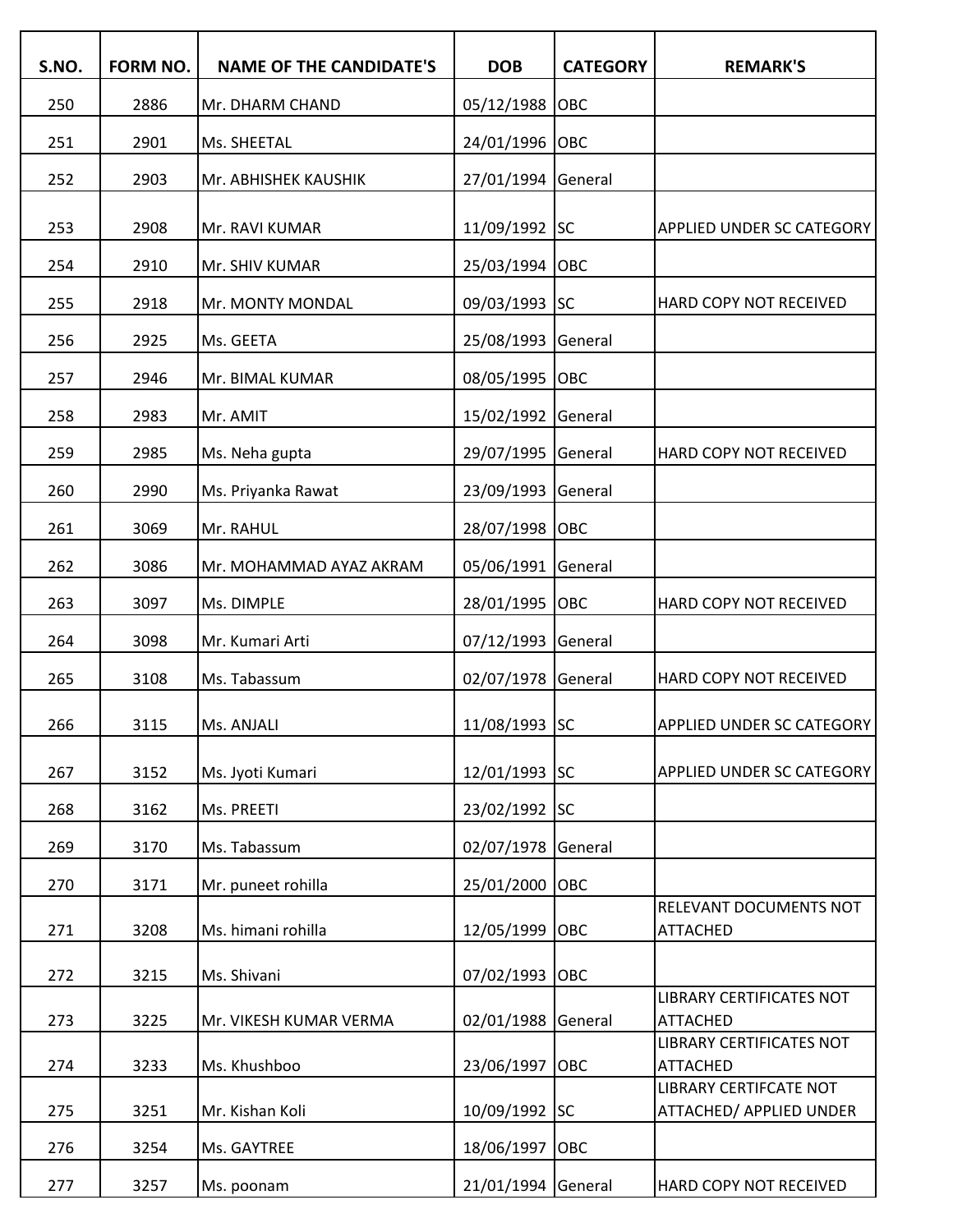| S.NO. | FORM NO. | <b>NAME OF THE CANDIDATE'S</b> | <b>DOB</b>         | <b>CATEGORY</b> | <b>REMARK'S</b>                                    |
|-------|----------|--------------------------------|--------------------|-----------------|----------------------------------------------------|
| 278   | 3273     | Ms. Jyoti Pal                  | 07/01/1993         | General         |                                                    |
| 279   | 3278     | Mr. KAUSHAL KUMAR              | 18/07/1993 SC      |                 |                                                    |
| 280   | 3282     | Ms. himani rohilla             | 12/05/1999         | <b>OBC</b>      |                                                    |
| 281   | 3284     | Ms. Jyoti                      | 22/05/1993 OBC     |                 |                                                    |
| 282   | 3286     | Mr. NEERAJ KUMAR               | 25/07/1987         | General         |                                                    |
| 283   | 3309     | Ms. sushila kumari             | 15/07/1975 SC      |                 | <b>OVER AGE</b>                                    |
| 284   | 3331     | Mr. vinod kumar                | 10/10/1991 SC      |                 | ATTACHED/ APPLIED UNDER<br><b>SC CATEGORY</b>      |
| 285   | 3336     | Ms. MEENAKSHI                  | 30/05/1993 General |                 |                                                    |
| 286   | 3338     | Mr. Durgesh Kumar Verma        | 07/07/1994 OBC     |                 |                                                    |
| 287   | 3357     | Ms. UPASANA KUMARI             | 27/03/1987 General |                 |                                                    |
| 288   | 3358     | Ms. PRIYA TYAGI                | 02/05/1996 General |                 | HARD COPY NOT RECEIVED                             |
| 289   | 3362     | Mr. ASHOK KUMAR                | 05/05/1981 SC      |                 | HARD COPY NOT RECEIVED                             |
| 290   | 3365     | Mr. DHARMENDRA MEENA           | 05/03/1992 ST      |                 | HARD COPY NOT RECEIVED                             |
| 291   | 3372     | Mr. ASHOK KUMAR                | 05/05/1981 SC      |                 | APPLIED UNDER SC CATEGORY                          |
| 292   | 3382     | Ms. PAYAL                      | 10/01/1991 General |                 | <b>OVER AGE</b>                                    |
| 293   | 3384     | Ms. PUNAM KUMARI               | 12/02/1996 OBC     |                 | HARD COPY NOT RECEIVED                             |
| 294   | 3387     | Mr. MURARI PATHAK              | 01/01/1992 General |                 |                                                    |
| 295   | 3397     | Mr. SHAHID KAMAL               | 06/06/1989         | <b>OBC</b>      |                                                    |
| 296   | 3432     | Mr. ARUN KUMAR VERMA           | 29/05/1991         | <b>ISC</b>      | APPLIED UNDER SC CATEGORY                          |
| 297   | 3435     | Ms. SAKSHI BAINS               | 12/04/1994         | General         |                                                    |
| 298   | 3441     | Mr. sandeep nagar              | 15/08/1990         | <b>OBC</b>      | HARD COPY NOT RECEIVED                             |
| 299   | 3454     | Ms. MEENAKSHI                  | 15/09/1993 SC      |                 | APPLIED UNDER SC CATEGORY                          |
| 300   | 3486     | Ms. RITU SHARMA                | 06/09/1992         | General         |                                                    |
| 301   | 3490     | Mr. Vinay Bagri                | 06/06/1993 SC      |                 | HARD COPY NOT RECEIVED                             |
| 302   | 3502     | Mr. VISHAL                     | 02/02/1995 SC      |                 | APPLIED UNDER SC CATEGORY                          |
| 303   | 3512     | Mr. Nitin kumar                | 12/01/1993         | <b>OBC</b>      | <b>LIBRARY CERTIFICATES NOT</b><br><b>ATTACHED</b> |
| 304   | 3517     | Mr. Rohini                     | 12/05/1991         | General         |                                                    |
| 305   | 3518     | Mr. rohit                      | 01/07/1991 SC      |                 | HARD COPY NOT RECEIVED                             |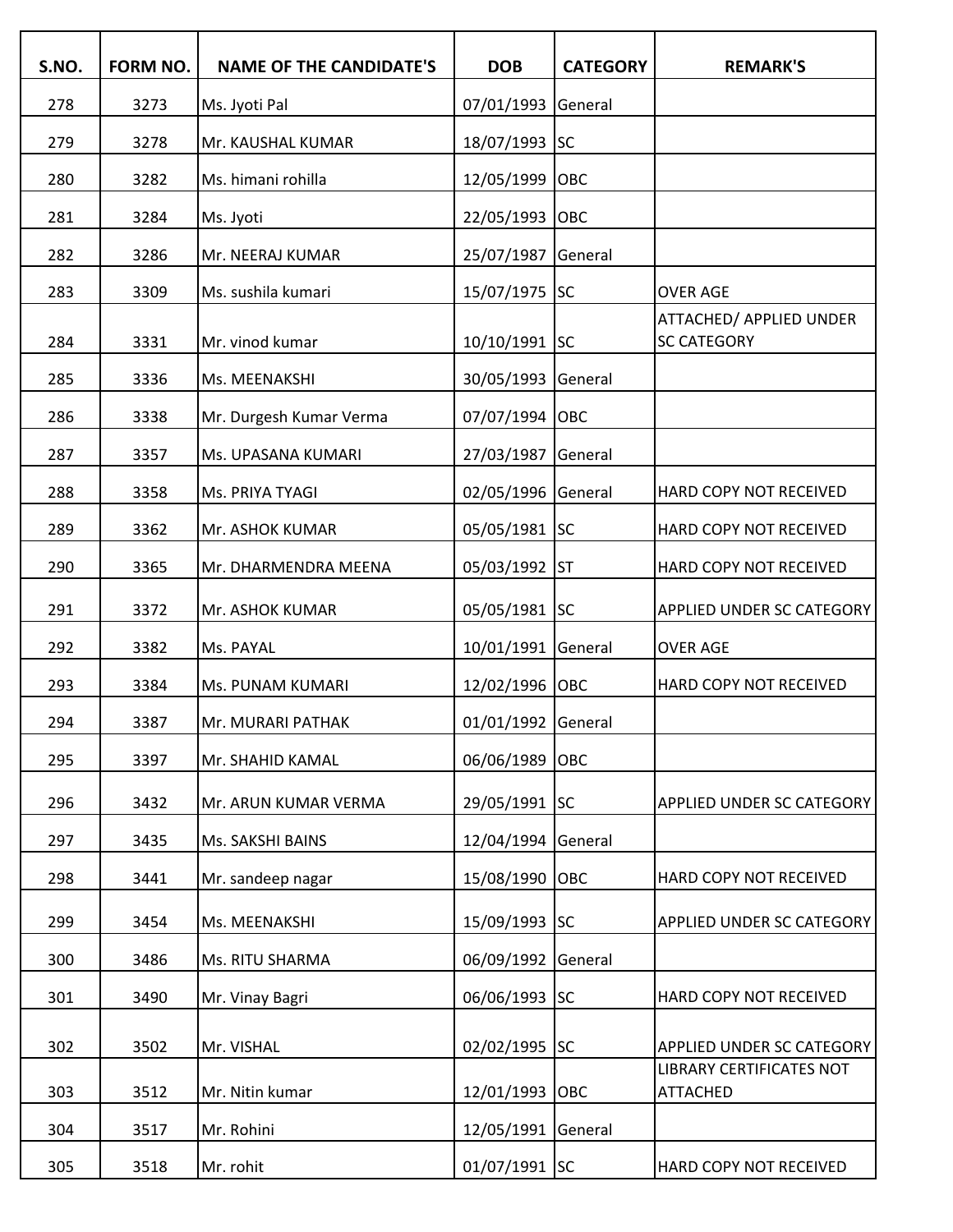| S.NO. | FORM NO. | <b>NAME OF THE CANDIDATE'S</b> | <b>DOB</b>     | <b>CATEGORY</b> | <b>REMARK'S</b>                                 |
|-------|----------|--------------------------------|----------------|-----------------|-------------------------------------------------|
| 306   | 3521     | Mr. MANISH KUMAR               | 31/01/1996 SC  |                 | <b>APPLIED UNDER SC CATEGORY</b>                |
| 307   | 3561     | Ms. LATA KUMARI                | 28/05/1992     | General         |                                                 |
| 308   | 3569     | Ms. MEGHA                      | 18/05/1994 SC  |                 | <b>APPLIED UNDER SC CATEGORY</b>                |
| 309   | 3577     | Ms. SUNITA                     | 18/07/1992     | General         | HARD COPY NOT RECEIVED                          |
| 310   | 3585     | Ms. FARHEEN                    | 26/01/1994     | General         |                                                 |
| 311   | 3588     | Ms. MEENAKSHI                  | 10/02/1992 SC  |                 | <b>APPLIED UNDER SC CATEGORY</b>                |
| 312   | 3590     | Ms. Deepti                     | 14/08/1995     | General         |                                                 |
| 313   | 3638     | Mr. RAKESH                     | 09/09/1995     | PH(OH)          | HARD COPY NOT RECEIVED                          |
| 314   | 3640     | Mr. KAPIL                      | 08/04/1992     | OBC             |                                                 |
| 315   | 3664     | Ms. RITIKA TRIPATHI            | 20/11/1995     | General         |                                                 |
| 316   | 3665     | Mr. ARULRAJ                    | 16/06/1990     | OBC             | <b>OVER AGE</b>                                 |
| 317   | 3670     | Mr. Km. Prabha                 | 10/01/1995     | General         | HARD COPY NOT RECEIVED                          |
| 318   | 3680     | Ms. POOJA                      | 16/05/1996 SC  |                 | HARD COPY NOT RECEIVED                          |
| 319   | 3683     | Ms. AIKTA BHATIA TANEJA        | 12/06/1980     | General         |                                                 |
| 320   | 3695     | Mr. KRISHNA KUMAR              | 09/03/1996     | OBC             | LIBRARY CERTIFICATES NOT<br><b>ATTACHED</b>     |
| 321   | 3703     | Ms. RITU                       | 11/08/1993     | General         |                                                 |
| 322   | 3707     | Mr. YOGESH                     | 29/07/1994 SC  |                 | <b>HARD COPY NOT RECEIVED</b>                   |
| 323   | 3710     | Ms. KHUSHI KUMARI              | 06/06/1997     | OBC             | LIBRARY CERTIFICATES NOT<br><b>ATTACHED</b>     |
| 324   | 3719     | Mr. Prabha                     | 10/01/1995     | General         | HARD COPY NOT RECEIVED                          |
| 325   | 3744     | Mr. PAWAN KUMAR                | 06/06/1993     | <b>SC</b>       | HARD COPY NOT RECEIVED                          |
| 326   | 3798     | Mr. AMIT SHARMA                | 29/03/1988     | General         | HARD COPY NOT RECEIVED                          |
| 327   | 3805     | Mr. ANIL KUMAR                 | 06/10/1988     | OBC             | HARD COPY NOT RECEIVED                          |
| 328   | 3822     | Ms. TANISHA ISLAM              | 05/09/1996     | OBC             |                                                 |
| 329   | 3846     | Ms. PRIYA TYAGI                | 02/05/1996     | General         |                                                 |
| 330   | 3849     | Mr. ANKIT KUMAR                | 15/08/1998     | OBC             | HARD COPY NOT RECEIVED                          |
| 331   | 3860     | Ms. ANJALI                     | 18/02/1994 SC  |                 | <b>APPLIED UNDER SC CATEGORY</b>                |
| 332   | 3861     | Ms. SHAMPY SRIKRISHNA          | 25/03/1994     | General         |                                                 |
| 333   | 3865     | Ms. SONAM                      | 07/03/1990 OBC |                 | <b>CASTE CERTIFICATE NOT</b><br><b>ATTACHED</b> |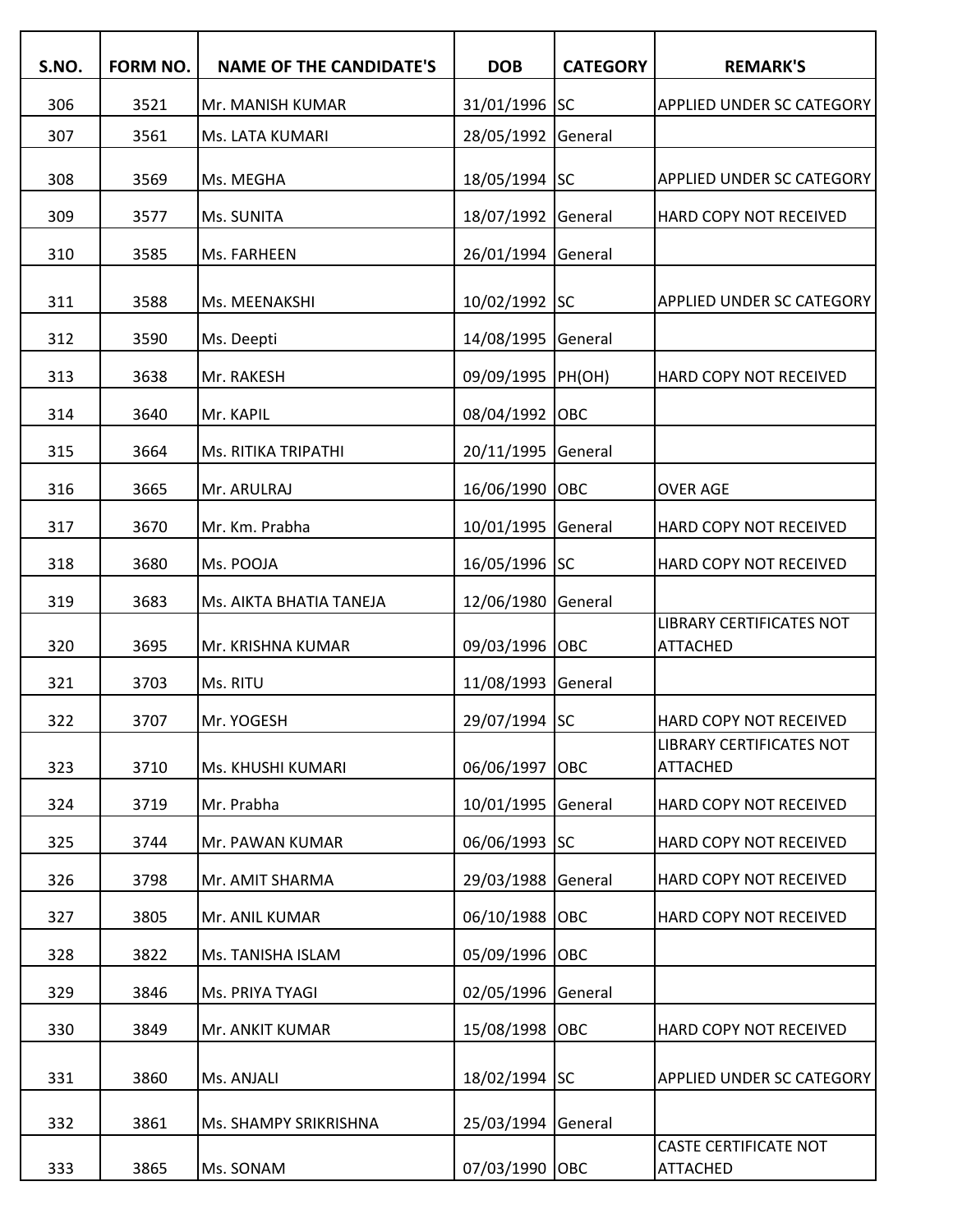| S.NO. | <b>FORM NO.</b> | <b>NAME OF THE CANDIDATE'S</b> | <b>DOB</b>         | <b>CATEGORY</b> | <b>REMARK'S</b>                                    |
|-------|-----------------|--------------------------------|--------------------|-----------------|----------------------------------------------------|
| 334   | 3870            | Mr. PANKAJ KUMAR               | 14/09/1994 SC      |                 | <b>APPLIED UNDER SC CATEGORY</b>                   |
| 335   | 3874            | Ms. RAKHI                      | 25/01/1993         | General         | HARD COPY NOT RECEIVED                             |
| 336   | 3887            | Ms. Khushboo Rai               | 27/01/1999         | General         |                                                    |
| 337   | 3888            | Mr. SURAJ KUMAR                | 08/09/1990         | OBC             |                                                    |
| 338   | 3898            | Ms. Nidhi Singh                | 03/12/1993         | General         |                                                    |
| 339   | 3910            | Mr. VIJAY MALIK                | 18/08/1993         | General         | <b>LIBRARY CERTIFICATES NOT</b><br><b>ATTACHED</b> |
| 340   | 3942            | Mr. ARCHANA KUMARI             | 13/01/1993         | General         |                                                    |
| 341   | 3945            | Mr. VIVEK                      | 08/12/1990         | lsc             | <b>APPLIED UNDER SC CATEGORY</b>                   |
| 342   | 3946            | Mr. PREETI KUMARI              | 16/07/1991         | General         |                                                    |
| 343   | 3958            | Ms. Shruti Jain                | 13/06/1994         | General         | <b>RELEVANT DOCUMENTS NOT</b><br><b>ATTACHED</b>   |
| 344   | 3990            | Ms. sunita kumari              | 20/01/1995         | <b>OBC</b>      | HARD COPY NOT RECEIVED                             |
| 345   | 3993            | Mr. Praveen kumar              | 03/03/1999         | lsc             | APPLIED UNDER SC CATEGORY                          |
| 346   | 4004            | Ms. Usha kumari                | 13/07/1988         | General         | <b>OVER AGE</b>                                    |
| 347   | 4022            | Mr. CHANDAN KUMAR              | 08/10/1992         | OBC             |                                                    |
| 348   | 4034            | Mr. ASHISH SHARMA              | 09/11/1991         | General         |                                                    |
| 349   | 4041            | Mr. NITIN KUMAR                | 25/01/1989         | lsc             | HARD COPY NOT RECEIVED                             |
| 350   | 4049            | Mr. ANISH SAHANI               | 05/04/1990 General |                 |                                                    |
| 351   | 4086            | Mr. Sonu Kumar Yadav           | 05/08/1996         | <b>OBC</b>      | LIBRARY CERTIFICATES NOT<br><b>ATTACHED</b>        |
| 352   | 4094            | Ms. HEMA JOSHI                 | 07/03/1994         | General         |                                                    |
| 353   | 4096            | Ms. Piyanka yadav              | 22/10/1994         | OBC             | HARD COPY NOT RECEIVED                             |
| 354   | 4102            | Ms. Pallavi Kaushik            | 13/02/1991         | OBC             |                                                    |
| 355   | 4117            | Mr. Gulshan                    | 27/08/1997         | OBC             | LIBRARY CERTIFICATES NOT<br><b>ATTACHED</b>        |
| 356   | 4124            | Ms. Piyanka yadav              | 22/10/1994         | OBC             | LIBRARY CERTIFICATES NOT<br><b>ATTACHED</b>        |
| 357   | 4129            | Ms. ANU GARG                   | 06/12/1991         | General         |                                                    |
| 358   | 4144            | Ms. Pinky                      | 21/08/1989 SC      |                 | APPLIED UNDER SC CATEGORY                          |
| 359   | 4151            | Ms. SAIMA                      | 24/12/1990         | General         | <b>OVER AGE</b>                                    |
| 360   | 4155            | Ms. BHAWANA SHARMA             | 19/07/1991         | General         |                                                    |
| 361   | 4166            | Mr. Sourabh                    | 20/01/1999         | OBC             | <b>RELEVANT DOCUMENTS NOT</b><br><b>ATTACHED</b>   |
| 362   | 4176            | Ms. NEERAJ                     | 14/08/1993         | <b>OBC</b>      |                                                    |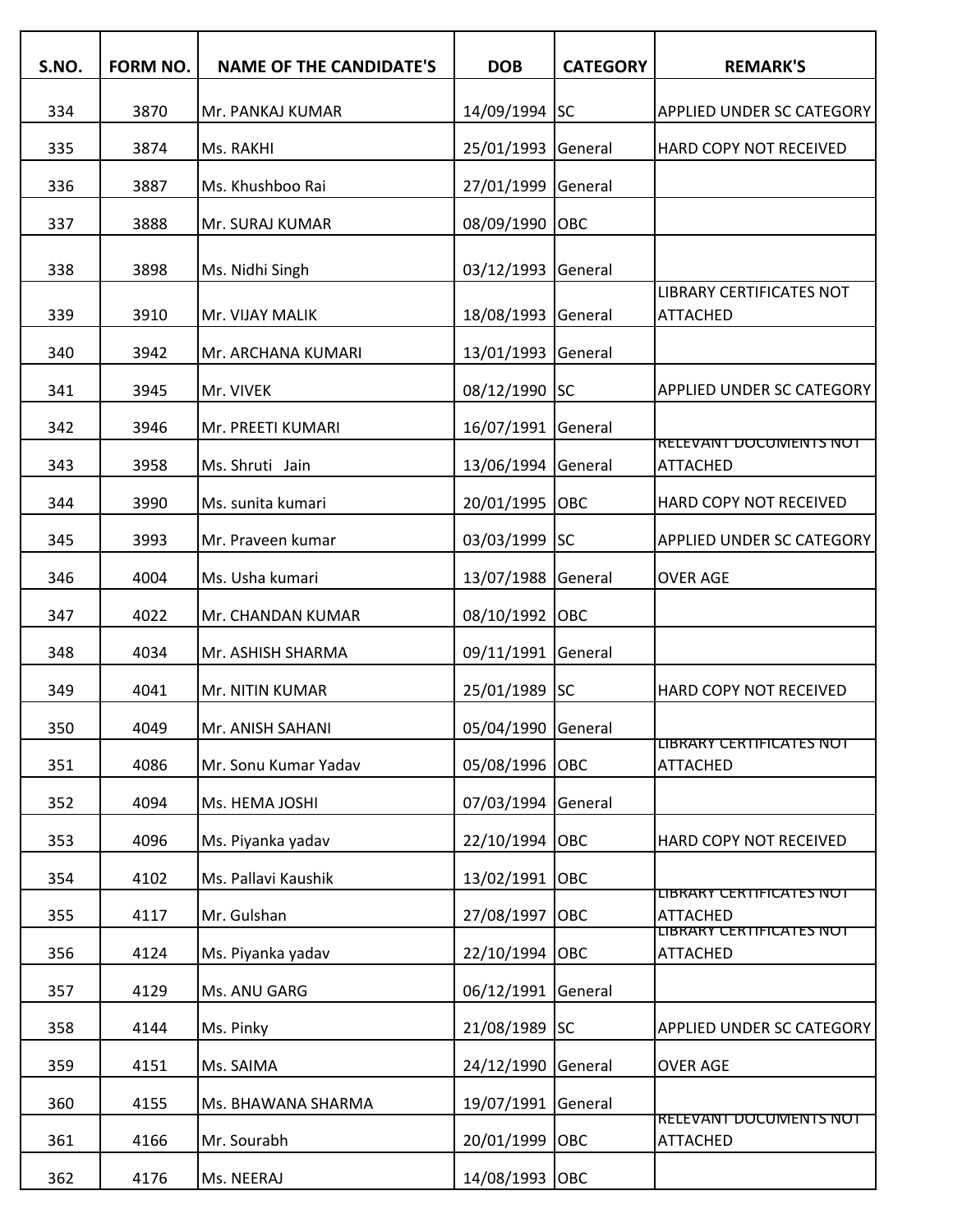| S.NO. | <b>FORM NO.</b> | <b>NAME OF THE CANDIDATE'S</b> | <b>DOB</b>         | <b>CATEGORY</b> | <b>REMARK'S</b>                                  |
|-------|-----------------|--------------------------------|--------------------|-----------------|--------------------------------------------------|
| 363   | 4180            | Ms. pinky devi                 | 15/08/1989         | OBC             | HARD COPY NOT RECEIVED                           |
| 364   | 4190            | Mr. Kamal                      | 24/11/1991         | General         | LIBRARY CERTIFICATES NOT<br><b>ATTACHED</b>      |
| 365   | 4208            | Ms. DEVKI                      | 15/08/1991         | OBC             |                                                  |
| 366   | 4211            | Mr. PAWAN PRASAD               | 11/10/1990         | <b>SC</b>       | HARD COPY NOT RECEIVED                           |
| 367   | 4216            | Mr. Vaibhav Kumar              | 09/09/1992         | General         |                                                  |
| 368   | 4217            | Mr. SHIV KUMAR                 | 20/09/1986         | <b>SC</b>       | HARD COPY NOT RECEIVED                           |
| 369   | 4218            | Ms. SWETA RANI                 | 05/02/1995         | <b>SC</b>       |                                                  |
| 370   | 4222            | Mr. BHARAT                     | 15/03/1993         | General         |                                                  |
| 371   | 4234            | Ms. ADITI                      | 18/11/1995         | OBC             |                                                  |
| 372   | 4235            | Mr. BHAGWAN DASS SANKLA        | 11/06/1991 SC      |                 | HARD COPY NOT RECEIVED                           |
| 373   | 4245            | Mr. IDREESH AHMED              | 04/03/1988         | OBC             | HARD COPY NOT RECEIVED                           |
| 374   | 4247            | Mr. MUKESH SAG                 | 06/05/1987         | <b>ST</b>       | HARD COPY NOT RECEIVED                           |
| 375   | 4253            | Ms. Nazreen                    | 31/08/1994         | General         | HARD COPY NOT RECEIVED                           |
| 376   | 4255            | Mr. Manisha dhingia            | 30/03/1992         | General         | <b>RELEVANT DOCUMENTS NOT</b><br><b>ATTACHED</b> |
| 377   | 4270            | Mr. MANOJ KUMAR DAS            | 15/01/1981         | <b>OBC</b>      | <b>OVER AGE</b>                                  |
| 378   | 4274            | Ms. FARAHANA                   | 22/01/1996         | <b>OBC</b>      | HARD COPY NOT RECEIVED                           |
| 379   | 4282            | Mr. SANDEEP KUMAR              | 20/08/1994         | OBC             | HARD COPY NOT RECEIVED                           |
| 380   | 4285            | Ms. Chanchala Kumari           | 22/12/1994 General |                 | HARD COPY NOT RECEIVED                           |
| 381   | 4292            | Mr. AKHILESH KUMAR             | 27/01/1996 OBC     |                 |                                                  |
| 382   | 4295            | Ms. Jyoti Chourasia            | 22/04/1991         | OBC             |                                                  |
| 383   | 4305            | Ms. Aditi Goswami              | 21/11/1993         | <b>OBC</b>      | LIBRARY CERTIFICATES NOT<br><b>ATTACHED</b>      |
| 384   | 4312            | Mr. suryadev gupta             | 02/10/1993         | <b>OBC</b>      | HARD COPY NOT RECEIVED                           |
| 385   | 4315            | Ms. GEETA                      | 16/10/1994 OBC     |                 |                                                  |
| 386   | 4359            | Mr. ANOOP KUMAR VERMA          | 15/10/1993         | <b>OBC</b>      |                                                  |
| 387   | 4372            | Ms. PREETI YADAV               | 22/12/1993         | <b>OBC</b>      |                                                  |
| 388   | 4373            | Mr. MICHAEL RAVIKESH KUJUR     | 09/04/1986 ST      |                 | HARD COPY NOT RECEIVED                           |
| 389   | 4376            | Ms. NAJISH                     | 05/07/1992         | <b>OBC</b>      | HARD COPY NOT RECEIVED                           |
| 390   | 4380            | Ms. NAJISH                     | 05/07/1992 OBC     |                 |                                                  |
| 391   | 4385            | Ms. LATA                       | 16/09/1990 SC      |                 | HARD COPY NOT RECEIVED                           |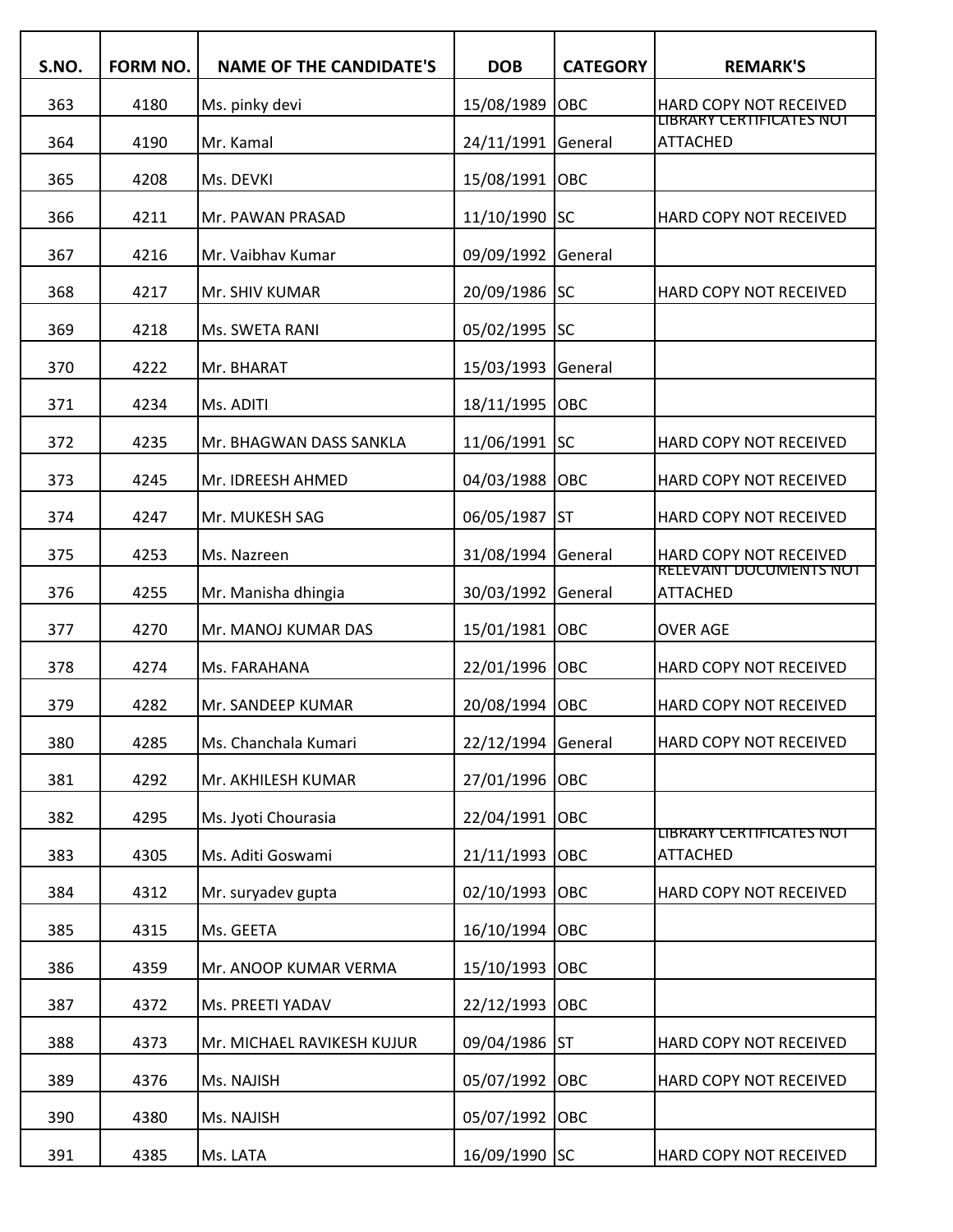| S.NO. | FORM NO. | <b>NAME OF THE CANDIDATE'S</b> | <b>DOB</b>    | <b>CATEGORY</b> | <b>REMARK'S</b>                             |
|-------|----------|--------------------------------|---------------|-----------------|---------------------------------------------|
| 392   | 4405     | Mr. PUSHU                      | 10/04/1992    | OBC             | LIBRARY CERTIFICATES NOT<br><b>ATTACHED</b> |
| 393   | 4443     | Mr. Arun Verma                 | 18/07/1993    | <b>SC</b>       | APPLIED UNDER SC CATEGORY                   |
| 394   | 4453     | Mr. GOPAL KUMAR                | 06/02/1994    | <b>SC</b>       | <b>APPLIED UNDER SC CATEGORY</b>            |
| 395   | 4469     | Ms. SANTOSH DEVI               | 05/07/1990    | OBC             |                                             |
| 396   | 4510     | Ms. LATA                       | 16/09/1990    | <b>SC</b>       | <b>OVER AGE</b>                             |
| 397   | 4513     | Ms. HEMLATA                    | 15/03/1992    | <b>SC</b>       | HARD COPY NOT RECEIVED                      |
| 398   | 4516     | Mr. parvesh kumar              | 10/05/1997    | <b>SC</b>       | HARD COPY NOT RECEIVED                      |
| 399   | 4526     | Ms. Divya bharti               | 23/05/1999    | General         |                                             |
| 400   | 4538     | Mr. LALIT KUMAR                | 18/06/1986 SC |                 | <b>APPLIED UNDER SC CATEGORY</b>            |
| 401   | 4550     | Mr. NARENDER KUMAR             | 15/02/1992    | OBC             | HARD COPY NOT RECEIVED                      |
| 402   | 4558     | Ms. JYOTI KUMARI               | 03/06/1994    | OBC             |                                             |
| 403   | 4578     | Ms. AARTI CHANDEL              | 10/12/1999    | General         | HARD COPY NOT RECEIVED                      |
| 404   | 4606     | Mr. Prince lal                 | 20/07/1998    | General         |                                             |
| 405   | 4619     | Mr. KAVITA BHARTI              | 15/04/1997    | <b>SC</b>       | <b>APPLIED UNDER SC CATEGORY</b>            |
| 406   | 4639     | Ms. PRAVALLIKA NADILLA         | 11/08/1989    | OBC             | HARD COPY NOT RECEIVED                      |
| 407   | 4643     | Mr. SAGAR NAGI                 | 21/05/1999    | OBC             |                                             |
| 408   | 4659     | Ms. RAKHI                      | 07/07/1996    | General         |                                             |
| 409   | 4665     | Mr. SHAMSHER SINGH             | 15/10/1987 SC |                 | HARD COPY NOT RECEIVED                      |
| 410   | 4685     | Mr. VIKRAM KAUSHIK             | 15/02/1989    | PH(VH)          | HARD COPY NOT RECEIVED                      |
| 411   | 4691     | Mr. K PRASANGI                 | 11/06/1976 SC |                 | HARD COPY NOT RECEIVED                      |
| 412   | 4692     | Mr. MANISH KUMAR               | 12/04/1993    | General         |                                             |
| 413   | 4702     | Mr. SUDARSHAN                  | 14/04/1997    | <b>SC</b>       | HARD COPY NOT RECEIVED                      |
| 414   | 4705     | Ms. KOMAL                      | 22/04/1988    | General         |                                             |
| 415   | 4730     | Mr. RAVI                       | 15/06/1993    | <b>SC</b>       | HARD COPY NOT RECEIVED                      |
| 416   | 4746     | Mr. Yudhvir singh              | 06/04/1989    | <b>SC</b>       | HARD COPY NOT RECEIVED                      |
| 417   | 4773     | Mr. HOSHYAR SINGH              | 14/10/1998    | <b>SC</b>       | HARD COPY NOT RECEIVED                      |
| 418   | 4774     | Mr. ARUN KUMAR                 | 14/02/1977    | <b>ST</b>       | HARD COPY NOT RECEIVED                      |
| 419   | 4779     | Mr. JITENDRA                   | 03/09/1990    | <b>OBC</b>      | HARD COPY NOT RECEIVED                      |
| 420   | 4790     | Ms. PALLAVI                    | 14/04/1995    | General         |                                             |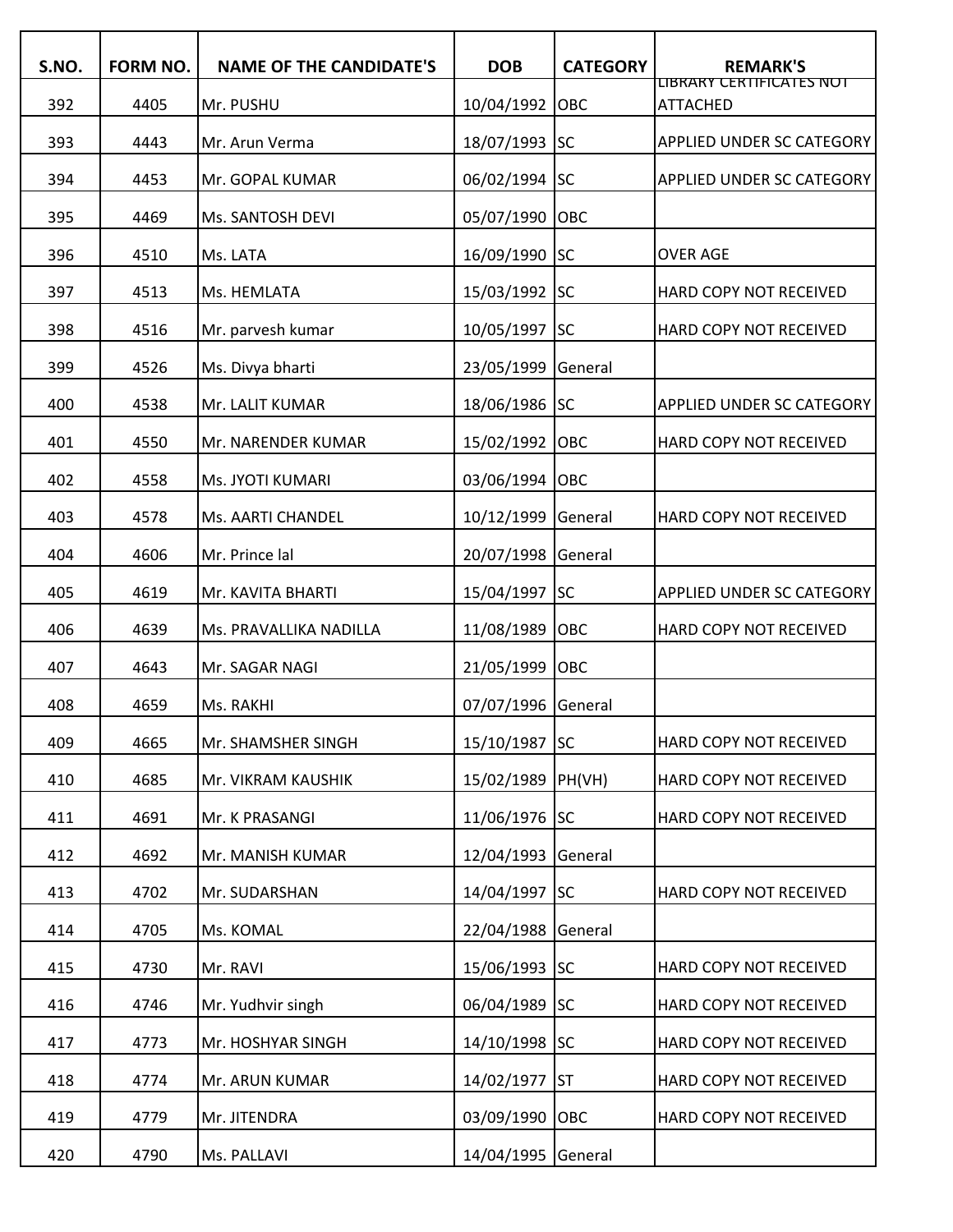| S.NO. | FORM NO. | <b>NAME OF THE CANDIDATE'S</b> | <b>DOB</b>        | <b>CATEGORY</b> | <b>REMARK'S</b>        |
|-------|----------|--------------------------------|-------------------|-----------------|------------------------|
| 421   | 4793     | Mr. KISHAN SINGH               | 12/12/1988 PH(OH) |                 | HARD COPY NOT RECEIVED |
| 422   | 4802     | Mr. PRITHVI RAJ                | 29/11/1987        | General         | HARD COPY NOT RECEIVED |
| 423   | 4804     | Ms. Kanak sharma               | 01/06/1995        | General         |                        |
| 424   | 4835     | Mr. MOHIT KUMAR                | 28/06/1990        | <b>SC</b>       | HARD COPY NOT RECEIVED |
| 425   | 4857     | Ms. PREETI KUMARI              | 22/04/1996        | OBC             |                        |
| 426   | 4858     | Ms. Kavita Rawat               | 17/10/1991        | General         |                        |
| 427   | 4874     | Ms. JYOTI PANCHAL              | 01/04/1986        | OBC             | HARD COPY NOT RECEIVED |
| 428   | 4875     | Mr. KANHAIYA BASFOR            | 25/11/1996 SC     |                 | HARD COPY NOT RECEIVED |
| 429   | 4898     | Mr. Komal                      | 10/04/1992        | <b>SC</b>       | HARD COPY NOT RECEIVED |
| 430   | 4935     | Ms. pooja dey                  | 25/05/1995        | General         |                        |
| 431   | 4951     | Ms. ANJU                       | 02/03/1992        | <b>SC</b>       |                        |
| 432   | 4979     | Ms. SARITA KUMARI              | 10/03/1990 SC     |                 | HARD COPY NOT RECEIVED |
| 433   | 4983     | Ms. neha chaudhary             | 01/02/1996        | General         |                        |
| 434   | 5001     | Mr. DINESH KUMAR PATEL         | 16/12/1990        | OBC             |                        |
| 435   | 5012     | Ms. Sharungbam Elizabeth Devi  | 02/04/1994 SC     |                 | HARD COPY NOT RECEIVED |
| 436   | 5016     | Ms. Vinita Kumari              | 06/11/1993        | General         |                        |
| 437   | 5030     | Mr. PRAVESH KUMAR              | 15/07/1996 SC     |                 | HARD COPY NOT RECEIVED |
| 438   | 5033     | Ms. Sonal                      | 10/05/1991        | General         |                        |
| 439   | 5038     | Mr. BHASKAR                    | 08/12/1989 SC     |                 | HARD COPY NOT RECEIVED |
| 440   | 5057     | Ms. ANJALI CHAUHAN             | 15/01/1992        | General         |                        |
| 441   | 5060     | Mr. MANISH KUMAR SINGH         | 11/08/1990        | General         | HARD COPY NOT RECEIVED |
| 442   | 5061     | Ms. ANJALI CHAUHAN             | 15/01/1992        | General         | HARD COPY NOT RECEIVED |
| 443   | 5065     | Mr. ANKIT PAREEK               | 13/09/1997        | PH(OH)          | HARD COPY NOT RECEIVED |
| 444   | 5072     | Mr. HOSHYAR SINGH              | 14/10/1998 SC     |                 | HARD COPY NOT RECEIVED |
| 445   | 5077     | Mr. RIKESH                     | 09/03/1991        | General         |                        |
| 446   | 5094     | Ms. VISHAKHA                   | 30/06/1987        | <b>SC</b>       | HARD COPY NOT RECEIVED |
| 447   | 5111     | Mr. GOVERDHAN PRASAD           | 19/03/1992        | OBC             |                        |
| 448   | 5117     | Mr. VIVEK KUMAR                | 05/11/1996        | OBC             | HARD COPY NOT RECEIVED |
| 449   | 5119     | Mr. Punit kumar                | 14/01/1988 SC     |                 |                        |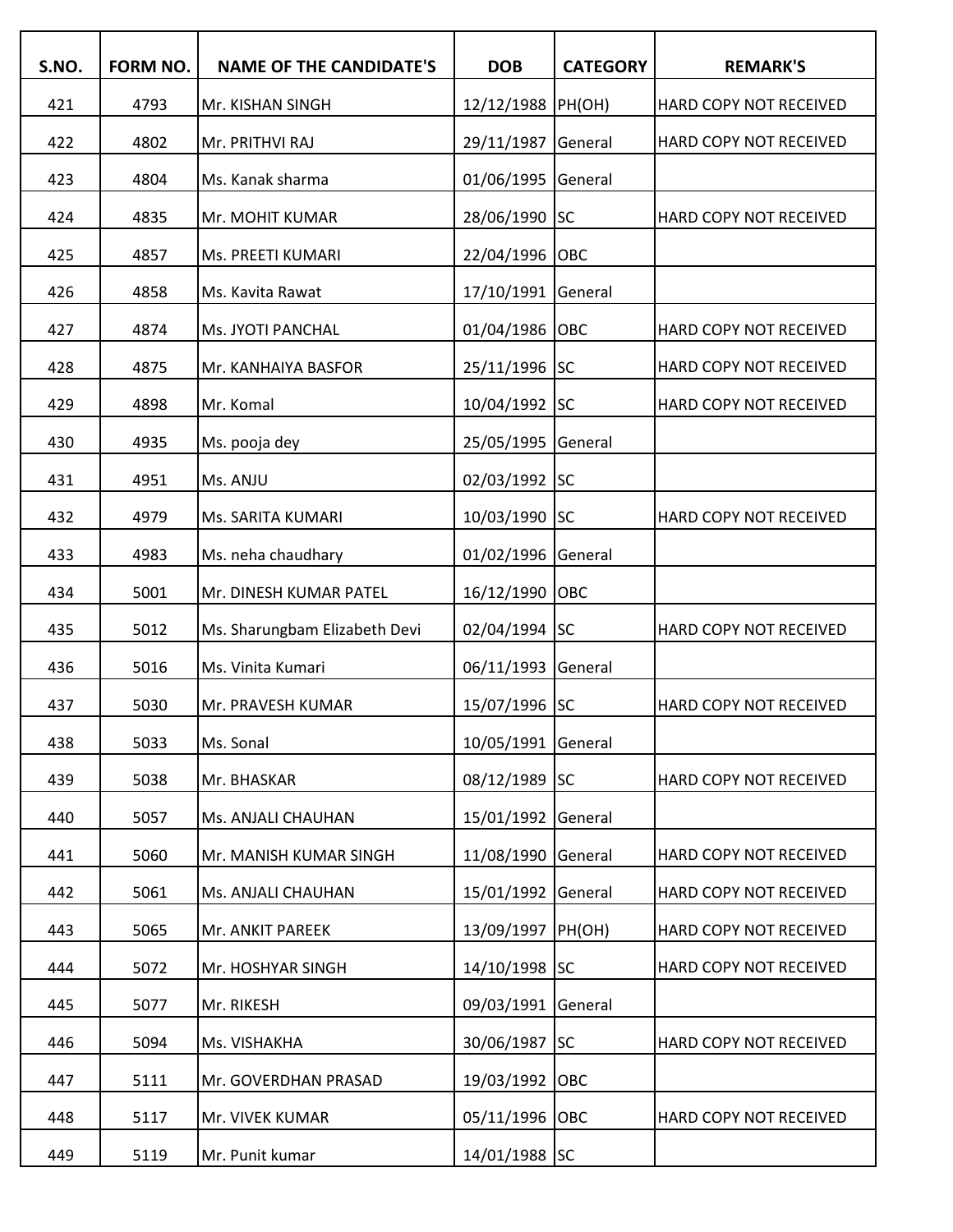| S.NO. | <b>FORM NO.</b> | <b>NAME OF THE CANDIDATE'S</b> | <b>DOB</b>    | <b>CATEGORY</b> | <b>REMARK'S</b>                             |
|-------|-----------------|--------------------------------|---------------|-----------------|---------------------------------------------|
| 450   | 5137            | Ms. supriya jha                | 12/05/1992    | General         |                                             |
| 451   | 5166            | Mr. Irfan                      | 02/01/1992    | OBC             | LIBRARY CERTIFICATES NOT<br><b>ATTACHED</b> |
| 452   | 5167            | Mr. Dinesh Chaudhary           | 23/06/1984    | OBC             |                                             |
| 453   | 5173            | Mr. DILIP KUMAR SHARMA         | 10/09/1992    | OBC             | LIBRARY CERTIFICATES NOT<br><b>ATTACHED</b> |
| 454   | 5175            | Ms. GINNI KUMARI               | 09/07/1995    | General         | HARD COPY NOT RECEIVED                      |
| 455   | 5180            | Mr. SAIESH KUMAR               | 10/09/1996    | General         | LIBRARY CERTIFICATES NOT<br><b>ATTACHED</b> |
| 456   | 5200            | Ms. PRITI RAJPUT               | 14/11/1993    | OBC             |                                             |
| 457   | 5215            | Mr. THAKUR DEOBARDHAN KINWAR   | 15/08/1993    | General         |                                             |
| 458   | 5223            | Mr. VINOD KUMAR YADAV          | 10/09/1988    | OBC             |                                             |
| 459   | 5224            | Ms. Neetu                      | 27/09/1991    | OBC             |                                             |
| 460   | 5231            | Ms. Kanchan                    | 12/03/1992    | <b>SC</b>       | <b>HARD COPY NOT RECEIVED</b>               |
| 461   | 5233            | Mr. SUMANT KUMAR CHAUHAN       | 14/05/1998    | OBC             | LIBRARY CERTIFICATES NOT<br><b>ATTACHED</b> |
| 462   | 5234            | Mr. vishal kushwaha            | 10/09/1994    | General         |                                             |
| 463   | 5241            | Mr. RAJEEV SINGH               | 21/10/1991    | General         | LIBRARY CERTIFICATES NOT<br><b>ATTACHED</b> |
| 464   | 5251            | Ms. POOJA                      | 03/03/1992    | General         | LIBRARY CERTIFICATES NOT<br><b>ATTACHED</b> |
| 465   | 5255            | Mr. Manish Kumar               | 20/01/1996 SC |                 | HARD COPY NOT RECEIVED                      |
| 466   | 5268            | Mr. SAUBHAGYA KIRNENDRA        | 28/09/1994    | PH(OH)          | LIBRARY CERTIFICATES NOT<br><b>ATTACHED</b> |
| 467   | 5281            | Ms. DEEPIKA                    | 19/04/1993    | General         | HARD COPY NOT RECEIVED                      |
| 468   | 5288            | Mr. SAURBH                     | 04/05/1991    | General         | HARD COPY NOT RECEIVED                      |
| 469   | 5295            | Mr. Manish Chandra             | 15/07/1992    | <b>OBC</b>      |                                             |
| 470   | 5332            | Ms. jaspreet kaur              | 28/11/1993    | OBC             |                                             |
| 471   | 5347            | Ms. MONA KUMARI                | 14/09/1991    | General         |                                             |
| 472   | 5360            | Ms. Sonali                     | 14/08/1995    | General         |                                             |
| 473   | 5363            | Mr. JAGJEET MALIK              | 24/06/1992    | General         |                                             |
| 474   | 5370            | Mr. Swapnil Dhiman             | 13/08/1999    | <b>SC</b>       | HARD COPY NOT RECEIVED                      |
| 475   | 5377            | Mr. MANISH                     | 10/01/1997    | PH(VH)          | HARD COPY NOT RECEIVED                      |
| 476   | 5385            | Ms. nidhi chaudhary            | 16/10/1995    | OBC             |                                             |
| 477   | 5416            | Mr. pankaj Gola                | 05/09/1987    | OBC             |                                             |
| 478   | 5424            | Mr. tarun kumar                | 12/06/1992 SC |                 |                                             |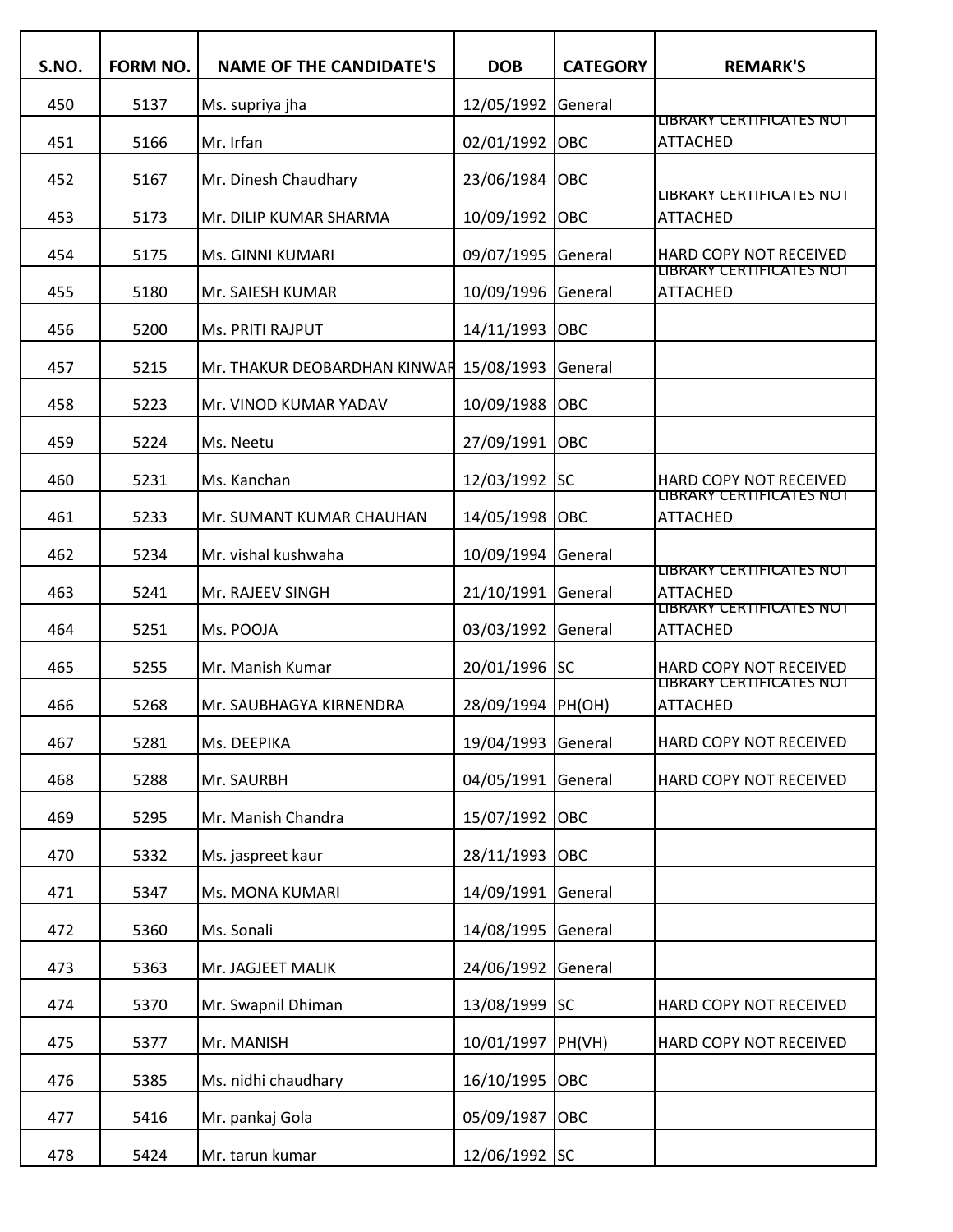| S.NO. | FORM NO. | <b>NAME OF THE CANDIDATE'S</b> | <b>DOB</b>        | <b>CATEGORY</b> | <b>REMARK'S</b>                             |
|-------|----------|--------------------------------|-------------------|-----------------|---------------------------------------------|
| 479   | 5430     | Mr. AMAN DEEP                  | 21/09/1992        | General         |                                             |
| 480   | 5449     | Mr. Deepti Rathor              | 31/01/1990        | OBC             | HARD COPY NOT RECEIVED                      |
| 481   | 5455     | Mr. RAM SUMER YADAV            | 07/07/1995        | OBC             |                                             |
| 482   | 5458     | Mr. Rahul kumar                | 21/11/1995        | <b>SC</b>       | HARD COPY NOT RECEIVED                      |
| 483   | 5460     | Mr. Balaji                     | 06/06/1996        | OBC             | HARD COPY NOT RECEIVED                      |
| 484   | 5464     | Ms. LAKSHMI                    | 01/05/1993        | OBC             |                                             |
| 485   | 5484     | Mr. RANJEET SHARMA             | 23/01/1992        | OBC             |                                             |
| 486   | 5496     | Mr. GURDEEP                    | 28/09/1994        | <b>SC</b>       | HARD COPY NOT RECEIVED                      |
| 487   | 5510     | Ms. KOMAL                      | 13/09/1993        | OBC             |                                             |
| 488   | 5536     | Mr. Eduum karunakar            | 10/04/1992        | SC              | <b>HARD COPY NOT RECEIVED</b>               |
| 489   | 5543     | Ms. Gayatri                    | 15/03/1996        | General         | LIBRARY CERTIFICATES NOT<br><b>ATTACHED</b> |
| 490   | 5548     | Mr. Nirpender Prasad singh     | 10/12/1994        | General         | HARD COPY NOT RECEIVED                      |
| 491   | 5559     | Mr. VIKRAM MEENA               | 22/12/1991        | OBC             | HARD COPY NOT RECEIVED                      |
| 492   | 5588     | Mr. RAKESH CHOUDHARY           | 20/03/1995        | OBC             |                                             |
| 493   | 5590     | Mr. PRAMOD KUMAR PASWAN        | 21/05/1991        | SC              | <b>APPLIED UNDER SC CATEGORY</b>            |
| 494   | 5597     | Mr. SOHAN LAL                  | 10/07/1990 SC     |                 | HARD COPY NOT RECEIVED                      |
| 495   | 5615     | Ms. RADHA                      | 01/11/1979        | PH(OH)          |                                             |
| 496   | 5635     | Mr. NARENDAR SINGH MATHUREA    | 03/12/1983 PH(VH) |                 | HARD COPY NOT RECEIVED                      |
| 497   | 5696     | Mr. ABHISHEK KUMAR             | 30/06/1990        | OBC             |                                             |
| 498   | 5702     | Mr. Vaishnav Pratap Singh      | 17/04/1992        | General         | LIBRARY CERTIFICATES NOT<br><b>ATTACHED</b> |
| 499   | 5705     | Ms. Asha Patwal                | 07/04/1993        | General         |                                             |
| 500   | 5732     | Mr. PUSHPENDRA SINGH           | 27/04/1999        | <b>OBC</b>      | HARD COPY NOT RECEIVED                      |
| 501   | 5746     | Ms. Kapila                     | 14/10/1995        | General         |                                             |
| 502   | 5748     | Mr. Raj kumar                  | 10/05/1989 SC     |                 | <b>APPLIED UNDER SC CATEGORY</b>            |
| 503   | 5756     | Mr. Sumit                      | 04/10/1992        | General         |                                             |
| 504   | 5763     | Mr. SANDEEP YADAV              | 08/12/1990        | OBC             | HARD COPY NOT RECEIVED                      |
| 505   | 5766     | Ms. rajni                      | 19/12/1987        | OBC             | HARD COPY NOT RECEIVED                      |
| 506   | 5780     | Mr. ANIL KUMAR MISHRA          | 23/01/1987        | General         |                                             |
| 507   | 5788     | Mr. JITENDRA SINGH             | 28/02/2000 OBC    |                 | HARD COPY NOT RECEIVED                      |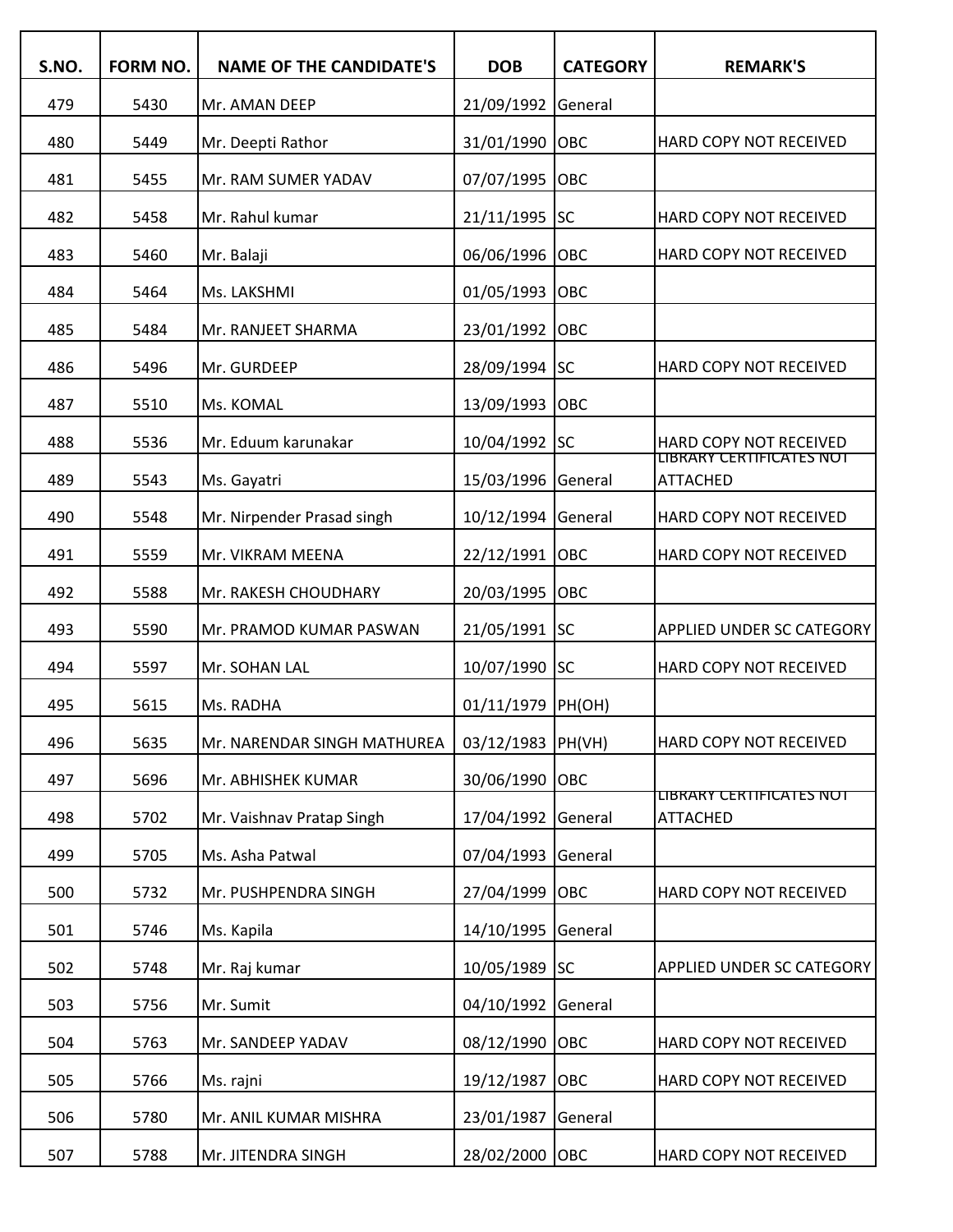| S.NO. | FORM NO. | <b>NAME OF THE CANDIDATE'S</b> | <b>DOB</b>         | <b>CATEGORY</b> | <b>REMARK'S</b>                                    |
|-------|----------|--------------------------------|--------------------|-----------------|----------------------------------------------------|
| 508   | 5829     | Ms. Charu Singh                | 25/11/1991 General |                 | HARD COPY NOT RECEIVED                             |
| 509   | 5836     | Mr. Kumar Deepak               | 14/02/1994 OBC     |                 | LIBRARY CERTIFICATES NOT<br>ATTACHED               |
| 510   | 5856     | Mr. PRADEEP KUMAR              | 21/05/1990 SC      |                 | HARD COPY NOT RECEIVED                             |
| 511   | 5861     | Mr. VISHWAS TAMTA              | 12/03/1984 SC      |                 | HARD COPY NOT RECEIVED<br>LIBRARY CERTIFICATES NOT |
| 512   | 5870     | Mr. Vicky                      | 02/11/1996 General |                 | ATTACHED                                           |
| 513   | 5877     | Mr. YAMEEN                     | 18/04/1989         | OBC             |                                                    |
| 514   | 5887     | Mr. pardeep                    | 02/03/1993 General |                 | LIBRARY CERTIFICATES NOT<br>ATTACHED               |
| 515   | 5890     | Ms. SUMAN                      | 02/08/1985 General |                 | HARD COPY NOT RECEIVED                             |
| 516   | 5965     | Ms. AANCHAL KUMARI             | 14/03/1996 General |                 | LIBRARY CERTIFICATES NOT<br><b>ATTACHED</b>        |
| 517   | 6042     | Ms. TARANNUM ANSARI            | 08/06/1991 OBC     |                 | HARD COPY NOT RECEIVED                             |
| 518   | 6055     | Mr. Puru Gola                  | 05/01/1994 OBC     |                 |                                                    |
| 519   | 6075     | Ms. ruchi sharma               | 17/12/1994 General |                 |                                                    |
| 520   | 6093     | Ms. Diksha Rai                 | 01/07/1989         | General         | OVER AGE                                           |
| 521   | 6101     | Mr. JASBIR SINGH JAKHAR        | 25/06/1995         | General         | <u>LIBRARY CERTIFICATES NOT</u><br><b>ATTACHED</b> |
| 522   | 6117     | Ms. SADHANA                    | 17/07/1989 SC      |                 | HARD COPY NOT RECEIVED                             |
| 523   | 6124     | Mr. seelam chaitanya           | 10/05/1993 OBC     |                 | HARD COPY NOT RECEIVED                             |
| 524   | 6141     | Mr. SAHAB SINGH                | 08/06/1987         | General         | HARD COPY NOT RECEIVED                             |
| 525   | 6145     | Mr. Shakti Singh               | 18/09/1989 SC      |                 |                                                    |
| 526   | 6163     | Mr. VISHAL KUMAR MANJHI        | 06/06/1999 SC      |                 | HARD COPY NOT RECEIVED                             |
| 527   | 6167     | Ms. Manisha Paswan             | 16/06/1997 SC      |                 | HARD COPY NOT RECEIVED                             |
| 528   | 6169     | Mr. AKASH SINGH                | 03/11/1996 SC      |                 | HARD COPY NOT RECEIVED                             |
| 529   | 6186     | Mr. HITESH SHARMA              | 20/03/1995         | General         |                                                    |
| 530   | 6187     | Ms. DEEPIKA                    | 19/04/1993         | <b>OBC</b>      |                                                    |
| 531   | 6190     | Mr. Mohammad Riyaz             | 08/06/1992 OBC     |                 |                                                    |
| 532   | 6255     | Mr. RETU KUMAR                 | 06/07/1996 General |                 | HARD COPY NOT RECEIVED                             |
| 533   | 6261     | Mr. Deepak Dahiya              | 03/08/1991 OBC     |                 |                                                    |
| 534   | 6268     | Mr. G Narender                 | 02/03/1984 PH(HH)  |                 | HARD COPY NOT RECEIVED                             |
| 535   | 6272     | Mr. VISHVAJEET KUMAR           | 20/06/1994 OBC     |                 | HARD COPY NOT RECEIVED                             |
| 536   | 6287     | Mr. Ritikesh Bhardwaj          | 20/11/1995 General |                 | HARD COPY NOT RECEIVED                             |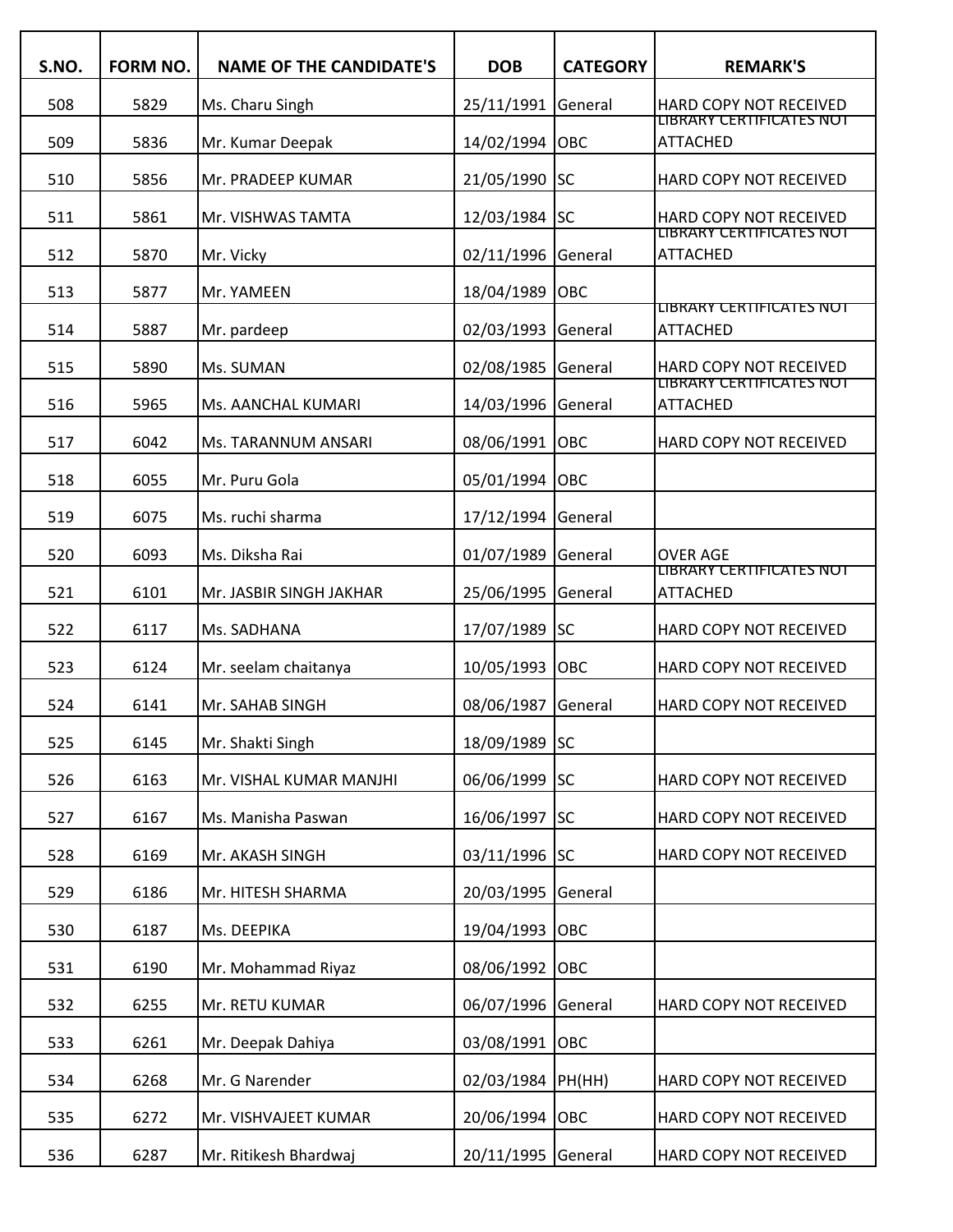| S.NO. | FORM NO. | <b>NAME OF THE CANDIDATE'S</b> | <b>DOB</b>      | <b>CATEGORY</b> | <b>REMARK'S</b>                                    |
|-------|----------|--------------------------------|-----------------|-----------------|----------------------------------------------------|
| 537   | 6313     | Mr. Harish                     | 15/06/1991      | lsc             | HARD COPY NOT RECEIVED                             |
| 538   | 6327     | Mr. Nagender Laul              | 06/09/1989      | General         |                                                    |
| 539   | 6338     | Ms. NEHA                       | 19/06/1992      | <b>SC</b>       | <b>APPLIED UNDER SC CATEGORY</b>                   |
| 540   | 6342     | Mr. GURDYAL SINGH              | 15/12/1988      | OBC             | HARD COPY NOT RECEIVED                             |
| 541   | 6354     | Mr. ASHWANI                    | 26/09/1993      | General         | HARD COPY NOT RECEIVED                             |
| 542   | 6369     | Ms. RANEETA KUMARI             | 10/01/1991      | Ist             | LIBRARY CERTIFICATES NOT<br><b>ATTACHED</b>        |
| 543   | 6387     | Mr. VAIBHAV ROHILLA            | 16/09/1995      | OBC             | <b>LIBRARY CERTIFICATES NOT</b><br><b>ATTACHED</b> |
| 544   | 6389     | Ms. NAZNEEN JAMIL              | 20/09/1987      | OBC             | <b>OVER AGE</b>                                    |
| 545   | 6393     | Ms. Anamika Bharti             | 05/02/1992      | OBC             | HARD COPY NOT RECEIVED                             |
| 546   | 6442     | Mr. Kewal krishan              | 04/09/1992      | General         | HARD COPY NOT RECEIVED                             |
| 547   | 6465     | Mr. ANNAPURNA SOLANKI          | 05/06/1993      | OBC             | HARD COPY NOT RECEIVED                             |
| 548   | 6478     | Ms. HEMLATA                    | 15/03/1992 SC   |                 |                                                    |
| 549   | 6485     | Ms. ANNAPURNA SOLANKI          | 05/06/1993      | OBC             | HARD COPY NOT RECEIVED                             |
| 550   | 6512     | Ms. PREETI MAVI                | 20/01/1993      | OBC             |                                                    |
| 551   | 6520     | Ms. ANITA KUMARI MEENA         | 25/10/1989      | General         | HARD COPY NOT RECEIVED                             |
| 552   | 6532     | Mr. Kiran Damaji Chavan        | 02/04/1993      | General         | HARD COPY NOT RECEIVED                             |
| 553   | 6534     | Mr. Sarvendra Khantwal         | 20/07/1981      | PH(OH)          | HARD COPY NOT RECEIVED                             |
| 554   | 6543     | Mr. PRATAP SINGH               | 16/03/1983 OBC  |                 | HARD COPY NOT RECEIVED                             |
| 555   | 6584     | Ms. DEEPA                      | 07/12/1989 SC   |                 | <b>OVER AGE</b>                                    |
| 556   | 6601     | Mr. Biman Naskar               | $01/11/1997$ SC |                 | HARD COPY NOT RECEIVED                             |
| 557   | 6685     | Ms. tanuja goyal               | 18/05/1993      | General         |                                                    |
| 558   | 6709     | Mr. BHAWNA                     | 30/11/1991      | <b>OBC</b>      | HARD COPY NOT RECEIVED                             |
| 559   | 6715     | Mr. RAVI RANJAN KUMAR          | 01/01/1993      | General         | HARD COPY NOT RECEIVED                             |
| 560   | 6716     | Ms. BHAWNA                     | 30/11/1991      | <b>OBC</b>      | HARD COPY NOT RECEIVED                             |
| 561   | 6721     | Ms. ANNU                       | 16/02/1993      | General         | HARD COPY NOT RECEIVED                             |
| 562   | 6755     | Mr. ANIKET KUMAR               | 25/01/1989      | <b>SC</b>       | HARD COPY NOT RECEIVED                             |
| 563   | 6764     | Mr. ANIKET KUMAR               | 25/01/1989 SC   |                 | APPLIED UNDER SC CATEGORY                          |
| 564   | 6766     | Mr. Mukesh Bisht               | 04/08/1988      | General         | HARD COPY NOT RECEIVED                             |
| 565   | 6789     | Ms. Manisha                    | 01/09/1989 OBC  |                 | HARD COPY NOT RECEIVED                             |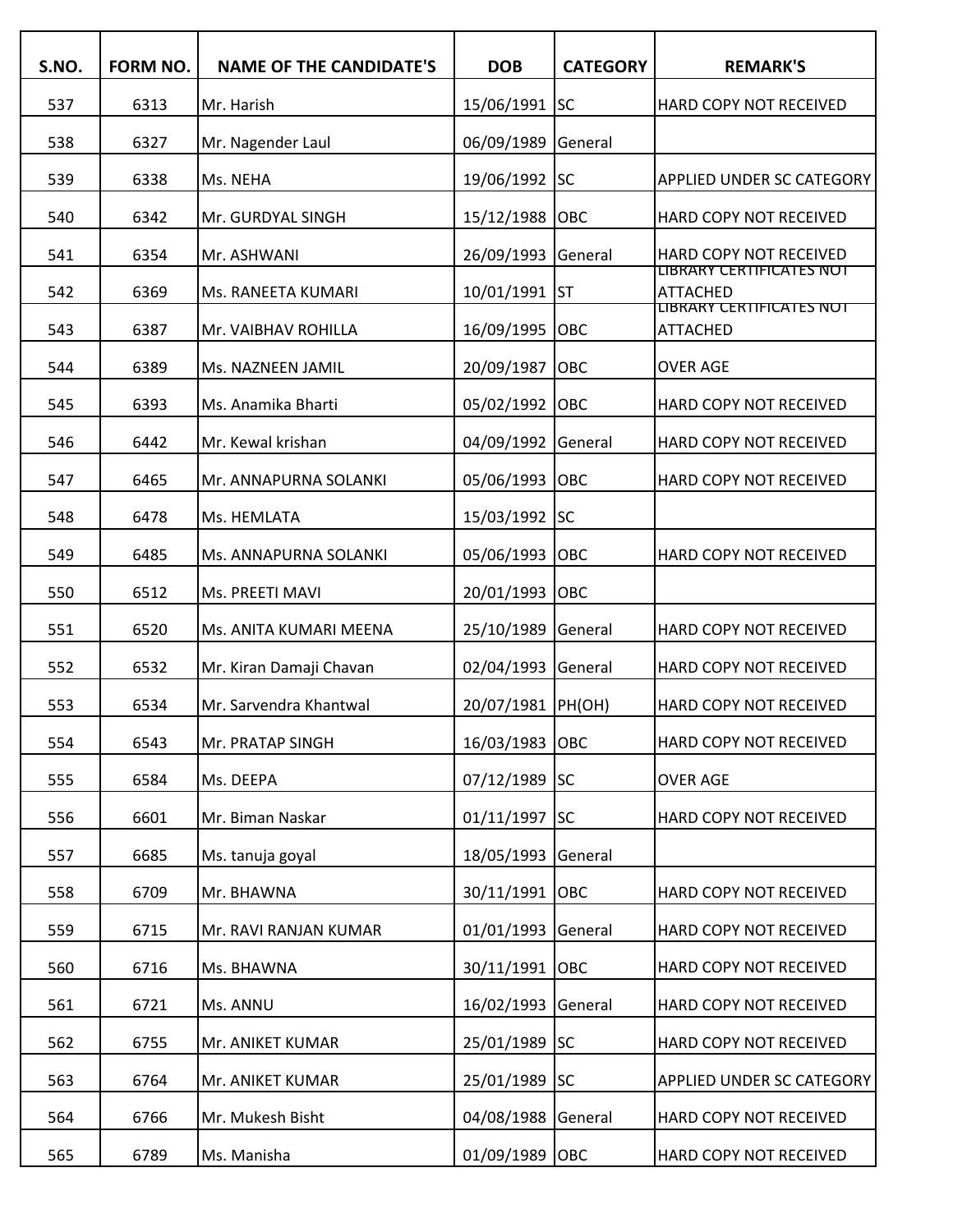| S.NO. | <b>FORM NO.</b> | <b>NAME OF THE CANDIDATE'S</b> | <b>DOB</b>     | <b>CATEGORY</b> | <b>REMARK'S</b>                                           |
|-------|-----------------|--------------------------------|----------------|-----------------|-----------------------------------------------------------|
| 566   | 6809            | Ms. KRANTI KARDAM              | 28/02/1990     | <b>SC</b>       | <b>OVER AGE</b>                                           |
| 567   | 6828            | Ms. PRIYANKA                   | 05/01/1988     | General         | HARD COPY NOT RECEIVED                                    |
| 568   | 6844            | Ms. PRIYANKA                   | 04/08/1992     | General         | LIBRARY CERTIFICATES NOT<br><b>ATTACHED</b>               |
| 569   | 6850            | Mr. MANI BHUSHAN               | 12/01/1995     | <b>SC</b>       | <b>APPLIED UNDER SC CATEGORY</b>                          |
| 570   | 6876            | Mr. RAHUL                      | 17/12/1995     | General         | HARD COPY NOT RECEIVED                                    |
| 571   | 6880            | Mr. Rahul kumar                | 16/03/1994     | OBC             | HARD COPY NOT RECEIVED                                    |
| 572   | 6883            | Ms. RAKHI                      | 27/07/1988     | <b>SC</b>       |                                                           |
| 573   | 6887            | Ms. Bharti                     | 25/07/1991 SC  |                 | <b>HARD COPY NOT RECEIVED</b><br>LIBRARY CERTIFICATES NOT |
| 574   | 6892            | Mr. Amit Kumar                 | 15/04/1995 SC  |                 | ATTACHED/APPLIED UNDER                                    |
| 575   | 6935            | Ms. himanti                    | 04/09/1991 SC  |                 | HARD COPY NOT RECEIVED                                    |
| 576   | 6980            | Mr. Rahul Chhetri              | 04/08/1989     | OBC             |                                                           |
| 577   | 6984            | Mr. ASHISH KUMAR               | 10/10/1998     | <b>OBC</b>      | HARD COPY NOT RECEIVED                                    |
| 578   | 7060            | Mr. LOVELY KUMARI              | 10/01/1995     | General         | HARD COPY NOT RECEIVED<br><b>APPLIED UNDER ST</b>         |
| 579   | 7081            | Mr. MOHD YOUSIF                | 02/03/2000     | <b>ST</b>       | CATEGORY/LIBRARY                                          |
| 580   | 7082            | Ms. JYOTI VERMA                | 10/04/1992     | OBC             | HARD COPY NOT RECEIVED                                    |
| 581   | 7127            | Mr. ANKUR                      | 10/06/1993 SC  |                 | <b>APPLIED UNDER SC CATEGORY</b>                          |
| 582   | 7128            | Mr. Sanjeev Kumar              | 10/12/1992     | lsc             | HARD COPY NOT RECEIVED                                    |
| 583   | 7132            | Ms. CHETNA                     | 23/12/1993 OBC |                 |                                                           |
| 584   | 7136            | Mr. N Sunitha                  | 14/07/1979 SC  |                 | HARD COPY NOT RECEIVED                                    |
| 585   | 7167            | Ms. SHWETA KOTHARI             | 23/10/1994     | General         | HARD COPY NOT RECEIVED                                    |
| 586   | 7181            | Mr. Rajesh Kumar               | 16/08/1976 SC  |                 | HARD COPY NOT RECEIVED                                    |
| 587   | 7196            | Ms. MANORAMA                   | 04/01/1992     | <b>OBC</b>      | HARD COPY NOT RECEIVED                                    |
| 588   | 7204            | Mr. MUKESH SAH                 | 06/05/1987     | <b>ST</b>       | HARD COPY NOT RECEIVED                                    |
| 589   | 7209            | Mr. PARVEEN MAAN               | 22/10/1991     | General         |                                                           |
| 590   | 7262            | Ms. ANJALI SINGH               | 20/03/1989 SC  |                 | HARD COPY NOT RECEIVED                                    |
| 591   | 7299            | Ms. SHWETA KOTHARI             | 23/10/1994     | General         |                                                           |
| 592   | 7340            | Ms. Anuradha                   | 14/12/1990     | General         | <b>OVER AGE</b>                                           |
| 593   | 7342            | Mr. LOKESH KUMAR MALAV         | 03/07/1994     | <b>OBC</b>      |                                                           |
| 594   | 7344            | Ms. AISHVARYA                  | 05/02/1993 OBC |                 |                                                           |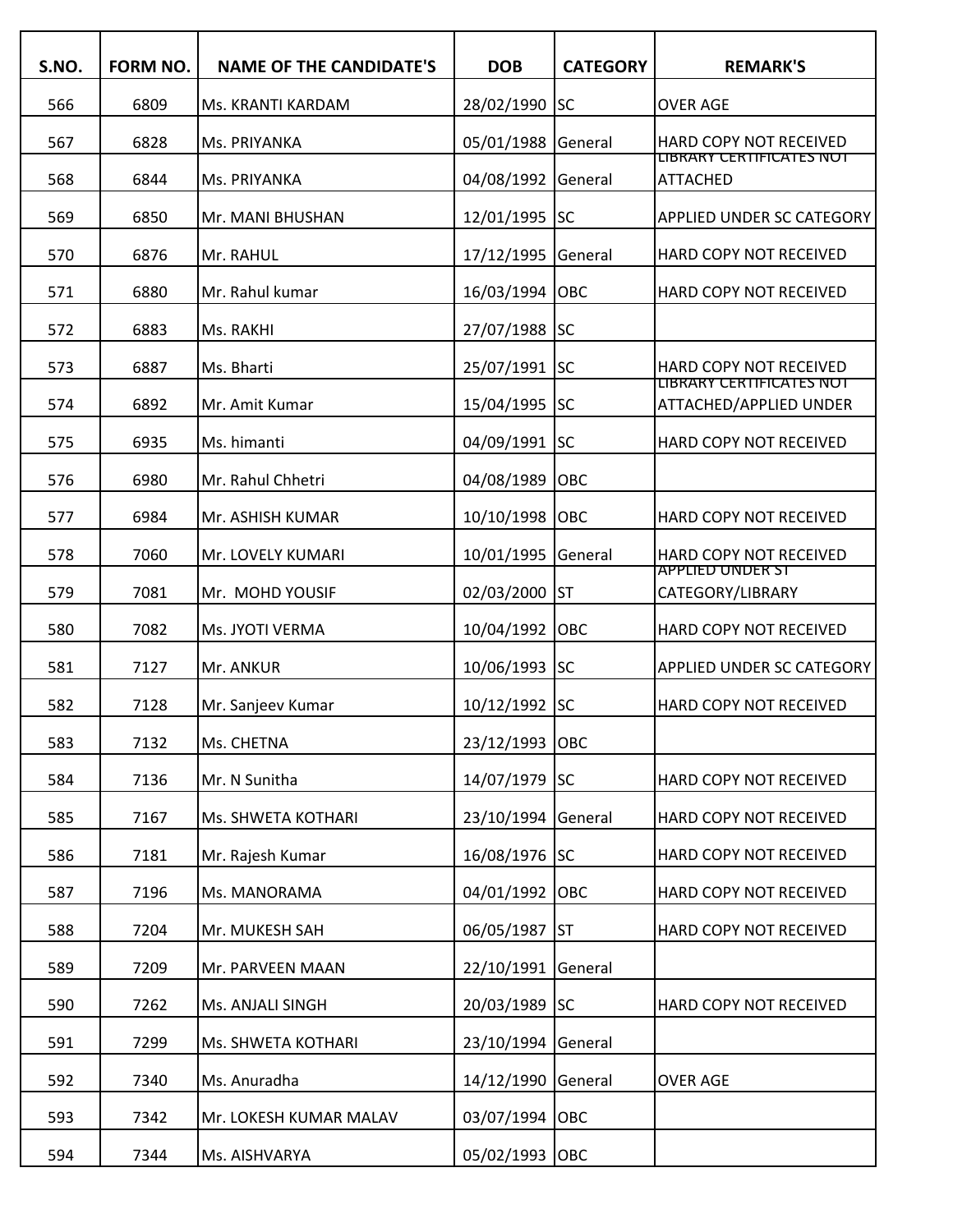| S.NO. | <b>FORM NO.</b> | <b>NAME OF THE CANDIDATE'S</b> | <b>DOB</b>    | <b>CATEGORY</b> | <b>REMARK'S</b>                                           |
|-------|-----------------|--------------------------------|---------------|-----------------|-----------------------------------------------------------|
| 595   | 7387            | Ms. POOJA GUPTA                | 30/08/1991    | General         | HARD COPY NOT RECEIVED                                    |
| 596   | 7394            | Mr. CHETRAM MEENA              | 01/05/1996    | Ist             | HARD COPY NOT RECEIVED                                    |
| 597   | 7401            | Mr. Sachin Kumar               | 26/08/1994    | <b>SC</b>       | HARD COPY NOT RECEIVED                                    |
| 598   | 7428            | Mr. Vimal                      | 10/08/1992    | <b>SC</b>       | HARD COPY NOT RECEIVED                                    |
| 599   | 7466            | Mr. SURAJ KUMAR                | 23/06/1996 SC |                 | HARD COPY NOT RECEIVED                                    |
| 600   | 7478            | Ms. Gajala Parveen             | 23/05/1989    | OBC             |                                                           |
| 601   | 7489            | Mr. ABHINASH HANS              | 27/02/1994 SC |                 | HARD COPY NOT RECEIVED                                    |
| 602   | 7499            | Ms. RITU                       | 03/08/1995    | General         |                                                           |
| 603   | 7520            | Mr. HEMRAJ SINGH               | 04/10/1990    | <b>SC</b>       | APPLIED UNDER SC CATEGORY                                 |
| 604   | 7524            | Mr. DILEEP MEGHWAL             | 04/07/1986    | <b>SC</b>       | HARD COPY NOT RECEIVED<br><b>LIBRARY CERTIFICATES NOT</b> |
| 605   | 7539            | Mr. Harendra Singh             | 24/11/1994    | OBC             | <b>ATTACHED</b>                                           |
| 606   | 7568            | Mr. Ashok Kumar                | 11/04/1987    | <b>SC</b>       | HARD COPY NOT RECEIVED                                    |
| 607   | 7589            | Ms. SANTOSH                    | 30/06/1996    | <b>SC</b>       |                                                           |
| 608   | 7597            | Mr. ARUN KUMAR                 | 27/07/1991    | <b>SC</b>       | HARD COPY NOT RECEIVED                                    |
| 609   | 7602            | Mr. BIRHAM DATT                | 01/01/1980    | Іовс            | HARD COPY NOT RECEIVED                                    |
| 610   | 7632            | Mr. Abhishek Singh             | 29/11/1999    | General         | LIBRARY CERTIFICATES NOT<br><b>ATTACHED</b>               |
| 611   | 7650            | Mr. Narender Kumar             | 15/02/1992    | OBC             |                                                           |
| 612   | 7651            | Mr. Sohan Chandra              | 30/08/1993    | General         |                                                           |
| 613   | 7654            | Mr. VICKY                      | 12/06/1982 SC |                 | <b>OVER AGE</b>                                           |
| 614   | 7656            | Ms. JYOTI                      | 26/02/1995    | General         | LIBRARY CERTIFICATES NOT<br><b>ATTACHED</b>               |
| 615   | 7696            | Mr. MALAPPA VITTHAL GUGAWAD    | 07/10/1989    | PH(OH)          | HARD COPY NOT RECEIVED                                    |
| 616   | 7732            | Mr. ARVIND KUMAR               | 16/12/1989 SC |                 | <b>APPLIED UNDER SC CATEGORY</b>                          |
| 617   | 7736            | Ms. CHANCHAL TANWAR            | 29/06/1995    | General         |                                                           |
| 618   | 7749            | Mr. SANDEEP                    | 28/06/1991 SC |                 | HARD COPY NOT RECEIVED                                    |
| 619   | 7753            | Mr. Yatish Kumar               | 09/04/1990    | General         | HARD COPY NOT RECEIVED                                    |
| 620   | 7757            | Mr. NORAT RANA                 | 24/04/1991 SC |                 | HARD COPY NOT RECEIVED                                    |
| 621   | 7763            | Mr. JAI PRAKASH TYAGI          | 15/10/1991    | General         | HARD COPY NOT RECEIVED                                    |
| 622   | 7777            | Mr. AFAZ ALAM ANSARI           | 10/06/1987    | OBC             |                                                           |
| 623   | 7790            | Mr. Manohar Kumar              | 22/04/1988 SC |                 | HARD COPY NOT RECEIVED                                    |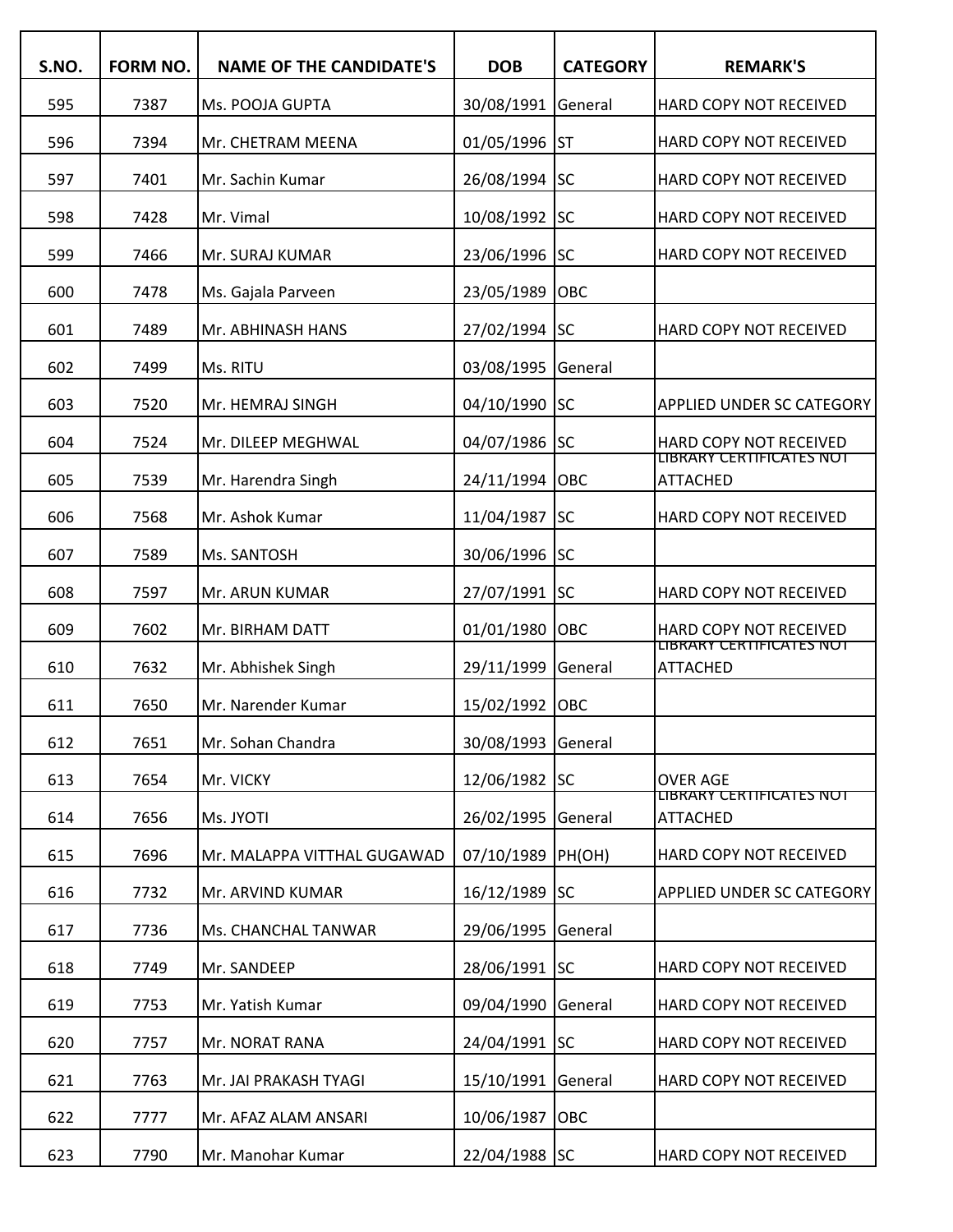| S.NO. | FORM NO. | <b>NAME OF THE CANDIDATE'S</b> | <b>DOB</b>     | <b>CATEGORY</b> | <b>REMARK'S</b>                                           |
|-------|----------|--------------------------------|----------------|-----------------|-----------------------------------------------------------|
| 624   | 7801     | Mr. BHARAT BHUSHAN             | 23/05/1994     | OBC             | LIBRARY CERTIFICATES NOT<br><b>ATTACHED</b>               |
| 625   | 7808     | Ms. SHAGUFTA                   | 23/09/1996     | OBC             | HARD COPY NOT RECEIVED                                    |
| 626   | 7814     | Mr. SHIVAM PACHAURI            | 17/04/1994     | General         |                                                           |
| 627   | 7831     | Ms. RITU DEVI                  | 15/09/1993     | OBC             |                                                           |
| 628   | 7852     | Mr. MAYANK GUPTA               | 12/08/1990     | PH(VH)          | HARD COPY NOT RECEIVED                                    |
| 629   | 7867     | Mr. OM PRAKASH GUPTA           | 02/08/1972     | General         |                                                           |
| 630   | 7868     | Mr. NEERAJ THAKUR              | 14/10/1977     | General         |                                                           |
| 631   | 7869     | Mr. VIKRANT SINGH THAKUR       | 15/07/1980     | General         |                                                           |
| 632   | 7907     | Ms. Asma                       | 18/11/1996     | <b>OBC</b>      | LIBRARY CERTIFICATES NOT<br><b>ATTACHED</b>               |
| 633   | 7909     | Ms. DHANA LAKSHMI ALLA         | 17/11/1986     | <b>OBC</b>      | HARD COPY NOT RECEIVED                                    |
| 634   | 7920     | Ms. Swaleha Khatoon            | 26/02/1998     | OBC             | LIBRARY CERTIFICATES NOT<br><b>ATTACHED</b>               |
| 635   | 7924     | Mr. SUNIL YADAV                | 13/02/1989     | OBC             |                                                           |
| 636   | 7929     | Mr. arvinder kumar             | 13/08/1992     | General         | HARD COPY NOT RECEIVED                                    |
| 637   | 7932     | Ms. Sunita                     | 25/08/1983     | General         | HARD COPY NOT RECEIVED                                    |
| 638   | 7940     | Mr. MAYANK GUPTA               | 12/08/1990     | PH(VH)          | LIBRARY CERTIFICATES NOT<br><b>ATTACHED</b>               |
| 639   | 7942     | Mr. Surender singh             | 06/04/1994     | General         | HARD COPY NOT RECEIVED                                    |
| 640   | 7953     | Ms. jyoti                      | 29/08/1991     | General         |                                                           |
| 641   | 7958     | Mr. RAMAN SINGH                | 18/02/1990 OBC |                 |                                                           |
| 642   | 7960     | Ms. Sunita                     | 25/08/1983 SC  |                 | HARD COPY NOT RECEIVED                                    |
| 643   | 7967     | Mr. GAURAV KUMAR               | 23/09/1991 SC  |                 | <b>LIBRARY CERTIFICATES NOT</b><br>ATTACHED/APPLIED UNDER |
| 644   | 7990     | Mr. Mayur                      | 22/08/1998 SC  |                 | <b>RELEVANT DOCUMENTS NOT</b><br><b>ATTACHED</b>          |
| 645   | 8002     | Ms. BABITA                     | 23/07/1990     | <b>OBC</b>      |                                                           |
| 646   | 8004     | Ms. MONIKA                     | 11/03/1992     | General         |                                                           |
| 647   | 8005     | Ms. HIMANSHI SINGH             | 06/09/1992     | <b>OBC</b>      |                                                           |
| 648   | 8028     | Ms. Pooja gahlot               | 11/01/1994     | General         | HARD COPY NOT RECEIVED                                    |
| 649   | 8063     | Ms. PRIYANKA TIWARI            | 09/08/1995     | General         |                                                           |
| 650   | 8076     | Ms. SHALINI GUPTA              | 22/08/1992     | <b>OBC</b>      |                                                           |
| 651   | 8079     | Mr. Mritunjay Tiwari           | 05/07/1995     | General         | HARD COPY NOT RECEIVED                                    |
| 652   | 8080     | Mr. Pradeep Kumar              | 12/09/1992     | <b>OBC</b>      |                                                           |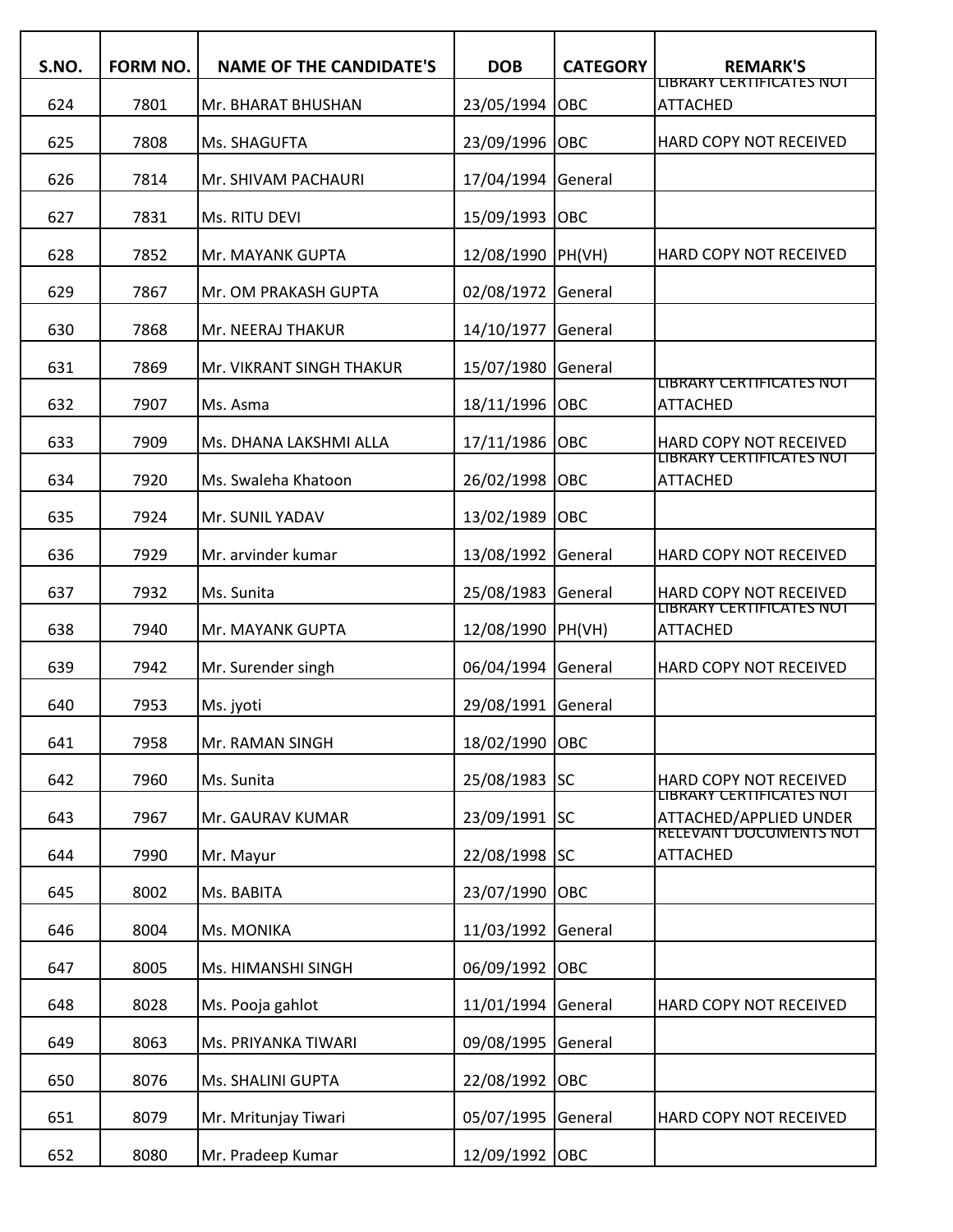| S.NO. | FORM NO. | <b>NAME OF THE CANDIDATE'S</b> | <b>DOB</b>    | <b>CATEGORY</b> | <b>REMARK'S</b>                                                         |
|-------|----------|--------------------------------|---------------|-----------------|-------------------------------------------------------------------------|
| 653   | 8085     | Mr. BABLOO PANDIT              | 02/02/1991    | OBC             | HARD COPY NOT RECEIVED                                                  |
| 654   | 8097     | Mr. nikhil kumar               | 16/04/1990    | General         | HARD COPY NOT RECEIVED                                                  |
| 655   | 8099     | Mr. Ankit Kukreja              | 16/10/1991    | PH(HH)          | HARD COPY NOT RECEIVED                                                  |
| 656   | 8100     | Mr. chetan sharma              | 23/10/1991    | General         |                                                                         |
| 657   | 8123     | Mr. NAND LAL                   | 05/07/1986    | lsc             | LIBRARY CERTIFICATES NOT<br><b>ATTACHED</b>                             |
| 658   | 8124     | Mr. MOHD SAMI                  | 13/11/1992    | OBC             |                                                                         |
| 659   | 8125     | Ms. REETA                      | 05/02/1995    | General         | HARD COPY NOT RECEIVED                                                  |
| 660   | 8142     | Ms. MANISHA                    | 31/08/1991    | SC              | <b>HARD COPY NOT RECEIVED</b>                                           |
| 661   | 8151     | Mr. SANJAY YADAV               | 16/04/1997    | OBC             | LIBRARY CERTIFICATES NOT<br><b>ATTACHED</b><br>LIBRARY CERTIFICATES NOT |
| 662   | 8157     | Mr. SONU                       | 18/04/1990    | <b>SC</b>       | <b>ATTACHED</b>                                                         |
| 663   | 8163     | Mr. MADHO LAL                  | 12/02/1990    | <b>SC</b>       | HARD COPY NOT RECEIVED                                                  |
| 664   | 8181     | Mr. HIMANSHU DIWAKAR           | 09/06/1997    | General         | HARD COPY NOT RECEIVED                                                  |
| 665   | 8208     | Ms. Divya Garg                 | 27/11/1990    | General         | HARD COPY NOT RECEIVED                                                  |
| 666   | 8211     | Mr. Mritunjay Tiwari           | 05/07/1995    | General         |                                                                         |
| 667   | 8234     | Ms. pinky devi                 | 15/08/1989    | OBC             | HARD COPY NOT RECEIVED                                                  |
| 668   | 8251     | Ms. SARITA YADAV               | 05/03/2000    | OBC             | HARD COPY NOT RECEIVED                                                  |
| 669   | 8275     | Mr. JITENDER                   | 01/01/1994    | General         | HARD COPY NOT RECEIVED                                                  |
| 670   | 8280     | Ms. Ritika Bhadauriya          | 20/02/1994    | General         |                                                                         |
| 671   | 8284     | Ms. Neha Singh                 | 05/11/1993    | General         | HARD COPY NOT RECEIVED                                                  |
| 672   | 8293     | Ms. JAYASHREE MAJHI            | 29/06/1991    | OBC             |                                                                         |
| 673   | 8318     | Mr. AMAN KUMAR                 | 01/12/1988    | OBC             |                                                                         |
| 674   | 8338     | Mr. Rohit kumar                | 30/08/1997    | <b>SC</b>       |                                                                         |
| 675   | 8347     | Mr. Vishal Singh               | 31/10/1994 SC |                 | HARD COPY NOT RECEIVED                                                  |
| 676   | 8354     | Ms. MONIKA                     | 10/12/1989    | General         | HARD COPY NOT RECEIVED                                                  |
| 677   | 8374     | Ms. Julie Kumari               | 19/12/1995    | OBC             | HARD COPY NOT RECEIVED                                                  |
| 678   | 8377     | Mr. AYYAROLLA MADHU            | 10/01/1991    | OBC             | <b>OVER AGE</b>                                                         |
| 679   | 8384     | Ms. unnimaya sajeev            | 29/01/1994    | OBC             | HARD COPY NOT RECEIVED                                                  |
| 680   | 8415     | Ms. PREETI                     | 18/02/1995    | OBC             |                                                                         |
| 681   | 8424     | Ms. hemlata                    | 23/10/1997    | OBC             | HARD COPY NOT RECEIVED                                                  |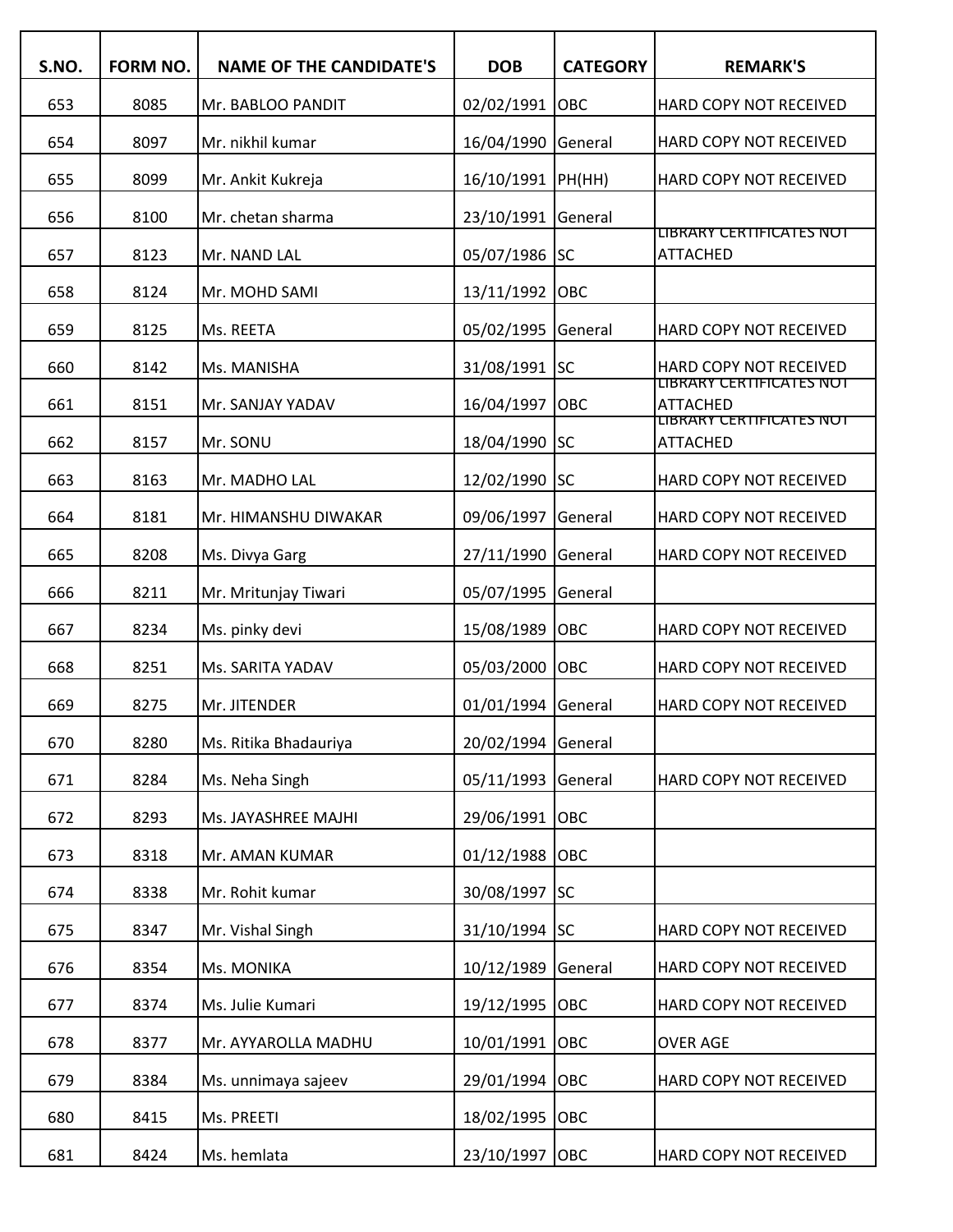| S.NO. | <b>FORM NO.</b> | <b>NAME OF THE CANDIDATE'S</b> | <b>DOB</b>         | <b>CATEGORY</b> | <b>REMARK'S</b>                                           |
|-------|-----------------|--------------------------------|--------------------|-----------------|-----------------------------------------------------------|
| 682   | 8444            | Mr. Ajay kulpare               | 07/07/1983         | <b>SC</b>       | HARD COPY NOT RECEIVED                                    |
| 683   | 8445            | Mr. MANISH SAINI               | 20/02/1981         | OBC             | HARD COPY NOT RECEIVED                                    |
| 684   | 8451            | Mr. ARJUN SAINI                | 11/11/1991         | PH(VH)          | HARD COPY NOT RECEIVED                                    |
| 685   | 8465            | Mr. KAPIL KUMAR                | 20/03/1991         | <b>SC</b>       | LIBRARY CERTIFICATES NOT<br><b>ATTACHED</b>               |
| 686   | 8471            | Mr. SANDEEP BHARDWAJ           | 03/01/1993         | General         | HARD COPY NOT RECEIVED                                    |
| 687   | 8476            | Mr. RAJAN KUMAR                | 18/06/1997         | lsc             | HARD COPY NOT RECEIVED                                    |
| 688   | 8496            | Ms. sneha gupta                | 04/09/1992         | General         | HARD COPY NOT RECEIVED                                    |
| 689   | 8498            | Ms. akshita choudhary          | 08/01/1999         | General         | <b>HARD COPY NOT RECEIVED</b>                             |
| 690   | 8503            | Mr. SUMER SINGH GURJAR         | 01/07/1995         | OBC             | LIBRARY CERTIFICATES NOT<br><b>ATTACHED</b>               |
| 691   | 8515            | Mr. Jatin Raj                  | 10/04/1994         | <b>SC</b>       | HARD COPY NOT RECEIVED                                    |
| 692   | 8522            | Mr. PRADEEP KUMAR              | 12/07/1990         | lsc             | <b>APPLIED UNDER SC CATEGORY</b>                          |
| 693   | 8525            | Mr. Ravi Kumar                 | 03/02/1989         | <b>SC</b>       | HARD COPY NOT RECEIVED                                    |
| 694   | 8530            | Ms. priyanka                   | 12/05/1996         | General         | <b>HARD COPY NOT RECEIVED</b><br>LIBRARY CERTIFICATES NOT |
| 695   | 8532            | Ms. NEHA SHARMA                | 16/07/1997         | General         | <b>ATTACHED</b>                                           |
| 696   | 8534            | Mr. sudarshan kumar anand      | 03/02/1995         | <b>ST</b>       | <b>HARD COPY NOT RECEIVED</b><br>LIBRARY CERTIFICATES NOT |
| 697   | 8552            | Ms. SABIHA KHATUN              | 10/01/1997         | OBC             | <b>ATTACHED</b>                                           |
| 698   | 8560            | Ms. BABITA RANI                | 19/03/1987         | <b>SC</b>       | <b>OVER AGE</b>                                           |
| 699   | 8616            | Ms. Zafreen                    | 01/05/1994         | <b>OBC</b>      |                                                           |
| 700   | 8617            | Mr. VIJENDRA KASHOTIYA         | 17/02/1990 SC      |                 | HARD COPY NOT RECEIVED                                    |
| 701   | 8654            | Mr. CHANDAN SHARMA             | 26/10/1993         | General         | <b>LIBRARY CERTIFICATES NOT</b><br><b>ATTACHED</b>        |
| 702   | 8675            | Mr. VINOD KUMAR                | 15/07/1984  PH(OH) |                 | HARD COPY NOT RECEIVED                                    |
| 703   | 8704            | Mr. RAJESH KUMAR               | 18/04/1991         | General         | HARD COPY NOT RECEIVED                                    |
| 704   | 8731            | Mr. KALYAN SINGH KUSHWAHA      | 12/04/1992         | OBC             | HARD COPY NOT RECEIVED                                    |
| 705   | 8751            | Mr. Sagar Gurania              | 14/03/1995         | OBC             |                                                           |
| 706   | 8752            | Ms. DEEPIKA BISHT              | 30/05/1991         | General         |                                                           |
| 707   | 8758            | Mr. AMIT KUMAR                 | 19/11/1984 SC      |                 | <b>HARD COPY NOT RECEIVED</b>                             |
| 708   | 8775            | Mr. Atif Rihan                 | 03/03/1996         | General         |                                                           |
| 709   | 8776            | Mr. VIPIN SEHRAWAT             | 03/09/1996         | General         | <b>LIBRARY CERTIFICATES NOT</b><br><b>ATTACHED</b>        |
| 710   | 8787            | Mr. VIPIN DHAWAN               | 03/01/1996         | General         | HARD COPY NOT RECEIVED                                    |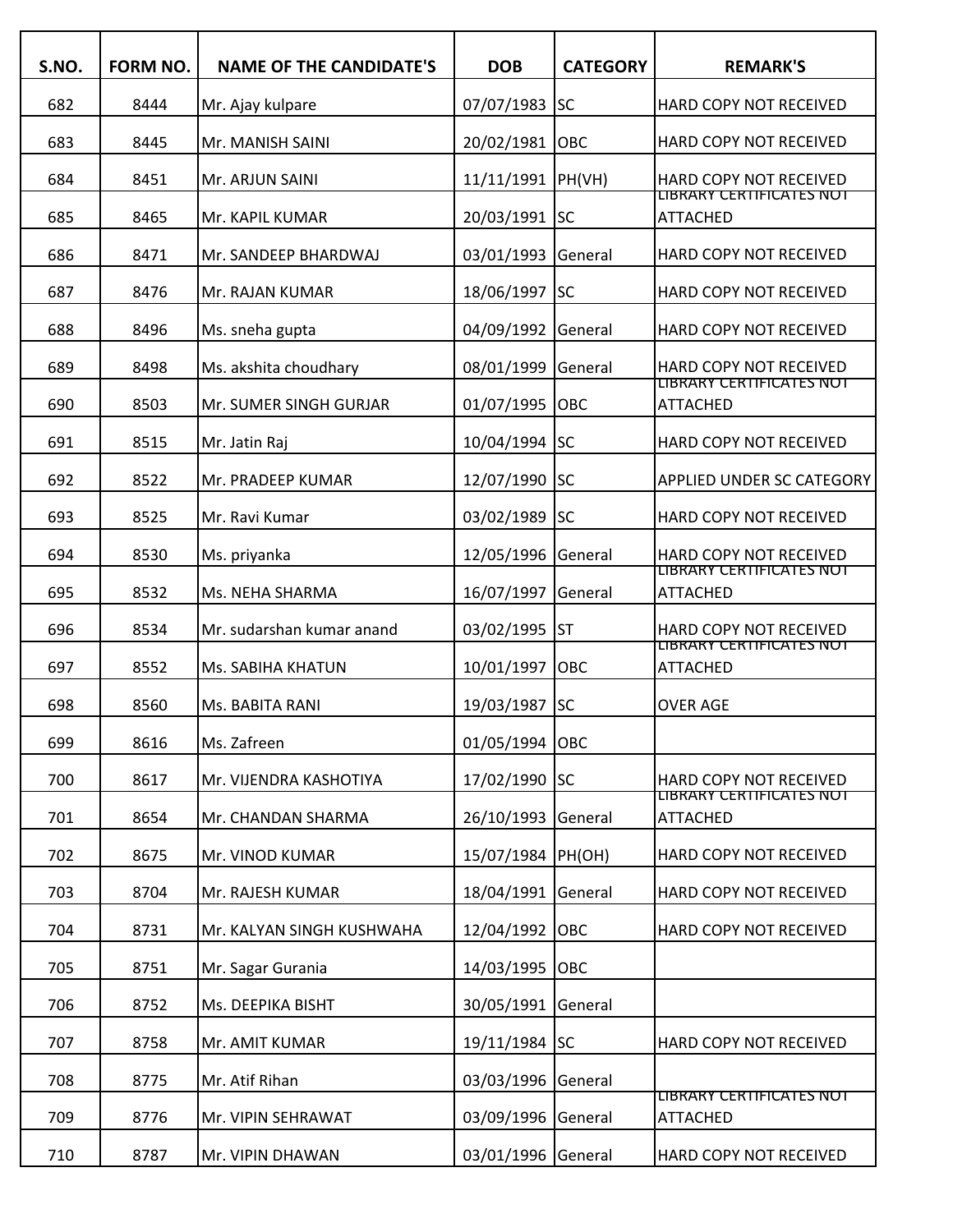| S.NO. | FORM NO. | <b>NAME OF THE CANDIDATE'S</b> | <b>DOB</b>         | <b>CATEGORY</b> | <b>REMARK'S</b>                                    |
|-------|----------|--------------------------------|--------------------|-----------------|----------------------------------------------------|
| 711   | 8821     | Mr. MOHD SHAHRUKH              | 11/12/1994 General |                 | HARD COPY NOT RECEIVED                             |
| 712   | 8825     | Mr. priya                      | 19/02/1994 SC      |                 | HARD COPY NOT RECEIVED                             |
| 713   | 8832     | Mr. SUMIT PRASAD               | 03/02/1992 PH(OH)  |                 | HARD COPY NOT RECEIVED                             |
| 714   | 8846     | Ms. Babita                     | 08/04/1991 OBC     |                 |                                                    |
| 715   | 8851     | Ms. AMITA SINGH                | 20/04/1993         | General         | HARD COPY NOT RECEIVED                             |
| 716   | 8860     | Mr. Ravi Kumar                 | 21/12/1986 SC      |                 | HARD COPY NOT RECEIVED                             |
| 717   | 8874     | Ms. PUNAM PRADHAN              | 02/05/1999         | General         | HARD COPY NOT RECEIVED                             |
| 718   | 8909     | Ms. BABITA KUMARY              | 10/04/1992         | <b>OBC</b>      |                                                    |
| 719   | 8916     | Mr. Satish Chandra             | 15/03/1992 SC      |                 | HARD COPY NOT RECEIVED                             |
| 720   | 8962     | Ms. USHA                       | 20/01/1981 OBC     |                 | <b>OVER AGE</b>                                    |
| 721   | 8982     | Mr. KISHAN RAJ                 | 03/06/1999         | General         | HARD COPY NOT RECEIVED                             |
| 722   | 8986     | Ms. NIKKI KUMARI               | 10/07/1991         | General         | HARD COPY NOT RECEIVED                             |
| 723   | 8990     | Ms. JYOTI RANI SHARMA          | 06/07/1992         | General         |                                                    |
| 724   | 9015     | Ms. MEENAKSHI                  | 22/08/1997         | OBC             | HARD COPY NOT RECEIVED                             |
| 725   | 9027     | Mr. MANOJ KUMAR                | 11/12/1986 SC      |                 | HARD COPY NOT RECEIVED                             |
| 726   | 9039     | Mr. MANOJ KUMAR                | 11/12/1986 SC      |                 | HARD COPY NOT RECEIVED                             |
| 727   | 9061     | Mr. girish kanaujia            | 02/03/1996 SC      |                 | <b>HARD COPY NOT RECEIVED</b>                      |
| 728   | 9067     | Mr. KAPIL NIRBAN               | 05/05/1999 SC      |                 | <b>HARD COPY NOT RECEIVED</b>                      |
| 729   | 9081     | Mr. VIRENDRA RATHORE           | 10/01/1997         | <b>General</b>  |                                                    |
| 730   | 9086     | Mr. PARMOD                     | 08/04/1985         | <b>General</b>  | HARD COPY NOT RECEIVED                             |
| 731   | 9092     | Mr. KAMAL SINGH                | 27/09/1992 General |                 |                                                    |
| 732   | 9093     | Mr. HARISH                     | 20/03/1990 SC      |                 | HARD COPY NOT RECEIVED                             |
| 733   | 9101     | Mr. MOHIT KUMAR                | 05/02/1994 SC      |                 | <u>LIBRARY CERTIFICATES NOT</u><br><b>ATTACHED</b> |
| 734   | 9115     | Mr. HARISH                     | 20/03/1990 SC      |                 | HARD COPY NOT RECEIVED                             |
| 735   | 9133     | Mr. JITENDRA RATHORE           | 03/12/1991 General |                 | HARD COPY NOT RECEIVED                             |
| 736   | 9142     | Mr. KAMALKANT                  | 10/05/1996 General |                 | LIBRARY CERTIFICATES NOT<br>ATTACHED               |
| 737   | 9165     | Mr. SHISHUPAL MEENA            | 01/01/1989  PH(OH) |                 | HARD COPY NOT RECEIVED                             |
| 738   | 9194     | Mr. ROHIT KUMAR                | 15/10/1996 General |                 | LIBRARY CERTIFICATES NOT<br><b>ATTACHED</b>        |
| 739   | 9206     | Mr. Pramod Kumar Vishwakarma   | 25/09/1988 OBC     |                 | HARD COPY NOT RECEIVED                             |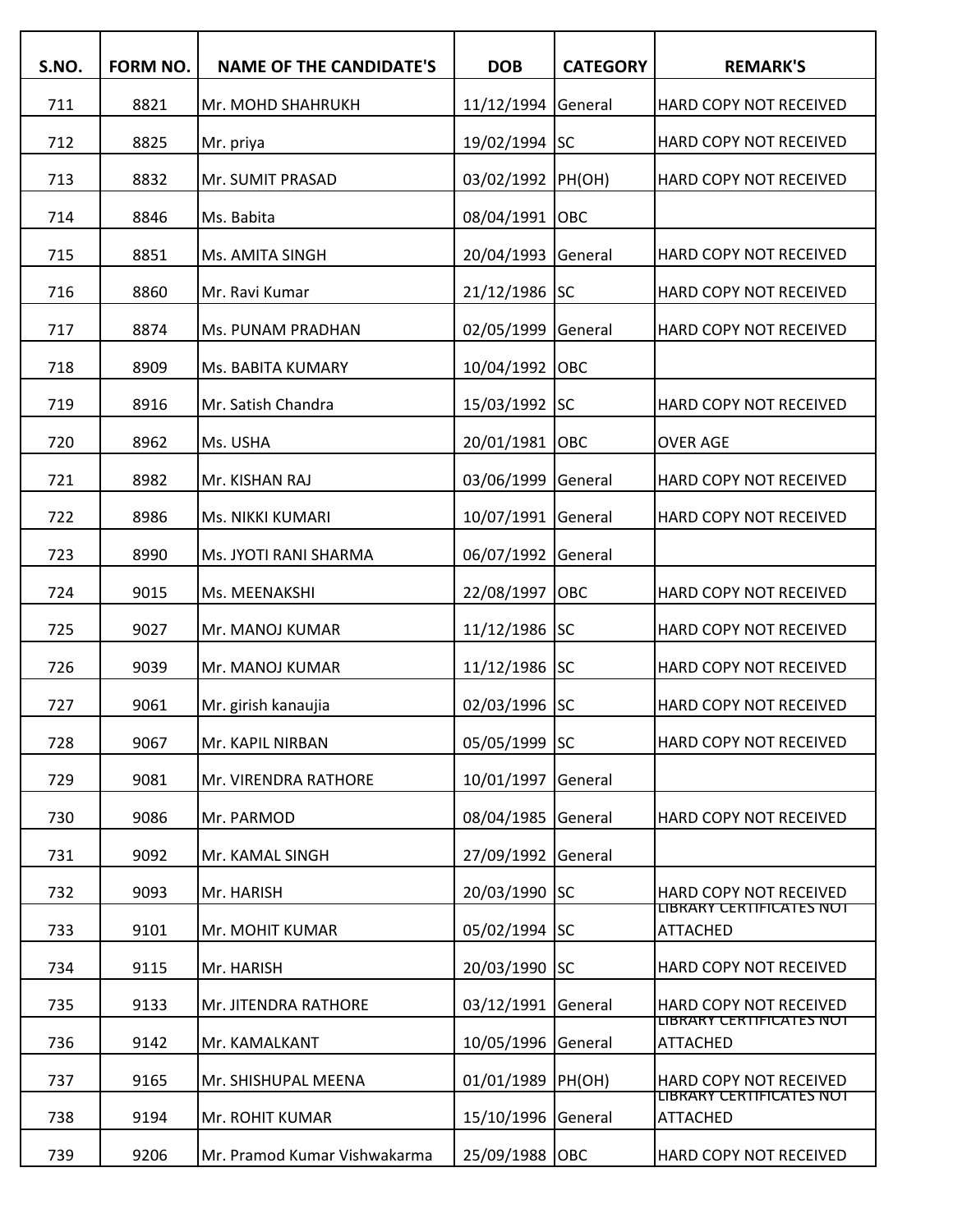| S.NO. | <b>FORM NO.</b> | <b>NAME OF THE CANDIDATE'S</b> | <b>DOB</b>         | <b>CATEGORY</b> | <b>REMARK'S</b>                                    |
|-------|-----------------|--------------------------------|--------------------|-----------------|----------------------------------------------------|
| 740   | 9207            | Mr. Jitendra Singh             | 26/12/1994         | General         | LIBRARY CERTIFICATES NOT<br><b>ATTACHED</b>        |
| 741   | 9229            | Ms. preeti saini               | 07/07/1992         | OBC             | HARD COPY NOT RECEIVED                             |
| 742   | 9300            | Mr. KHUSHAL SINGH              | 20/03/1988         | <b>SC</b>       | APPLIED UNDER SC CATEGORY                          |
| 743   | 9312            | Mr. PANKAJ SINGH               | 15/11/1992         | General         | HARD COPY NOT RECEIVED                             |
| 744   | 9318            | Ms. REKHA KUMARI               | 21/08/1981         | General         | <b>OVER AGE</b>                                    |
| 745   | 9341            | Mr. Shubham                    | 10/05/1995 SC      |                 | HARD COPY NOT RECEIVED                             |
| 746   | 9346            | Ms. NARGIS                     | 04/09/1994         | General         |                                                    |
| 747   | 9359            | Ms. PREETI                     | 29/12/1991         | General         | HARD COPY NOT RECEIVED                             |
| 748   | 9366            | Mr. SURAJ                      | 05/01/1994         | OBC             | HARD COPY NOT RECEIVED                             |
| 749   | 9375            | Mr. RAHUL KUMAR                | 16/10/1994 SC      |                 | HARD COPY NOT RECEIVED                             |
| 750   | 9392            | Ms. NITYA RAHI                 | 23/02/1995         | General         |                                                    |
| 751   | 9393            | Ms. SHIVI DWIVEDI              | 23/08/1993         | General         | HARD COPY NOT RECEIVED                             |
| 752   | 9398            | Ms. Asma                       | 22/08/1989         | OBC             |                                                    |
| 753   | 9410            | Mr. RAJVEER KUMAR              | 10/10/1995         | OBC             | HARD COPY NOT RECEIVED                             |
| 754   | 9418            | Mr. Dhananjay kumar            | 12/05/1996 SC      |                 | HARD COPY NOT RECEIVED                             |
| 755   | 9432            | Mr. Tinku                      | 15/09/1994 SC      |                 | HARD COPY NOT RECEIVED                             |
| 756   | 9446            | Ms. MANISHA MOHANTY            | 21/05/1989         | General         | HARD COPY NOT RECEIVED                             |
| 757   | 9458            | Mr. KULDEEP SINGH KASOTIYA     | 07/06/1996         | General         | HARD COPY NOT RECEIVED                             |
| 758   | 9464            | Mr. AMAN SHARMA                | 30/07/1992         | General         | HARD COPY NOT RECEIVED                             |
| 759   | 9475            | Ms. ISLAMIA                    | 30/12/1991         | OBC             |                                                    |
| 760   | 9512            | Mr. SHEESHPAL SINGH            | 22/12/1991         | General         |                                                    |
| 761   | 9548            | Ms. jyoti devi                 | 30/10/1993         | General         | <b>LIBRARY CERTIFICATES NOT</b><br><b>ATTACHED</b> |
| 762   | 9549            | Mr. KULDEEP SAIN               | 19/09/1992 SC      |                 | HARD COPY NOT RECEIVED                             |
| 763   | 9558            | Ms. SAVITA SINGH               | 15/02/1989         | <b>SC</b>       | HARD COPY NOT RECEIVED                             |
| 764   | 9586            | Ms. Bharti                     | 25/07/1991         | <b>SC</b>       | HARD COPY NOT RECEIVED                             |
| 765   | 9638            | Mr. FAROOQ CHAUDHARI           | 17/09/1989         | General         | HARD COPY NOT RECEIVED                             |
| 766   | 9663            | Mr. TILAKRAM LALMANI MISHRA    | 11/01/1993         | General         | HARD COPY NOT RECEIVED                             |
| 767   | 9678            | Ms. BHAWNA KASHYAP             | 08/01/1991         | OBC             |                                                    |
| 768   | 9690            | Ms. preeti                     | 10/03/1991 General |                 | HARD COPY NOT RECEIVED                             |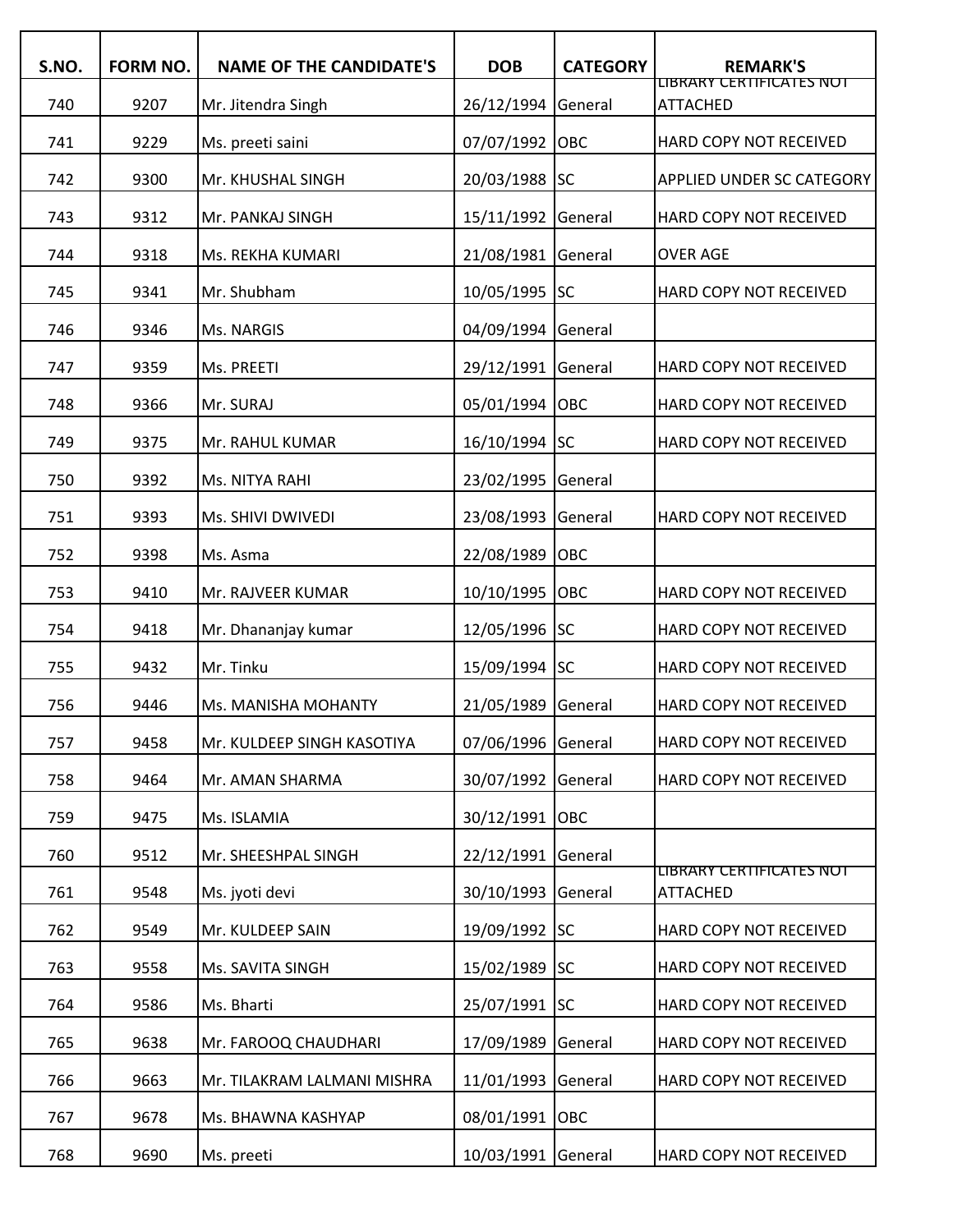| S.NO. | FORM NO. | <b>NAME OF THE CANDIDATE'S</b> | <b>DOB</b>    | <b>CATEGORY</b> | <b>REMARK'S</b>                             |
|-------|----------|--------------------------------|---------------|-----------------|---------------------------------------------|
| 769   | 9696     | Mr. RAVIT KUMAR                | 20/09/1988    | <b>SC</b>       | HARD COPY NOT RECEIVED                      |
| 770   | 9716     | Ms. Deepa Bisht                | 15/05/1985    | General         | HARD COPY NOT RECEIVED                      |
| 771   | 9735     | Mr. Manoj                      | 10/03/1992    | General         | LIBRARY CERTIFICATES NOT<br><b>ATTACHED</b> |
| 772   | 9737     | Mr. SUNNY PRASAD               | 20/02/1999    | OBC             | HARD COPY NOT RECEIVED                      |
| 773   | 9745     | Ms. Deepa Bisht                | 15/05/1985    | General         | <b>OVER AGE</b>                             |
| 774   | 9754     | Mr. RAJESH KUMAR               | 25/06/1989    | OBC             | HARD COPY NOT RECEIVED                      |
| 775   | 9761     | Ms. POONAM                     | 01/07/1988    | OBC             |                                             |
| 776   | 9768     | Ms. Deepa Mer                  | 18/04/1991    | General         | LIBRARY CERTIFICATES NOT<br><b>ATTACHED</b> |
| 777   | 9784     | Mr. SUMIT KIUMAR               | 02/08/1995 SC |                 | APPLIED UNDER SC CATEGORY                   |
| 778   | 9786     | Mr. Sohanpal                   | 07/05/1985 SC |                 | HARD COPY NOT RECEIVED                      |
| 779   | 9798     | Ms. ASHNA                      | 25/12/1992    | General         |                                             |
| 780   | 9804     | Mr. DEEPAK                     | 06/07/1992    | General         |                                             |
| 781   | 9809     | Ms. SANGEETA                   | 10/04/1989    | <b>SC</b>       | HARD COPY NOT RECEIVED                      |
| 782   | 9814     | Mr. Gaurav Singh Bhaskar       | 24/12/1998 SC |                 | HARD COPY NOT RECEIVED                      |
| 783   | 9824     | Mr. VIKASH BAHUGUNA            | 06/05/1998    | General         |                                             |
| 784   | 9854     | Mr. abhimanyu                  | 02/06/1994    | General         | HARD COPY NOT RECEIVED                      |
| 785   | 9857     | Ms. kavita                     | 21/01/1994    | OBC             | HARD COPY NOT RECEIVED                      |
| 786   | 9878     | Mr. GAURAV KHOKHER             | 10/12/1993    | General         | HARD COPY NOT RECEIVED                      |
| 787   | 9886     | Ms. Pooja                      | 02/02/1989    | <b>OBC</b>      |                                             |
| 788   | 9940     | Mr. SUMITH BHARDWAJ            | 01/08/1984    | PH(OH)          | HARD COPY NOT RECEIVED                      |
| 789   | 9980     | Mr. ARUN SHARMA                | 15/01/1987    | General         |                                             |
| 790   | 9983     | Ms. sanjana rustagi            | 08/01/1997    | General         | HARD COPY NOT RECEIVED                      |
| 791   | 10006    | Mr. Aakash Sharma              | 17/10/1994    | General         | LIBRARY CERTIFICATES NOT<br><b>ATTACHED</b> |
| 792   | 10008    | Mr. SAWAN LOHCHAB              | 19/08/1991    | <b>OBC</b>      | HARD COPY NOT RECEIVED                      |
| 793   | 10014    | Ms. KRITIKA SHARMA             | 28/11/1996    | General         |                                             |
| 794   | 10024    | Ms. PRABHJOT KAUR              | 01/05/1994    | General         | HARD COPY NOT RECEIVED                      |
| 795   | 10029    | Mr. JANAK SINGH GURJAR         | 10/07/1988    | General         | <b>OVER AGE</b>                             |
| 796   | 10045    | Mr. AKASH KUMAR                | 12/02/1992    | <b>SC</b>       |                                             |
| 797   | 10047    | Mr. VIVEK KUMAR                | 03/01/1994    | <b>OBC</b>      | HARD COPY NOT RECEIVED                      |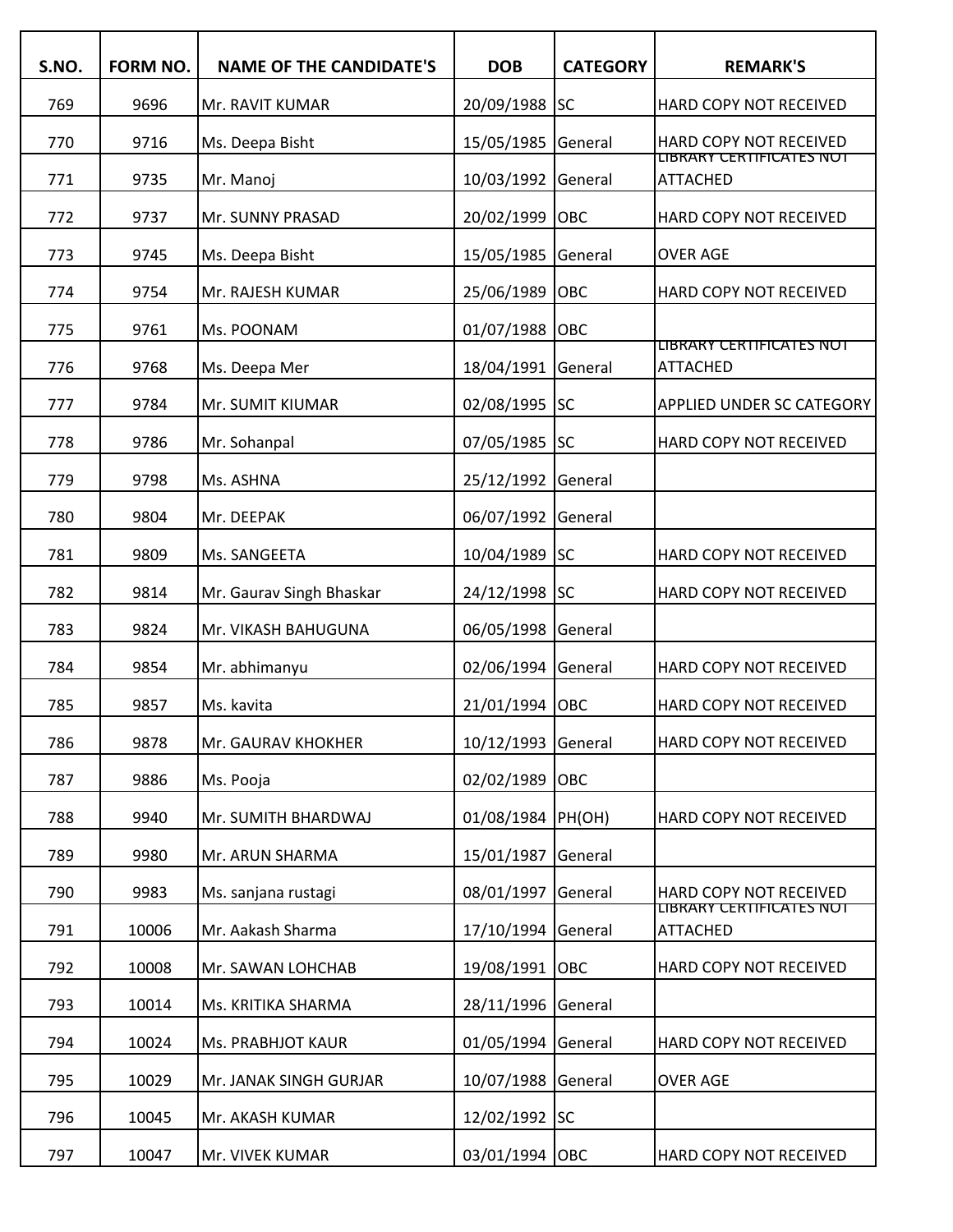| S.NO. | FORM NO. | <b>NAME OF THE CANDIDATE'S</b> | <b>DOB</b>         | <b>CATEGORY</b> | <b>REMARK'S</b>                                    |
|-------|----------|--------------------------------|--------------------|-----------------|----------------------------------------------------|
| 798   | 10059    | Ms. Snehanjali Pattanaik       | 20/07/1994 General |                 | HARD COPY NOT RECEIVED                             |
| 799   | 10060    | Mr. RAGHVENDRA TRIVEDI         | 07/07/1991         | General         | LIBRARY CERTIFICATES NOT<br>ATTACHED               |
| 800   | 10063    | Mr. MAHENDRA CHOUDHARY         | 12/11/1999         | PH(VH)          | LIBRARY CERTIFICATES NOT<br><b>ATTACHED</b>        |
| 801   | 10069    | Mr. VIVEK KUMAR                | 03/01/1994 OBC     |                 | HARD COPY NOT RECEIVED                             |
| 802   | 10082    | Ms. PRIYA SAINI                | 10/01/1992         | <b>OBC</b>      |                                                    |
| 803   | 10097    | Mr. ansuiya                    | 16/04/1989         | General         | HARD COPY NOT RECEIVED                             |
| 804   | 10099    | Mr. Satender                   | 18/05/1990         | OBC             | HARD COPY NOT RECEIVED                             |
| 805   | 10158    | Mr. pavendra singh             | 07/07/1984 SC      |                 | HARD COPY NOT RECEIVED                             |
| 806   | 10181    | Mr. AKHILESH KUMAR             | 14/09/1997 SC      |                 | HARD COPY NOT RECEIVED                             |
| 807   | 10183    | Mr. VINAY KUMAR VISHWAKARMA    | 03/07/1993         | OBC             |                                                    |
| 808   | 10188    | Mr. KRISHAN KUMAR              | 07/05/1978         | General         | <b>OVER AGE</b>                                    |
| 809   | 10200    | Ms. DOLLY KUMARI               | 12/12/1996 OBC     |                 |                                                    |
| 810   | 10204    | Mr. MANOJ KUMAR                | 11/12/1986 SC      |                 | <u>LIBRARY CERTIFICATES NOT</u><br><b>ATTACHED</b> |
| 811   | 10214    | Ms. DEEPA GAUTMI               | 16/10/1990         | SC              | HARD COPY NOT RECEIVED                             |
| 812   | 10220    | Ms. Anju Kumari                | 29/07/1995         | OBC             | HARD COPY NOT RECEIVED                             |
| 813   | 10224    | Ms. Deepanshi Jindal           | 20/06/1996 General |                 | LIBRARY CERTIFICATES NOT<br><b>ATTACHED</b>        |
| 814   | 10285    | Ms. NEHA                       | 02/08/1990         | General         | HARD COPY NOT RECEIVED                             |
| 815   | 10307    | Ms. VINEETA KUMARI             | 10/06/1993 General |                 | HARD COPY NOT RECEIVED                             |
| 816   | 10338    | Ms. Deepika                    | 17/11/1991 General |                 | HARD COPY NOT RECEIVED                             |
| 817   | 10353    | Mr. GAURISHANKAR MEENA         | 21/11/1994 ST      |                 | HARD COPY NOT RECEIVED                             |
| 818   | 10356    | Ms. SHIFA BABAR                | 04/12/1991 General |                 | HARD COPY NOT RECEIVED                             |
| 819   | 10377    | Ms. SAKSHI DUTTA               | 07/01/1993 General |                 | HARD COPY NOT RECEIVED                             |
| 820   | 10437    | Mr. ANUPAM ABHISHEK NARAYAN    | 22/05/1991         | OBC             |                                                    |
| 821   | 10449    | Mr. PANKAJ KUMAR               | 21/08/1993 OBC     |                 |                                                    |
| 822   | 10472    | Mr. GANGA SAGAR                | 18/10/1985 General |                 |                                                    |
| 823   | 10499    | Mr. GOPAL KUMAR                | 02/02/1994 PH(VH)  |                 | HARD COPY NOT RECEIVED                             |
| 824   | 10501    | Ms. KM POOJA CHAUDHARY         | 28/12/1992 General |                 |                                                    |
| 825   | 10540    | Mr. NARENDRA PAL SINGH         | 15/03/1990 OBC     |                 |                                                    |
| 826   | 10615    | Mr. THIRUPATHI PANGA           | 13/08/1987 SC      |                 | HARD COPY NOT RECEIVED                             |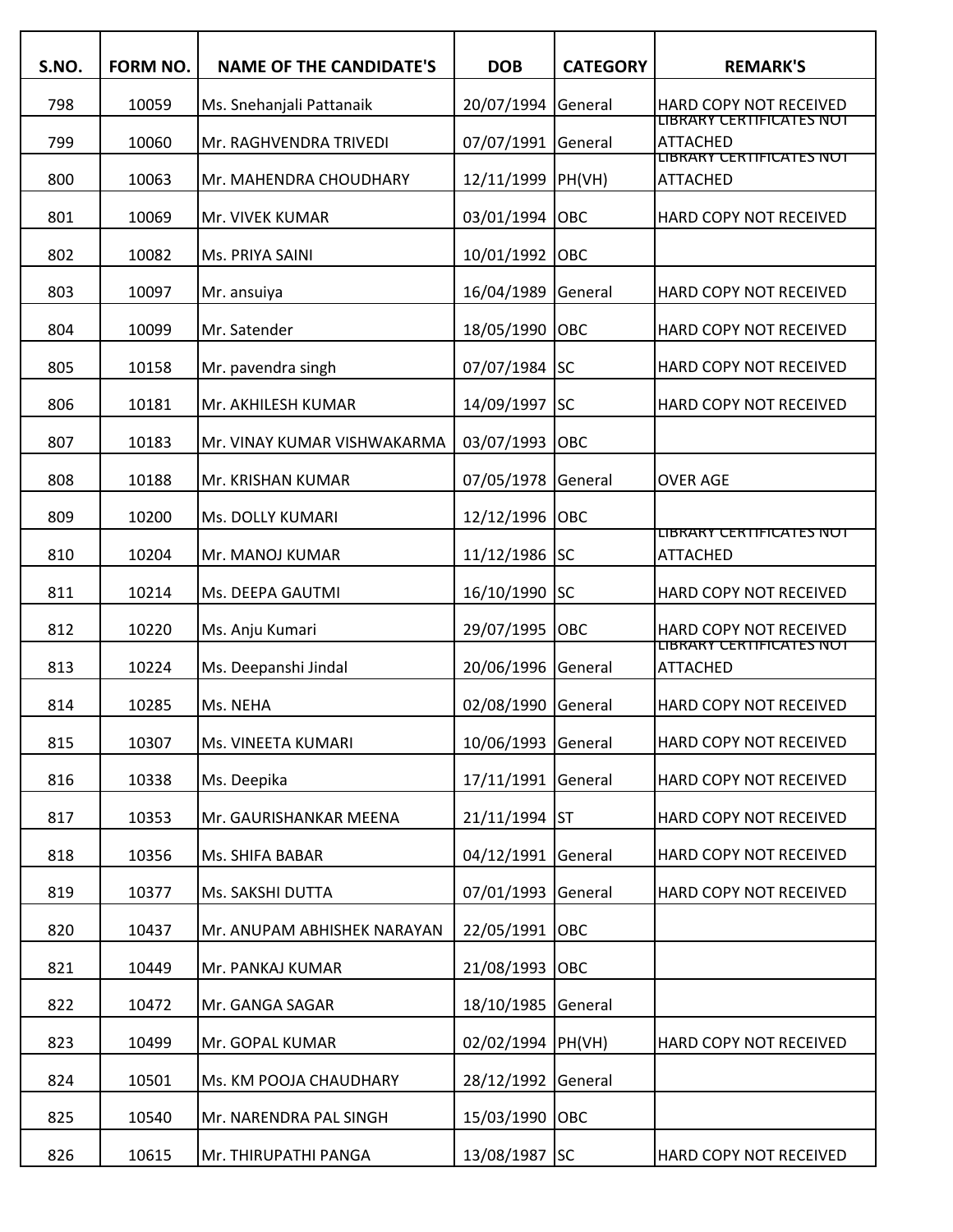| S.NO. | <b>FORM NO.</b> | <b>NAME OF THE CANDIDATE'S</b> | <b>DOB</b>        | <b>CATEGORY</b> | <b>REMARK'S</b>                                           |
|-------|-----------------|--------------------------------|-------------------|-----------------|-----------------------------------------------------------|
| 827   | 10636           | Mr. PARDEEP                    | 04/08/1996        | <b>SC</b>       | HARD COPY NOT RECEIVED                                    |
| 828   | 10639           | Ms. RAJNI                      | 22/11/1992        | General         |                                                           |
| 829   | 10642           | Mr. SAHIL                      | 08/09/1997        | General         | LIBRARY CERTIFICATES NOT<br><b>ATTACHED</b>               |
| 830   | 10652           | Ms. CHOUDALLA SAILA RAM        | 12/08/1994        | OBC             | HARD COPY NOT RECEIVED                                    |
| 831   | 10655           | Mr. AMIT UDAYRAJ KORI          | 31/05/1993        | <b>SC</b>       | HARD COPY NOT RECEIVED                                    |
| 832   | 10656           | Ms. himankshi kaik             | 08/11/1990        | lsc             | HARD COPY NOT RECEIVED                                    |
| 833   | 10673           | Mr. MAMTA                      | 12/02/1994        | OBC             | <b>HARD COPY NOT RECEIVED</b><br>LIBRARY CERTIFICATES NOT |
| 834   | 10678           | Mr. SURAJ SINGH                | 10/11/1995        | General         | <b>ATTACHED</b>                                           |
| 835   | 10682           | Ms. himankshi kaim             | 08/11/1990        | lsc             | HARD COPY NOT RECEIVED                                    |
| 836   | 10737           | Mr. ASHISH KUMAR               | 16/07/1992        | <b>SC</b>       | HARD COPY NOT RECEIVED                                    |
| 837   | 10751           | Mr. VED PRAKASH                | 21/07/1991        | OBC             | <b>HARD COPY NOT RECEIVED</b>                             |
| 838   | 10779           | Mr. Raj Kumar                  | 17/05/1997        | <b>SC</b>       | LIBRARY CERTIFICATES NOT<br><b>ATTACHED</b>               |
| 839   | 10795           | Ms. CHANDNEE SINGH             | 12/07/1991        | General         | HARD COPY NOT RECEIVED                                    |
| 840   | 10822           | Ms. HARVANT KAUR               | 28/12/1986        | OBC             | <b>OVER AGE</b>                                           |
| 841   | 10832           | Mr. AMIT KUMAR                 | 10/06/1990        | lsc             | <b>HARD COPY NOT RECEIVED</b>                             |
| 842   | 10850           | Ms. MANISHA PAL                | 03/12/1991        | OBC             |                                                           |
| 843   | 10852           | Mr. Mahesh Kumar               | 05/09/1984        | PH(OH)          | HARD COPY NOT RECEIVED                                    |
| 844   | 10866           | Mr. Pankaj Agarwal             | 26/02/1986 PH(HH) |                 | HARD COPY NOT RECEIVED                                    |
| 845   | 10874           | Mr. AJAY                       | 05/12/1987        | <b>SC</b>       | HARD COPY NOT RECEIVED                                    |
| 846   | 10891           | Mr. Laxman Ram                 | 15/06/1985        | lsc             | HARD COPY NOT RECEIVED                                    |
| 847   | 10897           | Mr. SAJID IQBAL BAJAR          | 12/10/1999        | lst             | HARD COPY NOT RECEIVED                                    |
| 848   | 10921           | Mr. MOHD YOUSIF                | 02/03/2000        | IST             | HARD COPY NOT RECEIVED                                    |
| 849   | 10963           | Ms. lakshmi                    | 06/10/1987        | <b>OBC</b>      | HARD COPY NOT RECEIVED                                    |
| 850   | 11002           | Mr. PRIYANKA                   | 13/11/1999        | OBC             | HARD COPY NOT RECEIVED                                    |
| 851   | 11017           | Mr. SATENDER KUMAR             | 12/08/1986        | <b>SC</b>       | HARD COPY NOT RECEIVED                                    |
| 852   | 11045           | Ms. SANGEETA                   | 10/04/1989        | <b>SC</b>       | LIBRARY CERTIFICATES NOT<br><b>ATTACHED</b>               |
| 853   | 11047           | Ms. Arati Vishwakarma          | 03/09/1992        | General         | HARD COPY NOT RECEIVED                                    |
| 854   | 11049           | Ms. AARTI                      | 19/08/1998 SC     |                 | <b>APPLIED UNDER SC CATEGORY</b>                          |
| 855   | 11058           | Ms. Menka Sharma               | 20/05/1992        | General         |                                                           |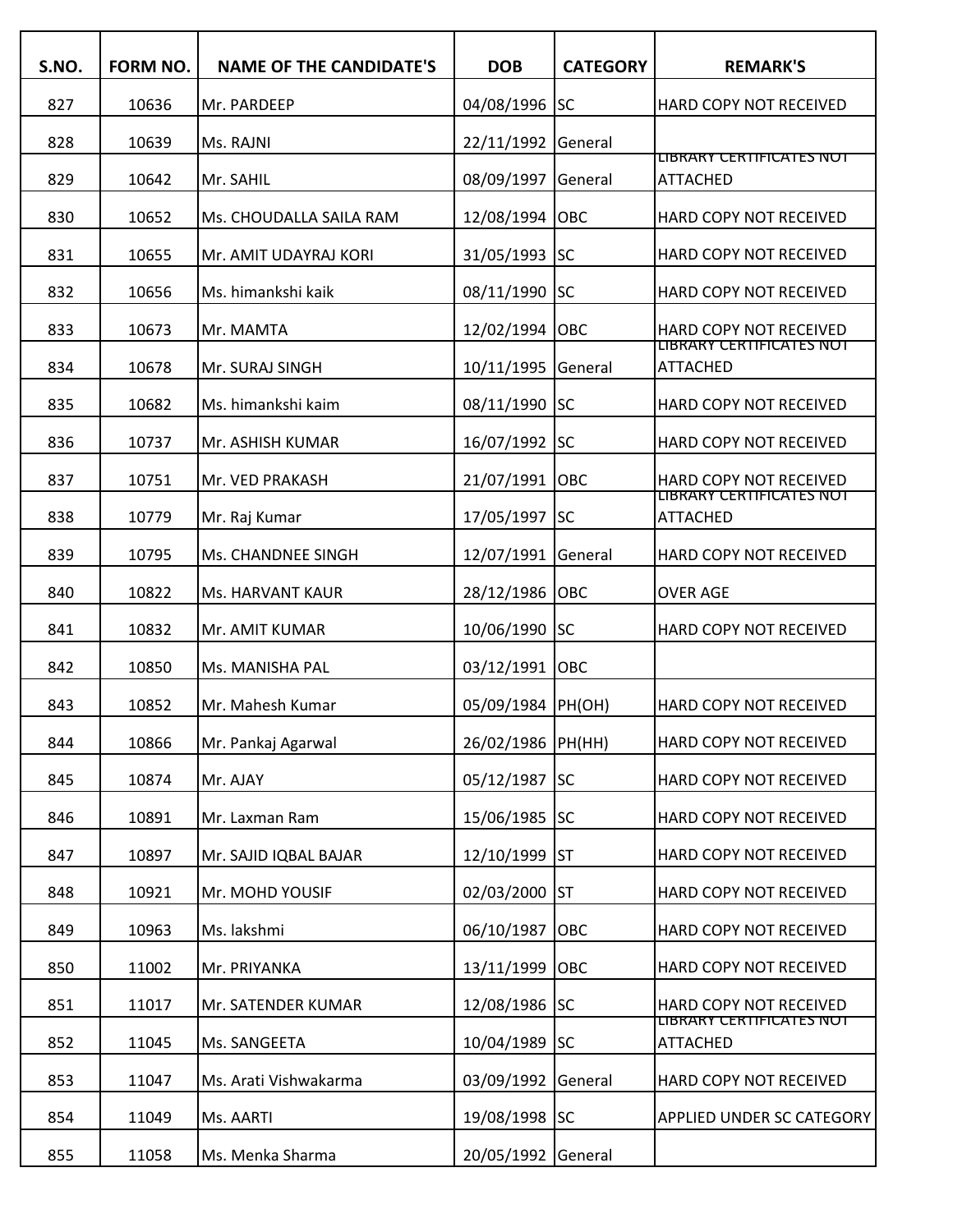| S.NO. | FORM NO. | <b>NAME OF THE CANDIDATE'S</b> | <b>DOB</b>        | <b>CATEGORY</b> | <b>REMARK'S</b>                                    |
|-------|----------|--------------------------------|-------------------|-----------------|----------------------------------------------------|
| 856   | 11079    | Mr. MUKESH KUMAR TIWARI        | 04/06/1993        | General         | HARD COPY NOT RECEIVED                             |
| 857   | 11091    | Ms. SHASHI                     | 20/08/1990        | General         | <b>OVER AGE</b>                                    |
| 858   | 11114    | Mr. dinesh kumar               | 08/08/1979        | PH(OH)          | <b>OVER AGE</b>                                    |
| 859   | 11116    | Mr. Shashank                   | 04/12/1996 SC     |                 | HARD COPY NOT RECEIVED                             |
| 860   | 11122    | Ms. Mamta                      | 06/08/1992        | General         |                                                    |
| 861   | 11140    | Mr. vipin kumar                | 06/02/1995 SC     |                 | LIBRARY CERTIFCATE NOT<br>ATTACHED/ APPLIED UNDER  |
| 862   | 11149    | Ms. supriya bharti             | 25/12/1995 SC     |                 | HARD COPY NOT RECEIVED                             |
| 863   | 11156    | Mr. SANJEEV KUMAR SINGH        | 12/11/1976        | General         | HARD COPY NOT RECEIVED                             |
| 864   | 11163    | Mr. ANIL KUMAR                 | 22/10/1986        | PH(OH)          | <b>LIBRARY CERTIFICATES NOT</b><br><b>ATTACHED</b> |
| 865   | 11164    | Mr. JITENDRA                   | 07/10/1992        | General         |                                                    |
| 866   | 11166    | Ms. ARCHANA KUMARI             | 23/07/1995        | lst             |                                                    |
| 867   | 11170    | Mr. SHIVANI GAUTAM             | 11/06/1996        | General         |                                                    |
| 868   | 11178    | Mr. KETAVATH SURESH            | 18/04/1995        | <b>ST</b>       | HARD COPY NOT RECEIVED                             |
| 869   | 11214    | Mr. AVINASH KUMAR PASWAN       | 15/12/1992        | PH(OH)          | HARD COPY NOT RECEIVED                             |
| 870   | 11302    | Mr. Manoj Kumar                | 26/01/1992        | General         | LIBRARY CERTIFICATES NOT<br><b>ATTACHED</b>        |
| 871   | 11303    | Mr. Ramswaroop Lodha           | 05/02/1986 PH(OH) |                 | <b>RELEVANT DOCUMENTS NOT</b><br><b>ATTACHED</b>   |
| 872   | 11324    | Ms. ARATI VISHWAKARMA          | 03/09/1992        | General         |                                                    |
| 873   | 11327    | Mr. KAMALESH KUMAR             | 23/08/1986        | General         | HARD COPY NOT RECEIVED                             |
| 874   | 11354    | Ms. PRIYANKA SINGH             | 17/11/1995        | <b>OBC</b>      | HARD COPY NOT RECEIVED                             |
| 875   | 11370    | Ms. NAHID                      | 08/03/1999        | General         | HARD COPY NOT RECEIVED                             |
| 876   | 11386    | Ms. Nidhi Sharma               | 09/08/1996        | General         |                                                    |
| 877   | 11398    | Mr. jarnail singh              | 15/07/1986 SC     |                 | HARD COPY NOT RECEIVED                             |
| 878   | 11403    | Ms. SONAM                      | 21/02/2000        | General         | HARD COPY NOT RECEIVED                             |
| 879   | 11407    | Mr. MANOJ SINGH YADAV          | 20/08/1991        | OBC             |                                                    |
| 880   | 11417    | Ms. KM REKHA BHARTI            | 05/06/1996        | General         | HARD COPY NOT RECEIVED                             |
| 881   | 11421    | Ms. Tulika                     | 25/09/1998 SC     |                 |                                                    |
| 882   | 11426    | Ms. AKANKSHA SHARMA            | 29/03/2000        | General         | <b>LIBRARY CERTIFICATES NOT</b><br><b>ATTACHED</b> |
| 883   | 11435    | Mr. AKSHAY                     | 23/06/1992        | <b>SC</b>       | HARD COPY NOT RECEIVED                             |
| 884   | 11459    | Mr. RAVI KUMAR                 | 10/01/1991 OBC    |                 |                                                    |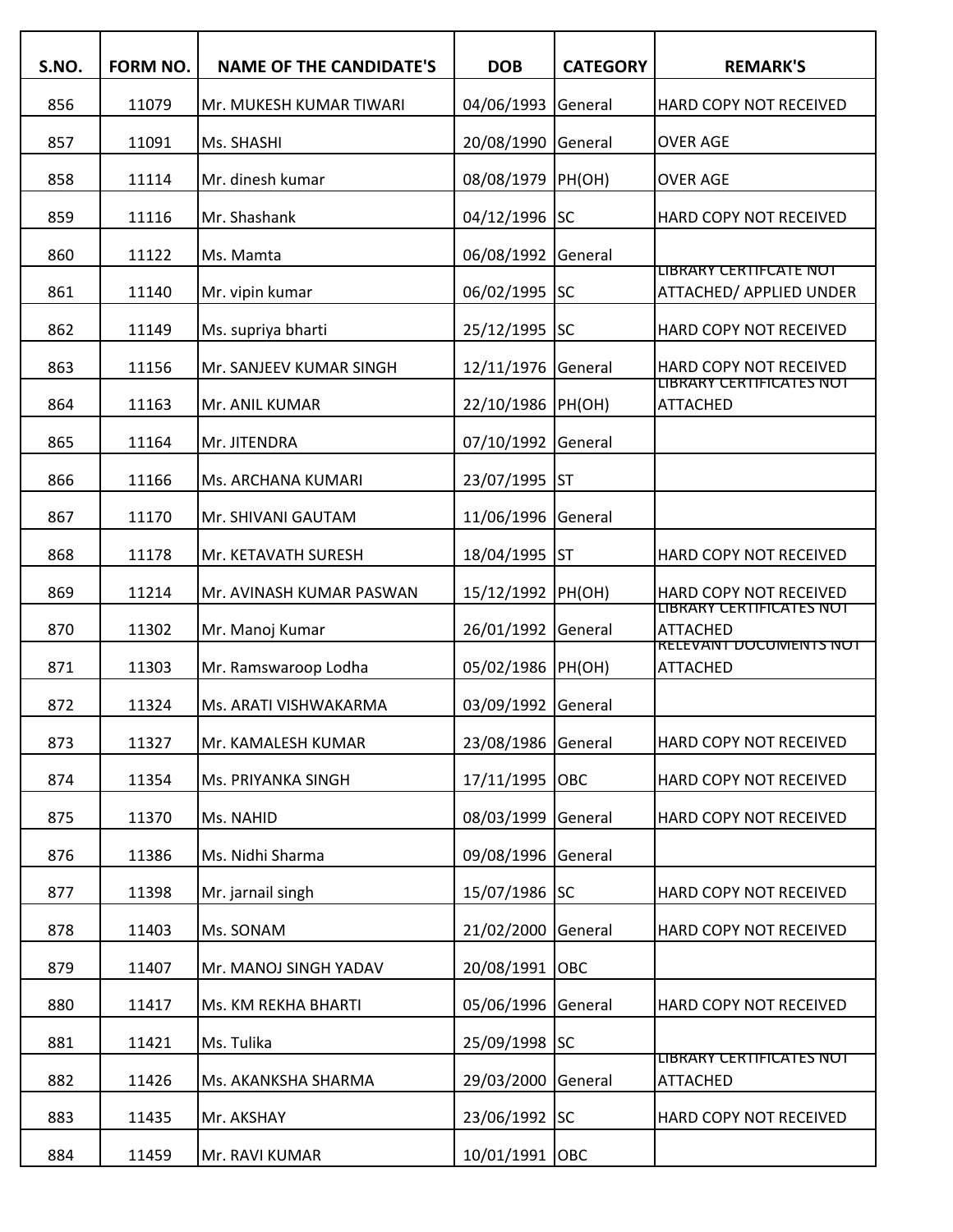| S.NO. | <b>FORM NO.</b> | <b>NAME OF THE CANDIDATE'S</b> | <b>DOB</b>     | <b>CATEGORY</b> | <b>REMARK'S</b>                                    |
|-------|-----------------|--------------------------------|----------------|-----------------|----------------------------------------------------|
| 885   | 11464           | Mr. Punit                      | 01/09/1995     | lsc             | HARD COPY NOT RECEIVED                             |
| 886   | 11465           | Ms. Jyoti                      | 28/04/1993     | General         |                                                    |
| 887   | 11478           | Mr. NIRMAL SOY                 | 03/08/1996     | <b>ST</b>       | <b>HARD COPY NOT RECEIVED</b>                      |
| 888   | 11528           | Ms. MONIKA PAL                 | 02/06/1993     | OBC             |                                                    |
| 889   | 11539           | Ms. Deeksha Rawat              | 17/07/1995     | General         | <b>HARD COPY NOT RECEIVED</b>                      |
| 890   | 11549           | Mr. Mohd. Anas                 | 21/10/1996     | General         | LIBRARY CERTIFICATES NOT<br><b>ATTACHED</b>        |
| 891   | 11576           | Mr. PUSHPENDRA KUMAR GURJAR    | 15/07/1991     | OBC             |                                                    |
| 892   | 11589           | Ms. GANGA ARYA                 | 30/04/1992     | <b>SC</b>       | HARD COPY NOT RECEIVED                             |
| 893   | 11593           | Ms. Bhawna Panwar              | 29/09/1995     | General         |                                                    |
| 894   | 11600           | Mr. RAKESH KUMAR SINGH         | 04/09/1995     | General         | HARD COPY NOT RECEIVED                             |
| 895   | 11609           | Ms. Pragya                     | 13/10/1997     | OBC             |                                                    |
| 896   | 11621           | Mr. RAVINDER KUMAR             | 15/07/1992 SC  |                 | HARD COPY NOT RECEIVED                             |
| 897   | 11622           | Mr. SHYAM SUNDAR MISHRA        | 01/01/1994     | General         | HARD COPY NOT RECEIVED<br>LIBRARY CERTIFICATES NOT |
| 898   | 11623           | Mr. RAM BABU                   | 23/04/1992     | OBC             | <b>ATTACHED</b>                                    |
| 899   | 11628           | Mr. MD.AIJAJ                   | 20/04/1994     | General         | <b>LIBRARY CERTIFICATES NOT</b><br><b>ATTACHED</b> |
| 900   | 11651           | Mr. Hitesh                     | 15/09/1983     | General         | HARD COPY NOT RECEIVED                             |
| 901   | 11657           | Mr. PAWAN KUMAR                | 03/04/1989     | lsc             | HARD COPY NOT RECEIVED                             |
| 902   | 11660           | Ms. RACHNA                     | 08/11/1991     | General         |                                                    |
| 903   | 11667           | Mr. Rajesh Kumar               | 16/08/1976 SC  |                 | <b>RELEVANT DOCUMENTS NOT</b><br><b>ATTACHED</b>   |
| 904   | 11668           | Ms. SHATAKSHI BETHWAL          | 10/01/1996     | Іовс            |                                                    |
| 905   | 11725           | Ms. BOBBY KUMARI               | 03/02/2000     | General         | HARD COPY NOT RECEIVED                             |
| 906   | 11727           | Mr. MOHD SARVAR                | 31/08/1997     | General         | HARD COPY NOT RECEIVED                             |
| 907   | 11732           | Ms. DOLLY                      | 12/10/1992     | <b>OBC</b>      | HARD COPY NOT RECEIVED                             |
| 908   | 11733           | Ms. VINEETA                    | 17/11/1997     | <b>OBC</b>      | HARD COPY NOT RECEIVED                             |
| 909   | 11742           | Ms. KAVITA RANI                | 25/02/1988     | <b>OBC</b>      | HARD COPY NOT RECEIVED                             |
| 910   | 11743           | Ms. ARTI                       | 03/02/1998     | General         |                                                    |
| 911   | 11747           | Ms. PRIYANKA VERMA             | 06/03/1997     | General         |                                                    |
| 912   | 11760           | Mr. Deepak Kumar               | 03/03/1985 SC  |                 | HARD COPY NOT RECEIVED                             |
| 913   | 11774           | Ms. bharti yadav               | 07/03/1995 OBC |                 |                                                    |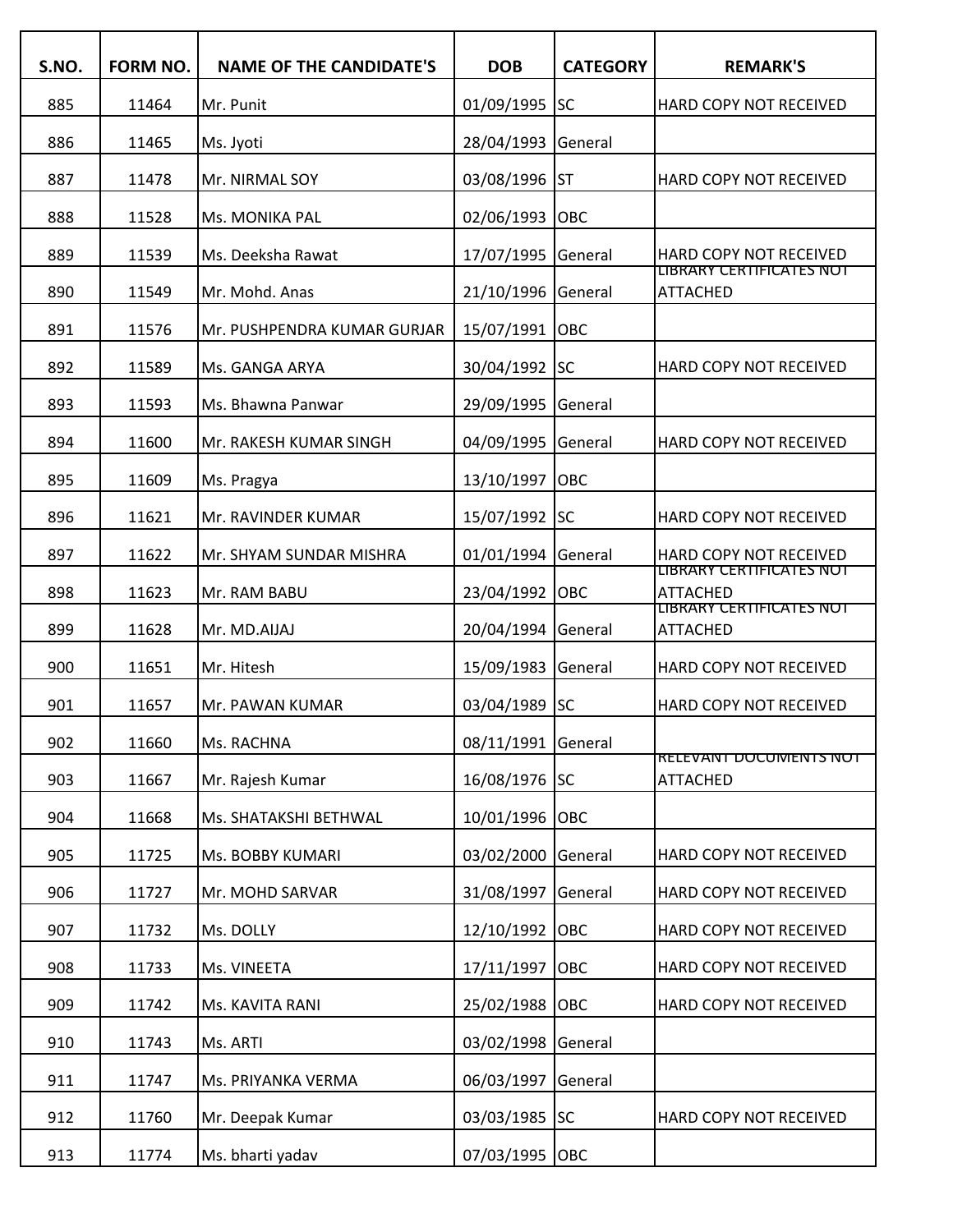| S.NO. | FORM NO. | <b>NAME OF THE CANDIDATE'S</b> | <b>DOB</b>         | <b>CATEGORY</b> | <b>REMARK'S</b>                                                       |
|-------|----------|--------------------------------|--------------------|-----------------|-----------------------------------------------------------------------|
| 914   | 11784    | Ms. Pinky Chanaliya            | 24/08/1992         | <b>SC</b>       | <b>LIBRARY CERTIFICATES NOT</b><br><b>ATTACHED</b>                    |
| 915   | 11793    | Mr. MAHENDAR SINGH MEENA       | 27/05/1985         | <b>ST</b>       | HARD COPY NOT RECEIVED                                                |
| 916   | 11800    | Ms. BHAWNA                     | 10/02/1991         | <b>SC</b>       | HARD COPY NOT RECEIVED                                                |
| 917   | 11806    | Ms. KOMAL SHARMA               | 10/04/2001         | General         | <b>UNDER AGE</b>                                                      |
| 918   | 11820    | Mr. RAJAT                      | 25/10/1993         | <b>SC</b>       | HARD COPY NOT RECEIVED                                                |
| 919   | 11825    | Mr. Kuldeep Singh Bhaskar      | 01/01/1989         | <b>SC</b>       | APPLIED UNDER SC CATEGORY                                             |
| 920   | 11871    | Mr. VICKY KUMAR                | 10/01/1996         | OBC             | HARD COPY NOT RECEIVED                                                |
| 921   | 11876    | Mr. PRASHANT KUMAR MEENA       | 07/07/1996         | ST              | HARD COPY NOT RECEIVED                                                |
| 922   | 11878    | Mr. PANTHER TOMER              | 05/04/1987         | lsc             | LIBRARY CERTIFCATE NOT<br>ATTACHED/ APPLIED UNDER                     |
| 923   | 11882    | Mr. VAIBHAV CHANDRA            | 30/09/1999         | lsc             | HARD COPY NOT RECEIVED                                                |
| 924   | 11883    | Mr. RAHUL KUMAR MEENA          | 12/12/1999         | ST              | HARD COPY NOT RECEIVED                                                |
| 925   | 11919    | Ms. Priya Popli                | 28/01/1997         | General         | LIBRARY CERTIFICATES NOT<br><b>ATTACHED</b><br>LIBRARY CERTIFCATE NOT |
| 926   | 11946    | Mr. Neeraj kumar               | 02/01/1983         | PH(OH)          | ATTACHED/ APPLIED UNDER                                               |
| 927   | 11973    | Mr. ABBAS UDDIN                | 10/02/1994         | General         |                                                                       |
| 928   | 11984    | Ms. KIRAN ROHELA               | 15/04/1990         | OBC             |                                                                       |
| 929   | 12016    | Mr. LALLU LAL MEENA            | 07/05/1992         | ST              | HARD COPY NOT RECEIVED                                                |
| 930   | 12031    | Ms. Shinchuila Raising         | 03/03/1993         | <b>ST</b>       | HARD COPY NOT RECEIVED                                                |
| 931   | 12045    | Ms. PUSHPA DEVI                | 16/02/1987         | General         | <b>OVER AGE</b>                                                       |
| 932   | 12075    | Mr. SUNEEL KUMAR               | 01/04/1993 SC      |                 | HARD COPY NOT RECEIVED                                                |
| 933   | 12110    | Mr. SANJAY YOGESHWAR           | 28/04/1990         | OBC             | HARD COPY NOT RECEIVED                                                |
| 934   | 12126    | Mr. ANIL KUMAR                 | 11/12/1992         | General         | LIBRARY CERTIFICATES NOT<br><b>ATTACHED</b>                           |
| 935   | 12135    | Mr. SINGAPANGA RAJ KUMAR       | 05/06/1990 SC      |                 | HARD COPY NOT RECEIVED                                                |
| 936   | 12235    | Ms. ARCHANA KUMARI             | 10/09/1995         | General         |                                                                       |
| 937   | 12262    | Mr. KANHAIYA SAH               | 29/10/1994 ST      |                 | HARD COPY NOT RECEIVED                                                |
| 938   | 12289    | Ms. Poonam Sharma              | 01/06/1993         | OBC             |                                                                       |
| 939   | 12296    | Mr. JATIN KAUSHIK              | 16/03/1998         | General         | LIBRARY CERTIFICATES NOT<br>ATTACHED                                  |
| 940   | 12323    | Ms. BHARTI                     | 24/02/1995 SC      |                 | HARD COPY NOT RECEIVED                                                |
| 941   | 12340    | Mr. ANOOP                      | 10/07/1995 SC      |                 | HARD COPY NOT RECEIVED                                                |
| 942   | 12342    | Mr. vijay kumar                | 17/04/1989  PH(VH) |                 | <b>OVER AGE</b>                                                       |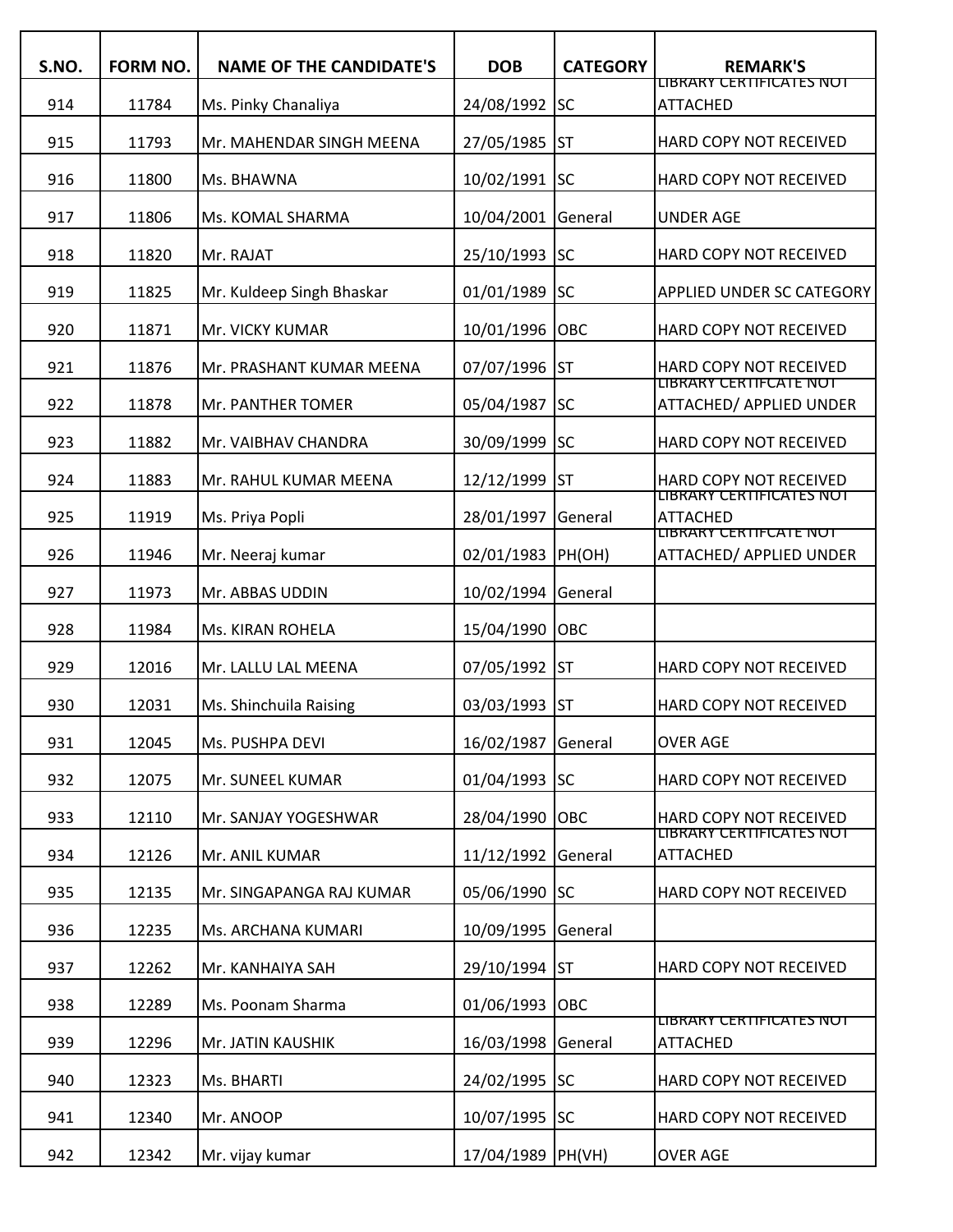| S.NO. | <b>FORM NO.</b> | <b>NAME OF THE CANDIDATE'S</b> | <b>DOB</b>         | <b>CATEGORY</b> | <b>REMARK'S</b>                                   |
|-------|-----------------|--------------------------------|--------------------|-----------------|---------------------------------------------------|
| 943   | 12359           | Ms. HONEY GILL                 | 30/09/1994 SC      |                 | HARD COPY NOT RECEIVED                            |
| 944   | 12377           | Ms. BABITA                     | 21/02/1996 General |                 | LIBRARY CERTIFICATES NOT<br><b>ATTACHED</b>       |
| 945   | 12396           | Mr. TINKU BAGORIYA             | 02/10/1993 SC      |                 | HARD COPY NOT RECEIVED                            |
| 946   | 12403           | Ms. JITENDRA SINGH             | 07/06/1976 General |                 | <b>OVER AGE</b>                                   |
| 947   | 12420           | Mr. MANOJ KUMAR                | 10/04/1990         | General         | LIBRARY CERTIFICATES NOT<br><b>ATTACHED</b>       |
| 948   | 12421           | Ms. AKANKSHA KUMARI            | 02/02/1993         | General         | HARD COPY NOT RECEIVED                            |
| 949   | 12434           | Ms. AKANKSHA KUMARI            | 02/02/1993         | General         | HARD COPY NOT RECEIVED                            |
| 950   | 12452           | Mr. PUNIT KUMAR                | 08/10/1997         | General         | HARD COPY NOT RECEIVED                            |
| 951   | 12462           | Mr. SUMIT KUMAR                | 23/06/1992 SC      |                 | <b>HARD COPY NOT RECEIVED</b>                     |
| 952   | 12468           | Mr. PUNIT KUMAR                | 08/10/1997         | <b>SC</b>       | LIBRARY CERTIFCATE NOT<br>ATTACHED/ APPLIED UNDER |
| 953   | 12488           | Ms. Madhuri Tripathi           | 10/08/1991         | General         | HARD COPY NOT RECEIVED                            |
| 954   | 12490           | Ms. AKANKSHA KUMARI            | 02/02/1993         | General         | <b>RELEVANT DOCUMENTS NOT</b><br>ATTACHED         |
| 955   | 12494           | Ms. Shahwaz bano               | 04/07/1991 OBC     |                 | HARD COPY NOT RECEIVED                            |
| 956   | 12524           | Mr. REETESH KUMAR              | 25/03/1994 OBC     |                 |                                                   |
| 957   | 12537           | Mr. PRAMOD KUMAR               | 20/07/1993 SC      |                 | HARD COPY NOT RECEIVED                            |
| 958   | 12553           | Mr. Poonam Devi                | 13/02/1992         | General         |                                                   |
| 959   | 12570           | Ms. PRERNA UPADHYAY            | 23/12/1988         | OBC             | HARD COPY NOT RECEIVED                            |
| 960   | 12609           | Ms. Laxmi gupta                | 23/08/1995 OBC     |                 |                                                   |
| 961   | 12610           | Ms. ruchi pandey               | 15/03/1999 General |                 | HARD COPY NOT RECEIVED                            |
| 962   | 12617           | Mr. Kuldeep Singh              | 05/02/1991 SC      |                 | HARD COPY NOT RECEIVED                            |
| 963   | 12620           | Ms. TANUJA RANI                | 01/03/1995 General |                 |                                                   |
| 964   | 12632           | Mr. AJAY                       | 05/12/1987         | <b>SC</b>       | RELEVANT DOCUMENTS NOT<br><b>ATTACHED</b>         |
| 965   | 12638           | Mr. MUKESH KUMAR               | 17/09/1990 SC      |                 | LIBRARY CERTIFICATES NOT<br><b>ATTACHED</b>       |
| 966   | 12639           | Mr. MANISH JIVANI              | 29/08/1981         | General         | HARD COPY NOT RECEIVED                            |
| 967   | 12652           | Ms. RUCHI PANDEY               | 09/03/1999         | General         | HARD COPY NOT RECEIVED                            |
| 968   | 12682           | Ms. PRIYANKA NIGAM             | 31/01/1977         | General         |                                                   |
| 969   | 12687           | Ms. Deepika Bisht              | 17/03/1995 General |                 | HARD COPY NOT RECEIVED                            |
| 970   | 12690           | Ms. VARSHA                     | 14/07/1996 OBC     |                 | LIBRARY CERTIFICATES NOT<br><b>ATTACHED</b>       |
| 971   | 12719           | Mr. SUKH LAL MEENA             | 08/07/1990 ST      |                 | HARD COPY NOT RECEIVED                            |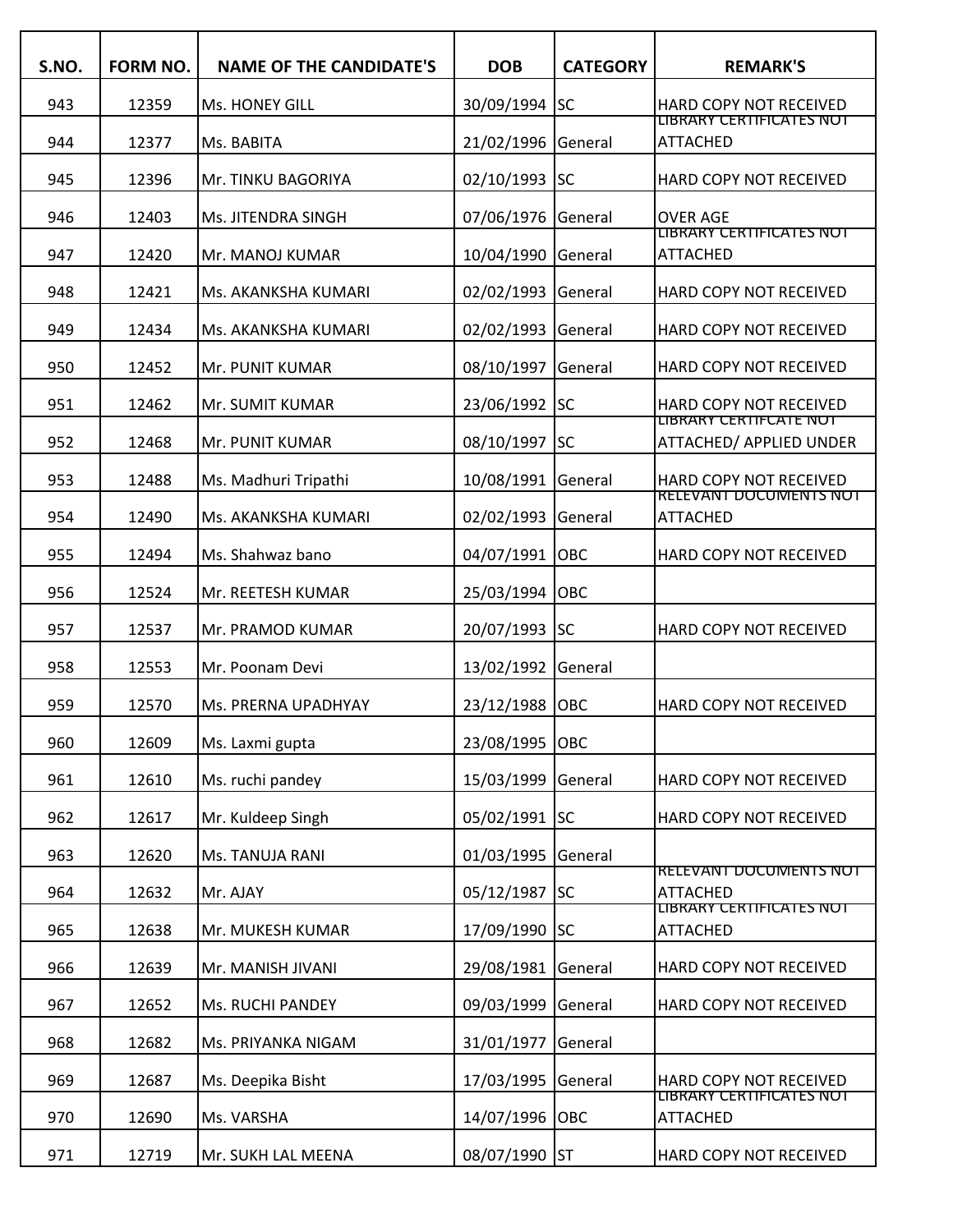| S.NO. | FORM NO. | <b>NAME OF THE CANDIDATE'S</b> | <b>DOB</b>         | <b>CATEGORY</b> | <b>REMARK'S</b>                                           |
|-------|----------|--------------------------------|--------------------|-----------------|-----------------------------------------------------------|
| 972   | 12761    | Mr. ARUN PRATAP                | 06/08/1990         | General         | HARD COPY NOT RECEIVED                                    |
| 973   | 12787    | Ms. PRIYANKA NIGAM             | 31/01/1977         | General         | HARD COPY NOT RECEIVED                                    |
| 974   | 12788    | Mr. PAWAN KUMAR                | 25/12/1996         | OBC             | LIBRARY CERTIFICATES NOT<br><b>ATTACHED</b>               |
| 975   | 12796    | Mr. Raj kumar                  | 01/07/1995         | lsc             | <b>HARD COPY NOT RECEIVED</b>                             |
| 976   | 12827    | Ms. SHELLY GUPTA               | 19/06/1991         | General         |                                                           |
| 977   | 12833    | Mr. Satyajeet Behera           | 08/07/1998         | General         | LIBRARY CERTIFICATES NOT<br><b>ATTACHED</b>               |
| 978   | 12854    | Ms. Neha Piwal                 | 02/08/1995         | lsc             | HARD COPY NOT RECEIVED                                    |
| 979   | 12855    | Ms. KHOLNEINEM HAOKIP          | 01/04/1992         | lst             | HARD COPY NOT RECEIVED                                    |
| 980   | 12879    | Mr. MADHAV KUMAR MISHRA        | 15/10/1992         | General         | HARD COPY NOT RECEIVED                                    |
| 981   | 12894    | Mr. MANOJ KUMAR SAHOO          | 20/06/1990         | OBC             |                                                           |
| 982   | 12904    | Ms. MOHNISHA SHARMA            | 01/11/1990         | General         | <b>OVERAGE</b>                                            |
| 983   | 12945    | Mr. Jitendra kumar             | 15/01/1987         | General         | HARD COPY NOT RECEIVED                                    |
| 984   | 12951    | Mr. Pardeep                    | 14/08/1998         | <b>SC</b>       | <b>HARD COPY NOT RECEIVED</b><br>LIBRARY CERTIFICATES NOT |
| 985   | 12978    | Mr. MANOJ Kumar                | 05/07/1994         | General         | <b>ATTACHED</b>                                           |
| 986   | 12988    | Ms. Varsha Tyagi               | 10/10/1989         | General         | HARD COPY NOT RECEIVED                                    |
| 987   | 13029    | Mr. CHANDAN THAPA              | 13/01/1992         | General         |                                                           |
| 988   | 13052    | Mr. ANUJESH PRATAP SINGH       | 10/06/1994         | OBC             |                                                           |
| 989   | 13064    | Ms. Madhuri Kumari             | 24/11/1991         | General         |                                                           |
| 990   | 13073    | Ms. Nisha                      | 18/10/1996 SC      |                 |                                                           |
| 991   | 13113    | Mr. Rajesh kumar chopra        | 18/10/1989         | <b>SC</b>       | HARD COPY NOT RECEIVED                                    |
| 992   | 13118    | Mr. VISHAL YADAV               | 01/09/1994         | <b>OBC</b>      | HARD COPY NOT RECEIVED                                    |
| 993   | 13136    | Ms. SWATI YADAV                | 21/03/1997         | OBC             |                                                           |
| 994   | 13167    | Mr. SARATH V S                 | 20/05/1988         | PH(VH)          | LIBRARY CERTIFICATES NOT<br><b>ATTACHED</b>               |
| 995   | 13184    | Ms. DEEPALI ARORA              | 20/06/1997         | General         | HARD COPY NOT RECEIVED                                    |
| 996   | 13269    | Ms. meenu gupta                | 14/10/1989         | General         | <b>OVER AGE</b>                                           |
| 997   | 13270    | Mr. VISHAL                     | 30/12/1998 SC      |                 | LIBRARY CERTIFCATE NOT<br>ATTACHED/ APPLIED UNDER         |
| 998   | 13322    | Mr. BIMLESH MISHRA             | 19/01/1986         | General         | HARD COPY NOT RECEIVED                                    |
| 999   | 13334    | Ms. MAHIMA                     | 19/12/1998         | OBC             |                                                           |
| 1000  | 13353    | Ms. Reena Rawat                | 28/05/1981 General |                 |                                                           |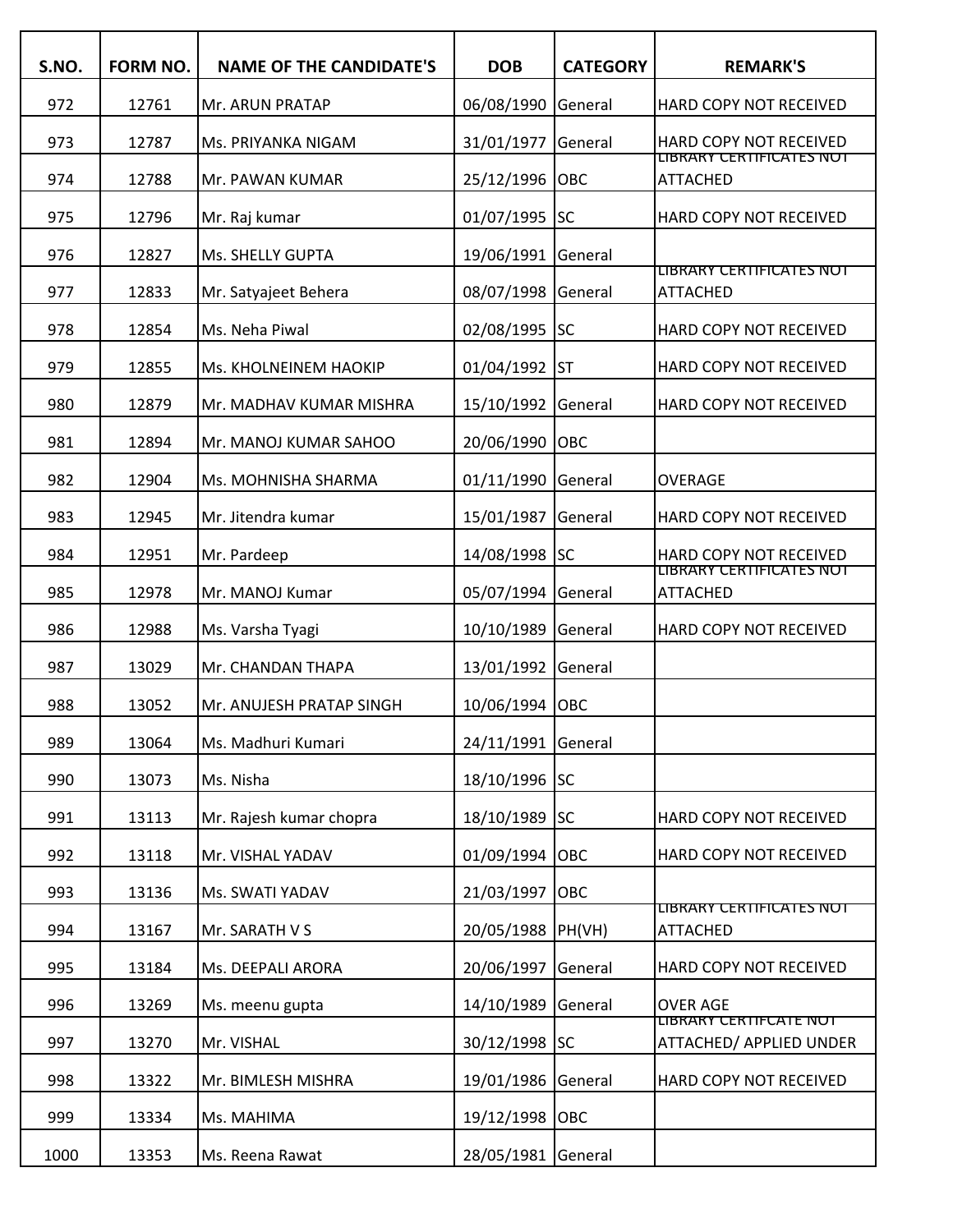| S.NO. | FORM NO. | <b>NAME OF THE CANDIDATE'S</b> | <b>DOB</b>    | <b>CATEGORY</b> | <b>REMARK'S</b>                                                 |
|-------|----------|--------------------------------|---------------|-----------------|-----------------------------------------------------------------|
| 1001  | 13385    | Mr. BHUPENDRA SINGH            | 02/07/1995    | General         |                                                                 |
| 1002  | 13409    | Mr. HARISH                     | 12/06/1996    | <b>SC</b>       | HARD COPY NOT RECEIVED                                          |
| 1003  | 13442    | Mr. PREM SAGAR PANDIT          | 09/01/1987    | OBC             | HARD COPY NOT RECEIVED                                          |
| 1004  | 13477    | Ms. ANAMIKA                    | 11/01/1992    | OBC             | HARD COPY NOT RECEIVED                                          |
| 1005  | 13525    | Ms. Niti Devi                  | 08/04/1987    | lsc             | HARD COPY NOT RECEIVED                                          |
| 1006  | 13533    | Mr. RAVINDER KUMAR             | 21/07/1981    | PH(OH)          | HARD COPY NOT RECEIVED                                          |
| 1007  | 13551    | Ms. Rekha Dave Saxena          | 25/03/1984    | General         | HARD COPY NOT RECEIVED<br>LIBRARY CERTIFICATES NOT              |
| 1008  | 13576    | Mr. Shobhit Kumar Bajpai       | 10/07/1993    | General         | <b>ATTACHED</b><br>LIBRARY CERTIFICATES NOT                     |
| 1009  | 13613    | Mr. Ankush                     | 28/07/1991    | General         | <b>ATTACHED</b>                                                 |
| 1010  | 13651    | Mr. VIJAY SIRWALIYA            | 05/01/1991    | <b>SC</b>       | <b>OVER AGE</b>                                                 |
| 1011  | 13656    | Ms. ANUPAMA DEVI               | 05/09/1993    | General         | <u>CASTE CERTIFICATE NOT</u>                                    |
| 1012  | 13667    | Mr. Akash                      | 11/01/1992    | OBC             | <b>ATTACHED</b>                                                 |
| 1013  | 13669    | Mr. Rohini                     | 12/05/1991    | General         |                                                                 |
| 1014  | 13670    | Ms. RENU GUPTA                 | 30/04/1990    | General         | HARD COPY NOT RECEIVED                                          |
| 1015  | 13680    | Mr. SANJIB ROY                 | 05/04/1995    | lsc             | HARD COPY NOT RECEIVED                                          |
| 1016  | 13687    | Mr. SHIVANI GAHLOT             | 23/06/1994    | General         | HARD COPY NOT RECEIVED                                          |
| 1017  | 13702    | Mr. VISHAL GAHLOT              | 26/03/1997    | <b>SC</b>       | HARD COPY NOT RECEIVED                                          |
| 1018  | 13706    | Mr. RAM KISHAN                 | 01/04/1967    | OBC             | <b>OVER AGE</b>                                                 |
| 1019  | 13710    | Mr. AASHISH KUMAR GEHLOT       | 04/10/1992    | <b>SC</b>       | HARD COPY NOT RECEIVED                                          |
| 1020  | 13715    | Mr. DHRUV SHARMA               | 12/03/1994    | General         |                                                                 |
| 1021  | 13720    | Mr. Vinay Kumar gagoria        | 04/01/1992 SC |                 | HARD COPY NOT RECEIVED                                          |
| 1022  | 13727    | Ms. SNEHA NEGI                 | 31/01/2000    | General         | HARD COPY NOT RECEIVED                                          |
|       |          |                                |               |                 | <b>LIBRARY CERTIFCATE NOT</b><br><b>ATTACHED/ APPLIED UNDER</b> |
| 1023  | 13733    | Mr. RAJ KISHOR SAH             | 11/07/1994 ST |                 | <b>ST CATEGORY</b>                                              |
| 1024  | 13760    | Mr. Abhishek Sharma            | 07/08/1995    | General         | HARD COPY NOT RECEIVED                                          |
| 1025  | 13763    | Mr. SUMIT GURYAN               | 11/12/1991    | <b>SC</b>       | HARD COPY NOT RECEIVED<br>LIBRARY CERTIFCATE NOT                |
| 1026  | 13805    | Mr. SUMIT GURYAN               | 11/12/1991 SC |                 | ATTACHED/ APPLIED UNDER                                         |
| 1027  | 13810    | Mr. VINAY KUMAR GAGORIA        | 04/01/1992    | <b>SC</b>       | LIBRARY CERTIFCATE NOT<br>ATTACHED/ APPLIED UNDER               |
| 1028  | 13822    | Mr. Bidhan Dolai               | 01/07/1993 SC |                 | HARD COPY NOT RECEIVED                                          |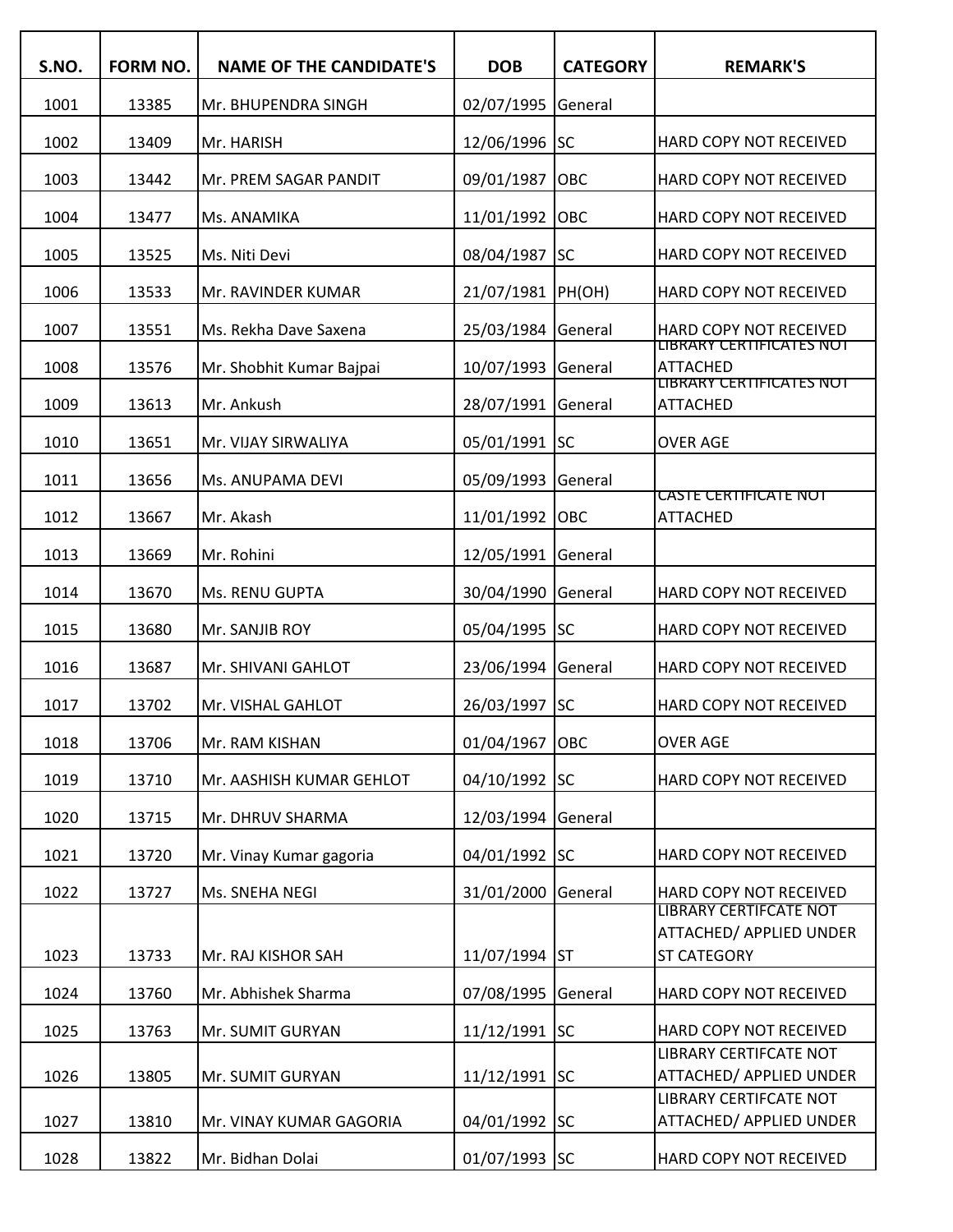| S.NO. | FORM NO. | <b>NAME OF THE CANDIDATE'S</b> | <b>DOB</b>     | <b>CATEGORY</b> | <b>REMARK'S</b>                                    |
|-------|----------|--------------------------------|----------------|-----------------|----------------------------------------------------|
| 1029  | 13834    | Mr. RAMAVATAR                  | 12/04/1996     | lsc             | HARD COPY NOT RECEIVED                             |
| 1030  | 13840    | Mr. SOHAN                      | 20/03/1997     | lsc             | HARD COPY NOT RECEIVED                             |
| 1031  | 13854    | Mr. MANOJ KUMAR                | 07/09/1994 SC  |                 | HARD COPY NOT RECEIVED                             |
| 1032  | 13856    | Ms. SHEETAL                    | 18/09/1998     | OBC             | HARD COPY NOT RECEIVED                             |
| 1033  | 13870    | Ms. MONIKA                     | 20/08/1997     | OBC             | HARD COPY NOT RECEIVED                             |
| 1034  | 13880    | Ms. POOJA                      | 05/04/1996     | OBC             | HARD COPY NOT RECEIVED                             |
| 1035  | 13932    | Mr. Praveen Giri               | 01/03/1981     | PH(OH)          | HARD COPY NOT RECEIVED                             |
| 1036  | 13960    | Mr. AMIT PAL                   | 09/07/1988     | OBC             | LIBRARY CERTIFICATES NOT<br><b>ATTACHED</b>        |
| 1037  | 13968    | Ms. Manishi Tigga              | 03/03/1988     | lst             | HARD COPY NOT RECEIVED                             |
|       |          |                                |                |                 | <b>LIBRARY CERTIFICATES NOT</b>                    |
| 1038  | 14029    | Ms. ASWATHY R                  | 27/04/1996     | OBC             | <b>ATTACHED</b>                                    |
| 1039  | 14036    | Mr. JIJIN N L                  | 20/05/1990     | OBC             |                                                    |
| 1040  | 14052    | Ms. ANU JOHNY                  | 03/04/1995     | General         | HARD COPY NOT RECEIVED                             |
| 1041  | 14069    | Ms. Asha Bisht                 | 10/04/1997     | General         | <b>LIBRARY CERTIFICATES NOT</b><br><b>ATTACHED</b> |
| 1042  | 14070    | Ms. SONIA                      | 30/09/1988     | General         | HARD COPY NOT RECEIVED                             |
| 1043  | 14097    | Mr. NARESH KUMAR BAIRWA        | 01/07/1987     | lsc             | HARD COPY NOT RECEIVED                             |
|       |          |                                |                |                 | <b>LIBRARY CERTIFICATES NOT</b>                    |
| 1044  | 14100    | Mr. SHUBHAM                    | 23/01/1995     | General         | <b>ATTACHED</b>                                    |
| 1045  | 14119    | Mr. NEERAJ KUMAR               | 13/01/1994 SC  |                 | HARD COPY NOT RECEIVED                             |
| 1046  | 14189    | Mr. RAJEEV KAPOOR              | 08/09/1987     | General         |                                                    |
| 1047  | 14190    | Ms. Shikha                     | 03/02/1993     | General         | HARD COPY NOT RECEIVED                             |
| 1048  | 14243    | Mr. AANAND MOHAN CHAUDHARY     | 08/12/1995     | PH(OH)          | HARD COPY NOT RECEIVED                             |
| 1049  | 14261    | Ms. PRIYANKA PAL               | 03/11/1999     | OBC             | HARD COPY NOT RECEIVED                             |
| 1050  | 14353    | Mr. GIRISH KUMAR               | 28/01/1993     | PH(VH)          | HARD COPY NOT RECEIVED                             |
| 1051  | 14361    | Ms. Sangeeta                   | 04/06/1996     | General         | HARD COPY NOT RECEIVED                             |
| 1052  | 14375    | Ms. ANKITA KUMARI              | 22/07/1990     | OBC             | HARD COPY NOT RECEIVED                             |
| 1053  | 14409    | Ms. KAVITA RANI                | 25/02/1988     | OBC             | HARD COPY NOT RECEIVED                             |
| 1054  | 14413    | Mr. RAJKISHOR AHIRWAR          | 11/03/1994     | <b>SC</b>       | HARD COPY NOT RECEIVED                             |
| 1055  | 14419    | Mr. MOHIT KUMAR                | 25/07/1998     | <b>SC</b>       | HARD COPY NOT RECEIVED                             |
| 1056  | 14454    | Mr. haider abbas zaidi         | 07/07/1991     | General         | HARD COPY NOT RECEIVED                             |
| 1057  | 14499    | Ms. Sukanksha Yadav            | 12/04/1993 OBC |                 | <u>CASTE CERTIFICATE NOT</u><br><b>ATTACHED</b>    |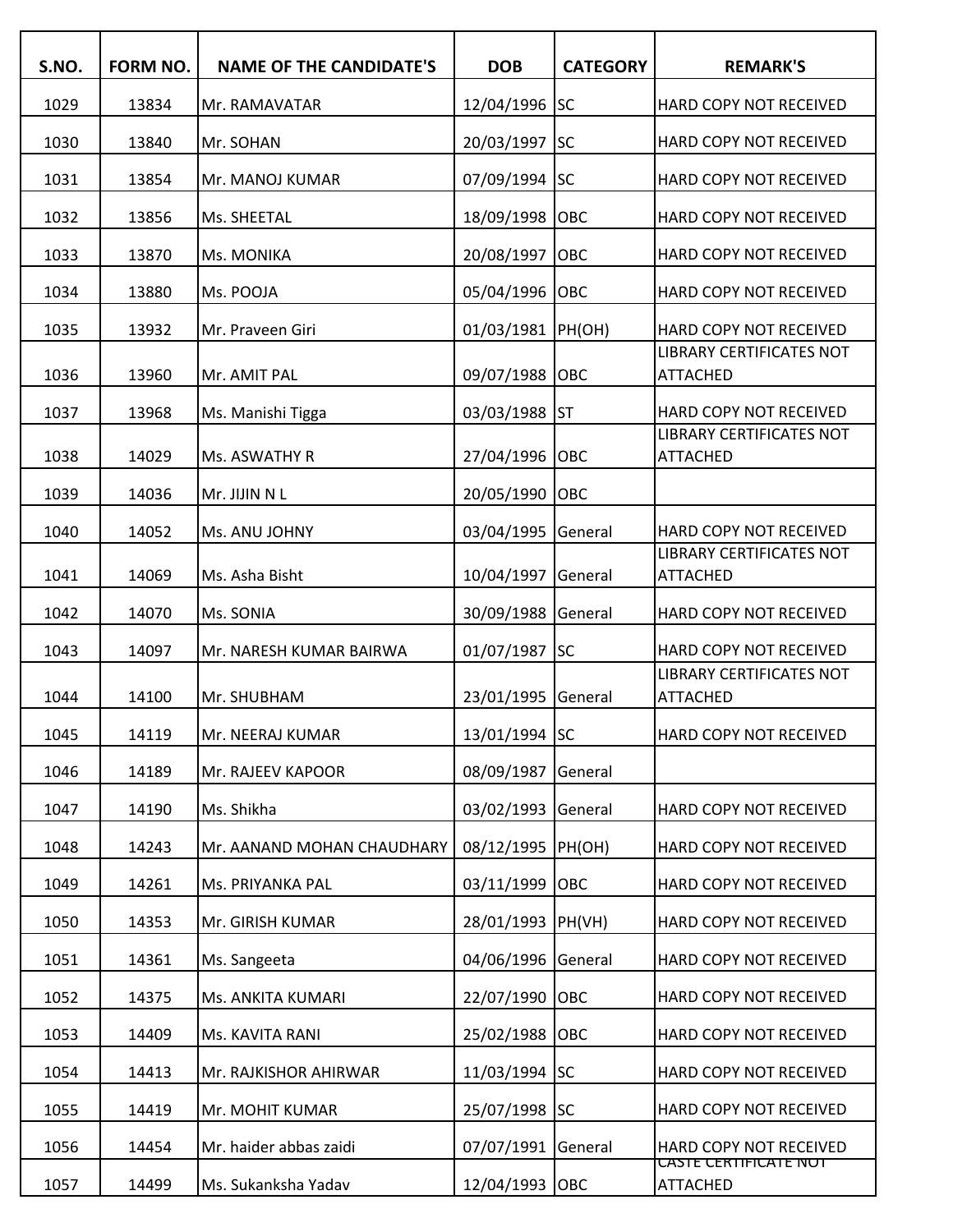| S.NO. | <b>FORM NO.</b> | <b>NAME OF THE CANDIDATE'S</b> | <b>DOB</b>    | <b>CATEGORY</b> | <b>REMARK'S</b>                                                 |
|-------|-----------------|--------------------------------|---------------|-----------------|-----------------------------------------------------------------|
| 1058  | 14511           | Ms. GEETANJALI                 | 04/03/1994    | <b>SC</b>       | <b>LIBRARY CERTIFCATE NOT</b><br><b>ATTACHED/ APPLIED UNDER</b> |
| 1059  | 14520           | Ms. Mamta rani                 | 26/06/1989    | OBC             | HARD COPY NOT RECEIVED                                          |
| 1060  | 14543           | Mr. yogesh kumar               | 11/12/1987    | PH(OH)          | HARD COPY NOT RECEIVED                                          |
| 1061  | 14578           | Ms. Jyoti Kumari               | 15/08/1998    | OBC             |                                                                 |
| 1062  | 14580           | Ms. SUMAN KUMARI               | 01/11/1989    | OBC             | HARD COPY NOT RECEIVED                                          |
| 1063  | 14598           | Mr. AMIR KHAN                  | 07/03/1994    | OBC             | HARD COPY NOT RECEIVED                                          |
| 1064  | 14602           | Ms. Sweety                     | 23/11/1994    | General         |                                                                 |
| 1065  | 14614           | Ms. RINKI                      | 22/07/1996    | General         | HARD COPY NOT RECEIVED                                          |
| 1066  | 14630           | Mr. SAGAR BANSAL               | 30/11/1994    | OBC             |                                                                 |
| 1067  | 14643           | Mr. SHARVAN KUMAR              | 06/08/1996    | OBC             | HARD COPY NOT RECEIVED                                          |
| 1068  | 14667           | Ms. Gauri Sharma               | 03/12/1992    | General         | <b>HARD COPY NOT RECEIVED</b>                                   |
| 1069  | 14676           | Ms. POOJA SAHAI                | 01/11/1993    | PH(VH)          | LIBRARY CERTIFICATES NOT<br><b>ATTACHED</b>                     |
| 1070  | 14682           | Ms. RACHNA YADAV               | 27/02/1992    | OBC             |                                                                 |
| 1071  | 14684           | Ms. kajal sharma               | 06/02/1995    | General         | HARD COPY NOT RECEIVED                                          |
| 1072  | 14687           | Mr. RAJESH KUMAR               | 01/10/1997    | <b>SC</b>       | HARD COPY NOT RECEIVED                                          |
| 1073  | 14708           | Ms. priyanka upadhyay          | 20/10/1992    | General         | HARD COPY NOT RECEIVED                                          |
| 1074  | 14714           | Mr. GANESH KOTHARI             | 17/06/1991    | OBC             |                                                                 |
| 1075  | 14733           | Mr. Ranjana                    | 11/04/1992    | <b>OBC</b>      | LIBRARY CERTIFICATES NOT<br><b>ATTACHED</b>                     |
| 1076  | 14752           | Ms. sanjana manolia            | 15/01/1994    | <b>SC</b>       |                                                                 |
| 1077  | 14759           | Ms. Tara rani                  | 04/08/1987    | OBC             | HARD COPY NOT RECEIVED                                          |
| 1078  | 14767           | Ms. KAVITA RANI                | 04/12/1991    | <b>OBC</b>      | LIBRARY CERTIFICATES NOT<br><b>ATTACHED</b>                     |
| 1079  | 14770           | Mr. JAI VATS                   | 29/05/1995    | General         | HARD COPY NOT RECEIVED                                          |
| 1080  | 14813           | Mr. Propens pray               | 06/06/1995    | <b>SC</b>       | HARD COPY NOT RECEIVED                                          |
| 1081  | 14842           | Mr. SONU KUMAR                 | 26/02/1995    | OBC             | HARD COPY NOT RECEIVED                                          |
| 1082  | 14860           | Mr. KHEM CHAND                 | 17/11/1985    | General         |                                                                 |
| 1083  | 14862           | Mr. Atul Kapoor                | 25/11/1976    | General         |                                                                 |
| 1084  | 14864           | Mr. RAMESHWAR LAL              | 25/08/1979    | <b>SC</b>       | HARD COPY NOT RECEIVED                                          |
| 1085  | 14872           | Mr. SATYA PRAKASH              | 10/02/1975    | OBC             |                                                                 |
| 1086  | 14886           | Ms. ANJALI                     | 28/11/1997 SC |                 | HARD COPY NOT RECEIVED                                          |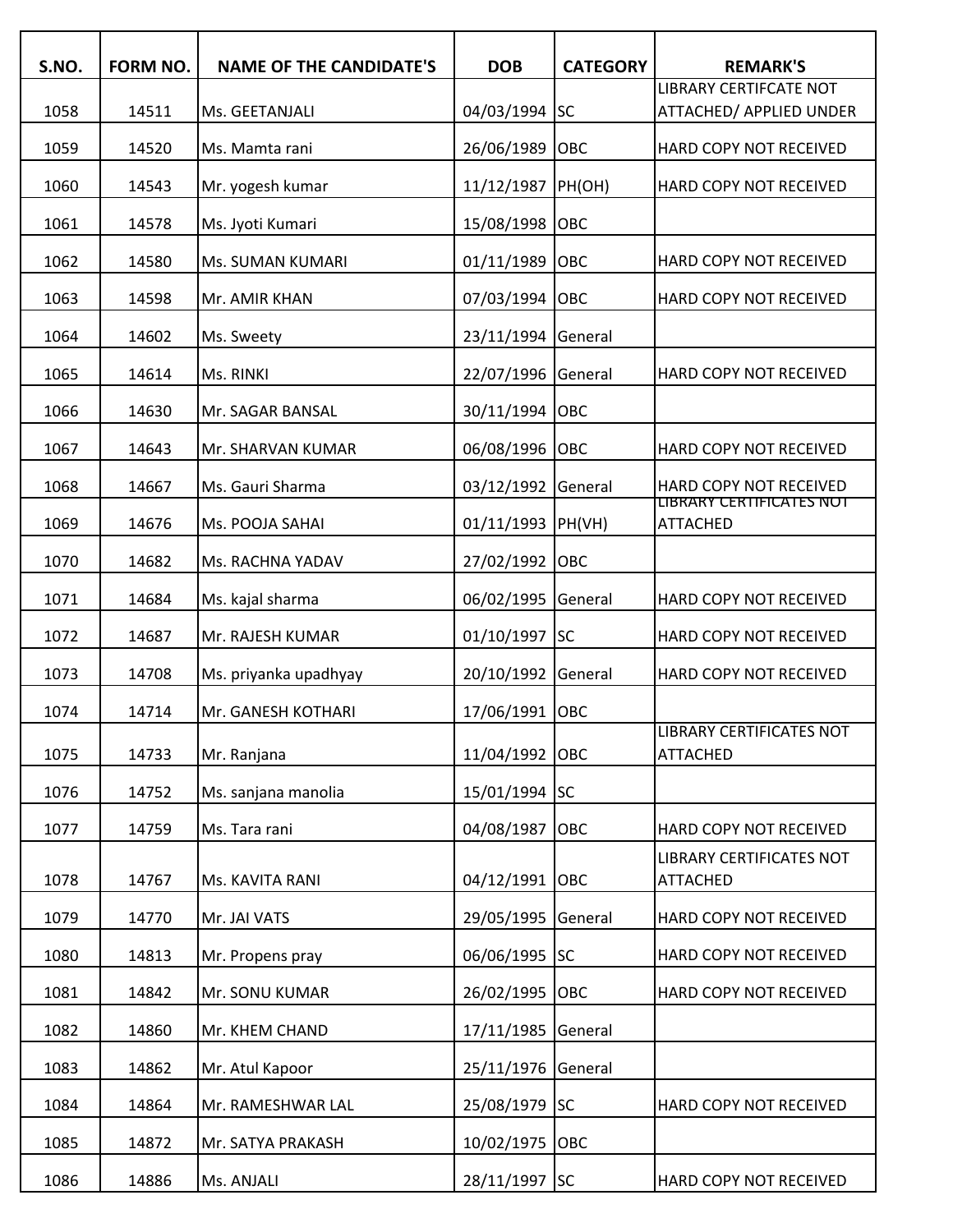| S.NO. | FORM NO. | <b>NAME OF THE CANDIDATE'S</b> | <b>DOB</b>                       | <b>CATEGORY</b> | <b>REMARK'S</b>                                    |
|-------|----------|--------------------------------|----------------------------------|-----------------|----------------------------------------------------|
| 1087  | 14901    | Ms. NEESHU PANDEY              |                                  |                 | HARD COPY NOT RECEIVED                             |
| 1088  | 14910    | Mr. PRAVESH                    | 18/01/1992 General<br>01/08/1991 | <b>OBC</b>      | HARD COPY NOT RECEIVED                             |
|       |          |                                |                                  |                 |                                                    |
| 1089  | 14912    | Ms. VINEETA                    | 17/11/1997                       | OBC             | HARD COPY NOT RECEIVED                             |
| 1090  | 14921    | Mr. Ravi Piwal                 | 10/04/1990                       | <b>SC</b>       | HARD COPY NOT RECEIVED                             |
| 1091  | 14937    | Mr. Sandeep kumar              | 04/06/1988                       | OBC             | HARD COPY NOT RECEIVED                             |
| 1092  | 14938    | Mr. NITIN KUMAR                | 17/04/1989                       | <b>OBC</b>      | HARD COPY NOT RECEIVED<br>ATTACHED/ APPLIED UNDER  |
| 1093  | 14944    | Mr. RAJESH KUMAR               | 01/10/1997                       | <b>SC</b>       | <b>SC CATEGORY</b>                                 |
| 1094  | 14966    | Mr. SUNIL SINGH                | 10/07/1994                       | General         | HARD COPY NOT RECEIVED                             |
| 1095  | 15006    | Mr. ROHIT KUMAR PAL            | 21/12/1997                       | Іовс            | HARD COPY NOT RECEIVED                             |
| 1096  | 15030    | Ms. KOMAL JAISWAL              | 10/12/1998                       | <b>OBC</b>      | HARD COPY NOT RECEIVED                             |
| 1097  | 15037    | Mr. GAURAV KUMAR               | 25/09/1995                       | General         | LIBRARY CERTIFICATES NOT<br><b>ATTACHED</b>        |
| 1098  | 15085    | Mr. Vikram meena               | 02/04/1999                       | <b>I</b> ST     | HARD COPY NOT RECEIVED                             |
| 1099  | 15086    | Mr. NAVEEN KUMAR               | 03/04/1991                       | <b>General</b>  | HARD COPY NOT RECEIVED                             |
| 1100  | 15098    | Mr. MOHAMAD INTZAR             | 10/07/1993  PH(OH)               |                 | HARD COPY NOT RECEIVED                             |
| 1101  | 15100    | Mr. VIKRAM KUMAR               | 02/03/1990                       | General         | HARD COPY NOT RECEIVED                             |
| 1102  | 15102    | Mr. MANMOHAN                   | 01/01/1995                       | <b>I</b> ST     | HARD COPY NOT RECEIVED                             |
| 1103  | 15110    | Mr. MANMOHAN                   | 16/07/1993 ST                    |                 | HARD COPY NOT RECEIVED                             |
| 1104  | 15117    | Ms. ASIFA PARVEEN              | 20/08/1995 OBC                   |                 | HARD COPY NOT RECEIVED                             |
| 1105  | 15122    | Mr. MAHESH                     | 24/01/1994                       | General         |                                                    |
| 1106  | 15130    | Mr. Yogeender kumar            | 19/01/1996 SC                    |                 | HARD COPY NOT RECEIVED                             |
| 1107  | 15135    | Mr. Sanjay Arya                | 30/06/1989 SC                    |                 | HARD COPY NOT RECEIVED                             |
| 1108  | 15151    | Mr. DAVESH                     | 20/03/1996 SC                    |                 | HARD COPY NOT RECEIVED                             |
| 1109  | 15225    | Mr. ADITYA KUMAR               | 09/04/1997                       | General         | <b>LIBRARY CERTIFICATES NOT</b><br><b>ATTACHED</b> |
|       |          |                                |                                  |                 |                                                    |
| 1110  | 15234    | Mr. DANISH                     | 10/02/1992                       | General         |                                                    |
| 1111  | 15237    | Mr. AFNAN                      | 11/01/1993                       | General         |                                                    |
| 1112  | 15247    | Ms. Meenakshi Sharma           | 25/06/1993                       | General         | HARD COPY NOT RECEIVED                             |
| 1113  | 15257    | Ms. Meenakshi Sharma           | 25/06/1993                       | General         | HARD COPY NOT RECEIVED                             |
| 1114  | 15261    | Ms. ARTI KUMARI                | 01/04/1990 OBC                   |                 |                                                    |
| 1115  | 15274    | Ms. Surbhi parmar              | 24/07/1993 General               |                 | HARD COPY NOT RECEIVED                             |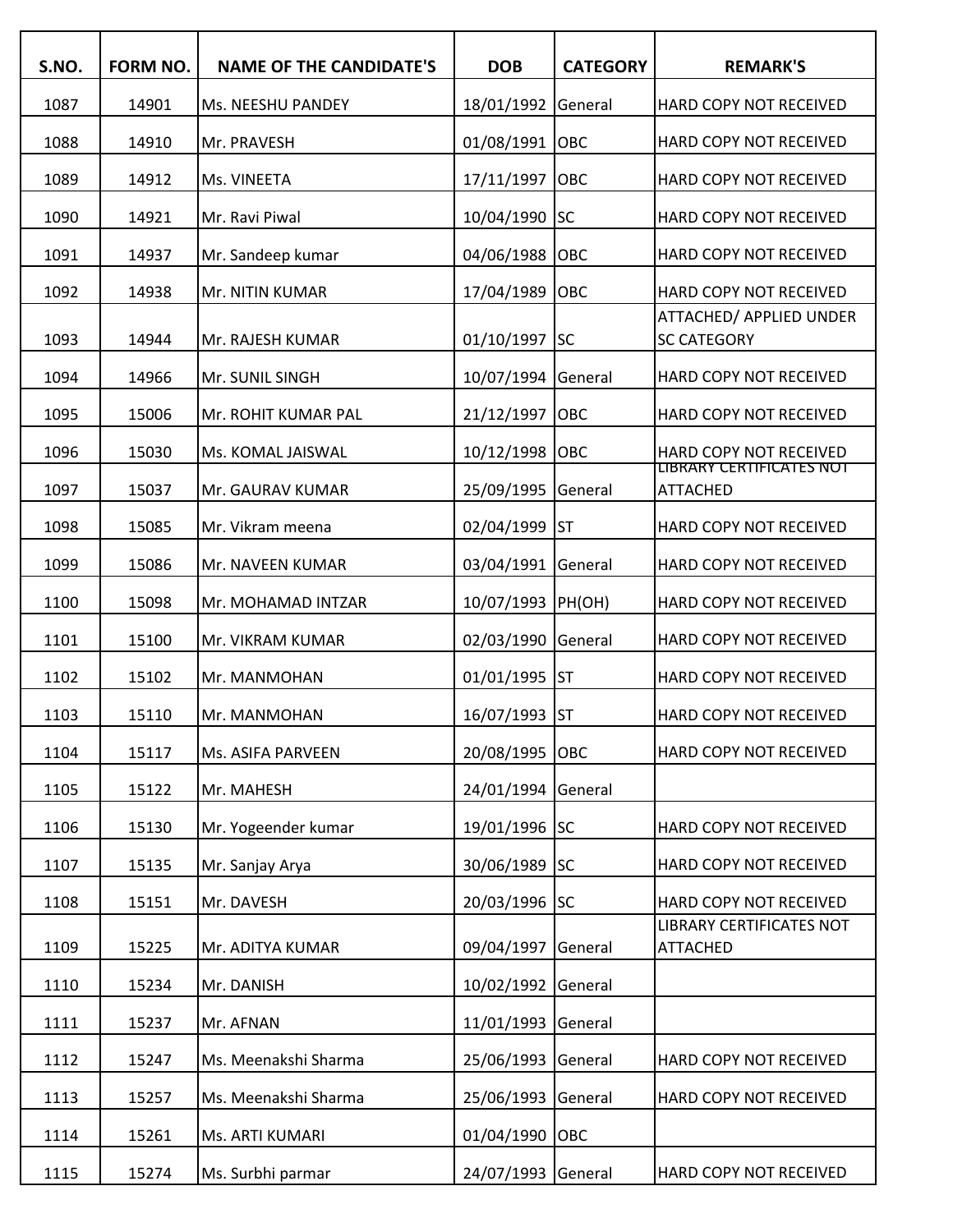| S.NO. | FORM NO. | <b>NAME OF THE CANDIDATE'S</b> | <b>DOB</b>         | <b>CATEGORY</b> | <b>REMARK'S</b>                                    |
|-------|----------|--------------------------------|--------------------|-----------------|----------------------------------------------------|
| 1116  | 15341    | Mr. VIKAS SHARMA               | 25/07/1977         | General         |                                                    |
| 1117  | 15348    | Mr. Ashu sheel                 | 06/04/1991         | <b>SC</b>       | HARD COPY NOT RECEIVED                             |
| 1118  | 15354    | Mr. ABDUL                      | 10/02/1997         | OBC             | RELEVANT DOCUMENTS NOT<br><b>ATTACHED</b>          |
| 1119  | 15355    | Mr. SAGAR YADAV                | 03/12/1995         | OBC             | HARD COPY NOT RECEIVED                             |
| 1120  | 15358    | Mr. SUNIL KUMAR                | 10/07/1991         | OBC             | HARD COPY NOT RECEIVED                             |
| 1121  | 15368    | Mr. ALAHDEEN                   | 04/10/1993         | OBC             | HARD COPY NOT RECEIVED                             |
| 1122  | 15405    | Mr. SANDEEP YADAV              | 03/04/1989         | PH(OH)          | HARD COPY NOT RECEIVED                             |
| 1123  | 15412    | Mr. VIVEK PARIHAR              | 30/05/1997         | General         | HARD COPY NOT RECEIVED                             |
| 1124  | 15415    | Ms. MADHU                      | 21/12/1997         | General         | HARD COPY NOT RECEIVED                             |
|       |          |                                |                    |                 | <b>LIBRARY CERTIFICATES NOT</b>                    |
| 1125  | 15424    | Mr. AMIT                       | 12/11/1995 General |                 | <b>ATTACHED</b>                                    |
| 1126  | 15433    | Mr. YABID                      | 15/02/1996 OBC     |                 | <b>LIBRARY CERTIFICATES NOT</b><br><b>ATTACHED</b> |
| 1127  | 15446    | Mr. ffsfs                      | 12/08/1993 General |                 | HARD COPY NOT RECEIVED                             |
| 1128  | 15477    | Mr. Rohit                      | 08/09/1998 SC      |                 | HARD COPY NOT RECEIVED                             |
| 1129  | 15478    | Mr. yashpal                    | 05/02/1993 General |                 | HARD COPY NOT RECEIVED                             |
| 1130  | 15496    | Ms. Neha                       | 23/11/1995 SC      |                 | HARD COPY NOT RECEIVED                             |
| 1131  | 15506    | Mr. Puneet kumar               | 02/02/1983 PH(OH)  |                 | HARD COPY NOT RECEIVED                             |
| 1132  | 15516    | Mr. SUMAN KUMAR                | 11/04/1996 OBC     |                 | HARD COPY NOT RECEIVED                             |
| 1133  | 15527    | Ms. UMA KUMARI                 | 27/07/1991 SC      |                 | HARD COPY NOT RECEIVED                             |
| 1134  | 15531    | Mr. NITHIN MATHEW              | 30/09/1991         | General         | <b>LIBRARY CERTIFICATES NOT</b><br><b>ATTACHED</b> |
| 1135  | 15534    | Ms. Rajni                      | 28/07/1997 SC      |                 | HARD COPY NOT RECEIVED                             |
| 1136  | 15544    | Mr. MEENA                      | 12/12/1994         | <b>OBC</b>      | HARD COPY NOT RECEIVED                             |
| 1137  | 15600    | Ms. KIRTI                      | 29/10/1993         | OBC             |                                                    |
| 1138  | 15607    | Mr. RAMESH SHAV                | 26/12/1992         | OBC             | HARD COPY NOT RECEIVED                             |
| 1139  | 15622    | Ms. Nisha                      | 12/09/1992         | OBC             | HARD COPY NOT RECEIVED                             |
| 1140  | 15626    | Ms. RINKI KUMARI               | 26/04/1994         | OBC             | HARD COPY NOT RECEIVED                             |
| 1141  | 15629    | Mr. DEEPAK GUPTA               | 14/08/1996         | OBC             | HARD COPY NOT RECEIVED                             |
| 1142  | 15634    | Mr. PANKAJ KUMAR               | 04/08/1997         | <b>SC</b>       | HARD COPY NOT RECEIVED                             |
| 1143  | 15637    | Mr. nitesh kumar               | 29/08/1996 OBC     |                 | HARD COPY NOT RECEIVED                             |